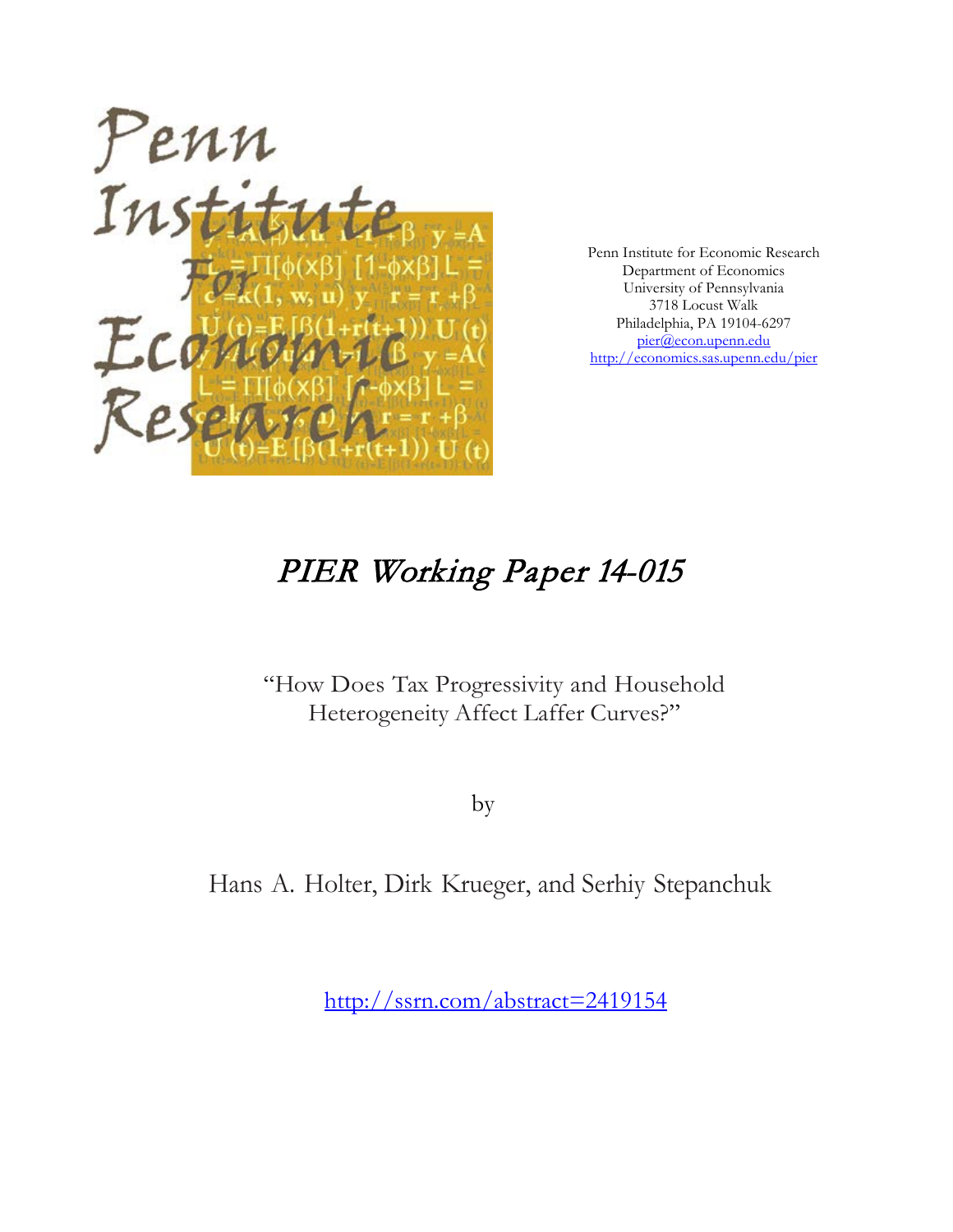## How Does Tax Progressivity and Household

Heterogeneity Affect Laffer Curves?<sup>∗</sup>

Hans A. Holter† Dirk Krueger‡ Serhiy Stepanchuk§

March 2014

#### Abstract

The recent public debt crisis in most developed economies implies an urgent need for increasing tax revenues or cutting government spending. In this paper we study the importance of household heterogeneity and the progressivity of the labor income tax schedule for the ability of the government to generate tax revenues. We develop an overlapping generations model with uninsurable idiosyncratic risk, endogenous human capital accumulation as well as labor supply decisions along the intensive and extensive margins. We calibrate the model to macro, micro and tax data from the US as well as a number of European countries, and then for each country characterize the labor income tax Laffer curve under the current country-specific choice of the progressivity of the labor income tax code. We find that more progressive labor income taxes significantly reduce tax revenues. For the US, converting to a flat tax code raises the peak of the laffer curve by 7%. We also find that modeling household heterogeneity is important for the shape of the Laffer curve.

Keywords: Progressive Taxation, Fiscal Policy, Laffer Curve, Government Debt JEL: E62, H20, H60

<sup>∗</sup>We thank Per Krusell for helpful discussions and comments. Hans A. Holter is grateful for financial support from Handelsbanken Research Foundations and Dirk Krueger acknowledges financial support from the NSF.

<sup>†</sup>Uppsala University and UCFS. hans.holter@nek.uu.se

<sup>‡</sup>University of Pennsylvania, CEPR and NBER. dkrueger@econ.upenn.edu

 $\S$ École Polytechnique Fédérale de Lausanne. serhiy.stepanchuk@epfl.ch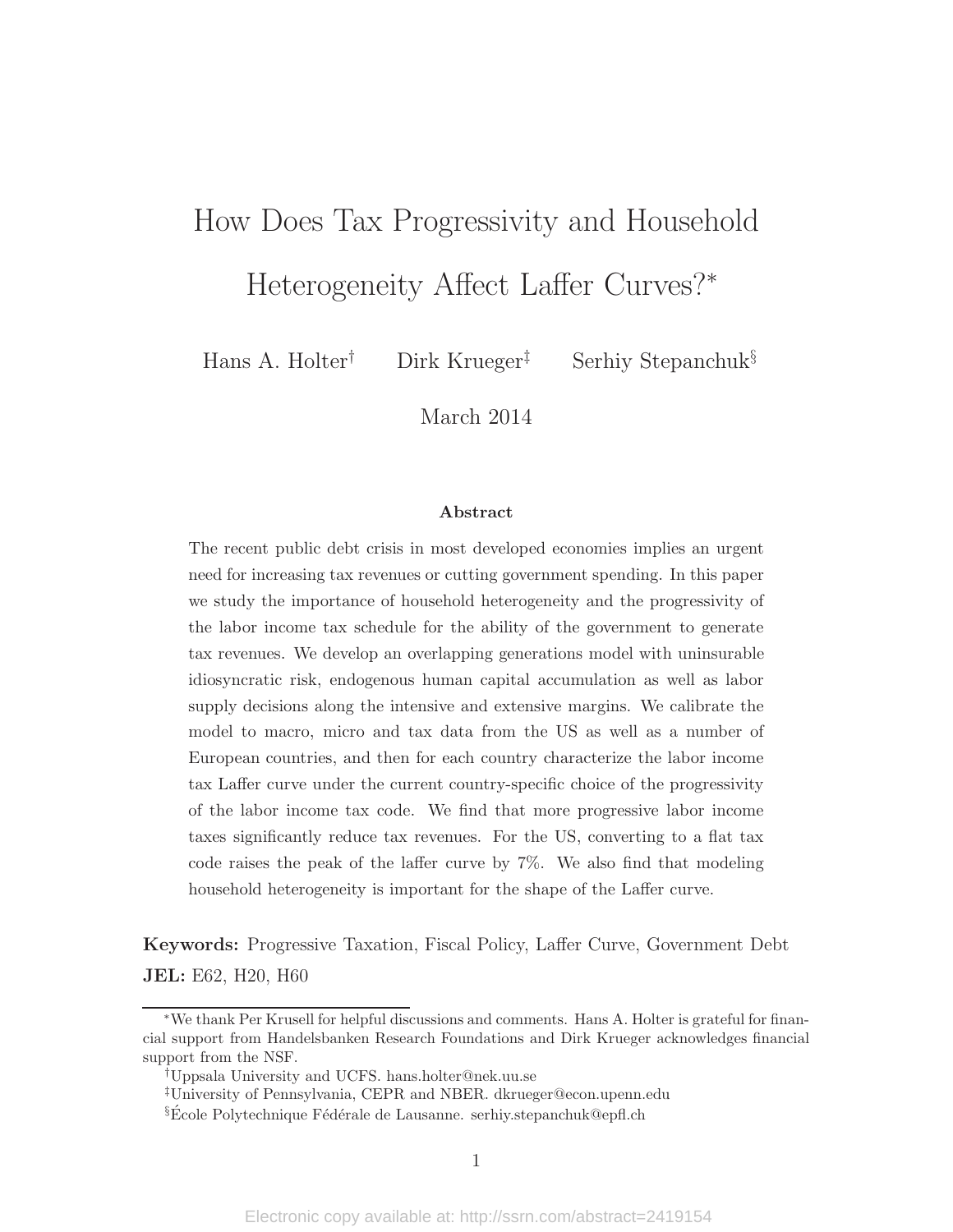## 1 Introduction

The recent public debt crisis in many developed economies with soaring debt-to-GDP ratios leaves governments around the world with two (not mutually exclusive) options: to increase tax revenues or reduce government expenditures. In this paper we revisit the questions whether, and to what extent, increasing tax revenues is even an option for specific countries? We argue that the country-specific extent of household inequality in labor earnings and wealth as well as the progressivity of the income tax code are crucial determinants of the Laffer curve and thus the maximal tax revenue (determined by the peak of the Laffer curve) a country can generate.

The shape of the labor income tax schedule varies greatly across countries (see Section [2\)](#page-6-0), perhaps due to country-specific tastes for redistribution and social insurance. We take the progressivity of the labor income tax schedule as well as the other forces that shape the income and wealth distribution in a specific country as given, and ask the question how the progressivity of the labor income tax code and the income and wealth distribution affect the maximal tax revenues that can be raised in the US and a number of European countries.

In order to answer this question we develop an overlapping generations model with uninsurable idiosyncratic risk, endogenous human capital accumulation as well as labor supply decisions along the intensive and extensive margins. In the model households make a consumption-savings choice and decide on whether or not to participate in the labor market (extensive margin), how many hours to work conditional on participation (intensive margin), and thus how much labor market experience to accumulate (which in turn partially determines future earnings capacities).

We calibrate the model to U.S. macroeconomic, microeconomic wage and tax data, but use information on country-specific labor income tax progressivity measures, wage data and debt-to-output ratios when applying the model to other countries. Because of these cross-national differences the resulting Laffer curves, which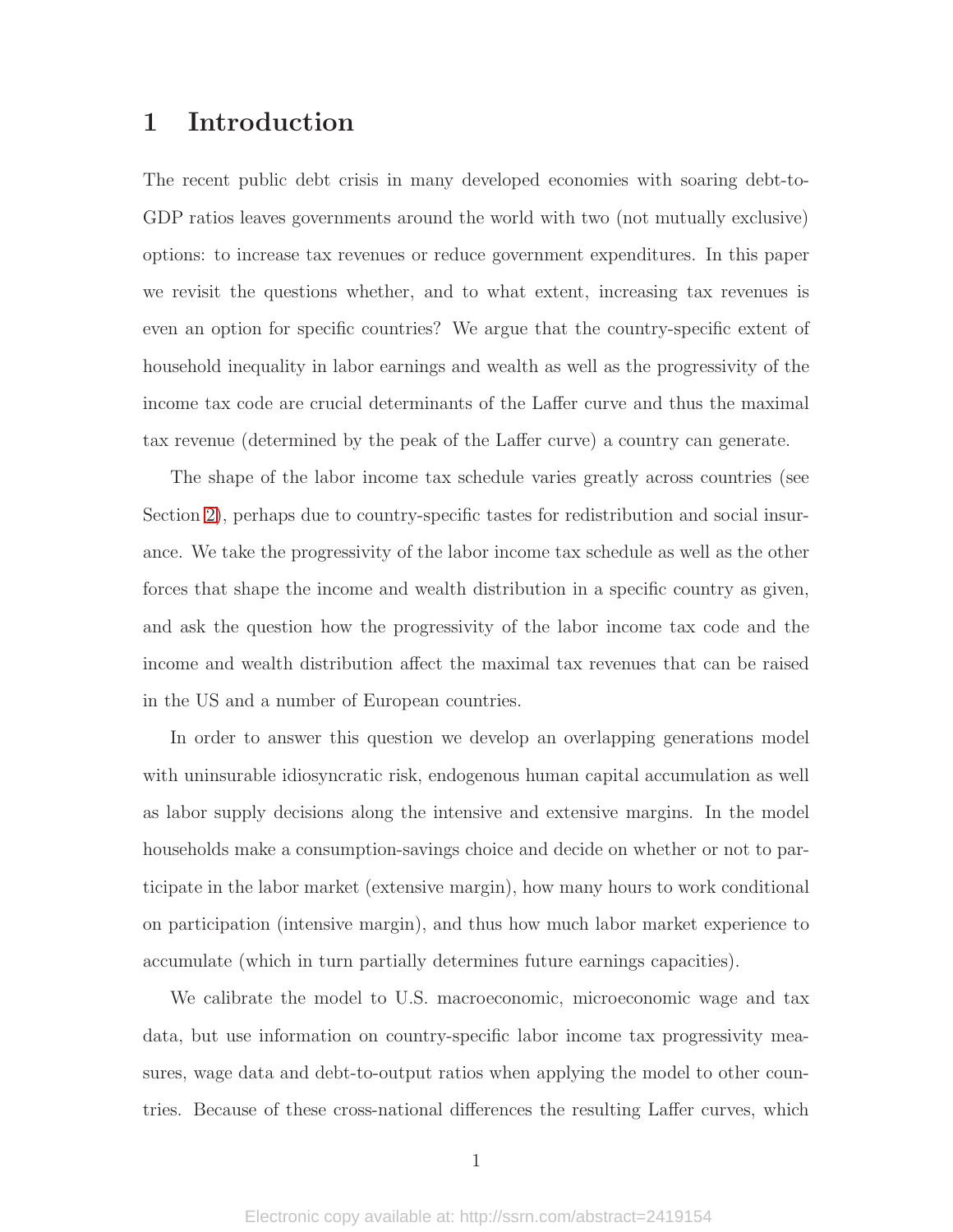we deduce from the model by varying the *level* of labor income taxes, but holding their progressivity constant, display cross-country heterogeneity. We also document the importance of the shape of the labor income tax code for the peak of the Laffer curve for each country by tracing out how maximal tax revenues depend on a summary statistic that describes how progressive the tax code is.<sup>[1](#page-3-0)</sup>

The idea that total tax revenues are a single-peaked function of the level of tax rates dates back to at least Arthur Laffer. This peak and the associated tax rate at which it is attained are of great interest for two related reasons. First, it signifies the maximal tax revenue that a government can raise. Second, allocations arising from tax rates to the right of the peak lead to Pareto-inferior allocations with standard household preferences, relative to the tax rates to the left of the peak that generate the same tax revenue for the government. Thus the peak of the Laffer curve constitutes the positive and normative limit to income tax revenue generation by a benevolent government operating in a market economy, and its value is therefore of significant policy interest.

Trabandt and Uhlig (2011) in a recent paper characterize Laffer curves for the US and the EU 14 in the context of a model infinitely lived representative agents, flat taxes and a labor supply choice along the intensive margin. They find that the peak of the labor income tax Laffer curve in both regions is located between 50% and 70% tax depending on parameter values. The authors also show that the Laffer curve remains unchanged, with the appropriate assumptions, if one replaces the representative agent paradigm with a population that is ex-ante heterogeneous with respect to their ability to earn income and allows for progressive taxation. We here argue that in a quantitative life cycle model with realistically calibrated wage heterogeneity and risk, extensive labor supply choice as well as endogenous human

<span id="page-3-0"></span><sup>&</sup>lt;sup>1</sup>This exercise varies tax progressivity but holds the debt burden and the stochastic wage process constant, whereas the cross-country comparisons compare economies that differ simultaneously in their tax schedule, their debt burden and their wage processes.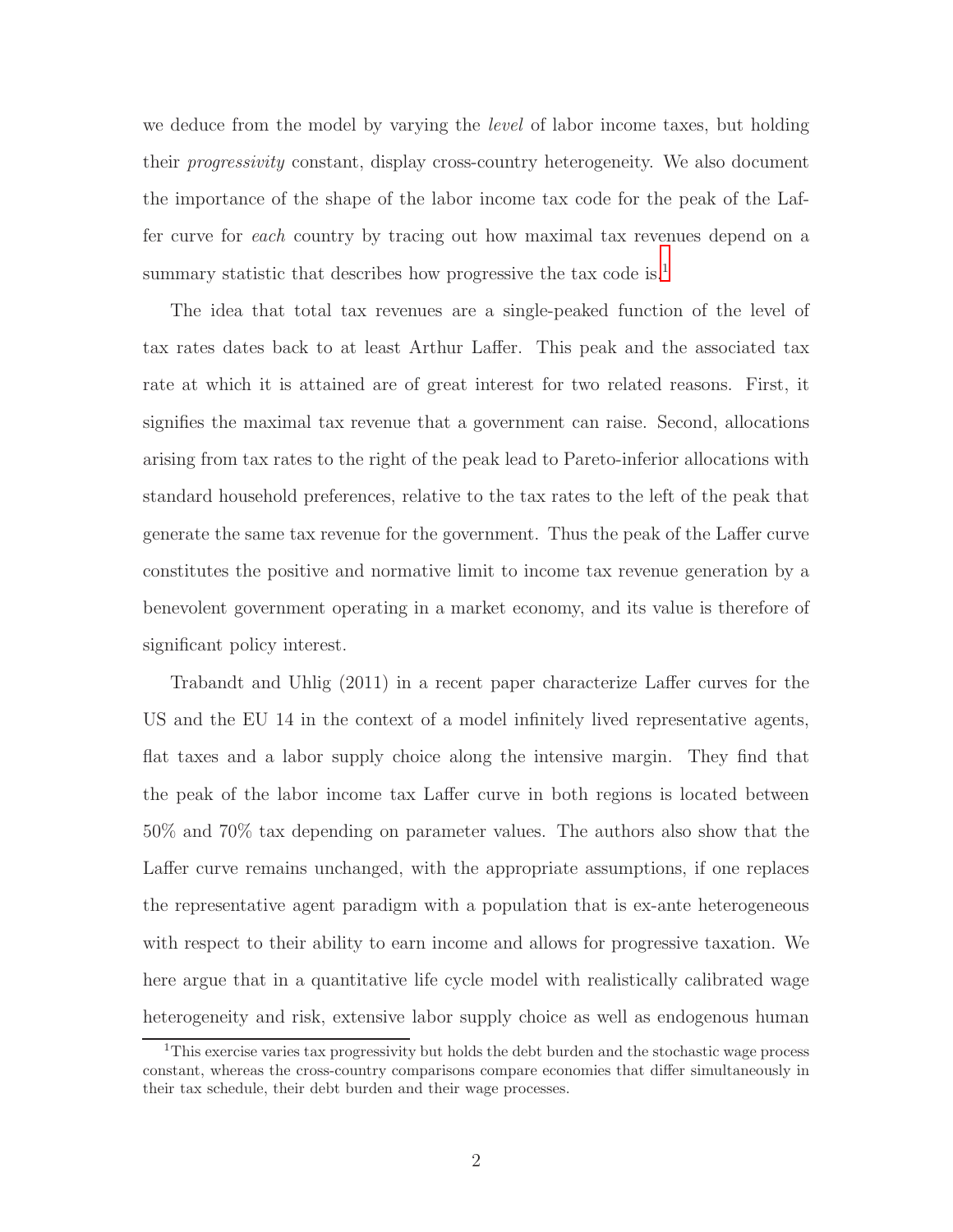capital accumulation, the degree of tax progressivity not only significantly changes the location of the peak of the Laffer curve for a given country, but implies much more substantial differences in that location *across countries* than suggested by Trabandt and Uhlig (2011)'s analysis.

Why and how does the degree of tax progressivity matters for the ability of the government to generate labor income tax revenues in an economy characterized by household heterogeneity and wage risk? In general, the shape of the Laffer curve is closely connected to the individual (and then appropriately aggregated) response of labor supply to taxes. In his extensive survey of the literature on labor supply and taxation Keane (2011) argues that labor supply choices both along the intensive and extensive margin, life-cycle considerations and human capital accumulation are crucial modeling elements when studying the impact of taxes on labor supply. With such model elements present the *progressivity* of the labor income tax schedule can be expected to matter for the response of tax revenues to the level of taxes, although the magnitude and even the direction are not a priori clear.

There are several, potentially opposing, effects of the degree of tax progressivity for response of tax revenues on the level of taxes. On the positive side, the presence of an extensive margin typically leads to higher labor supply elasticity for low wage agents who are deciding about whether or not to participate in the labor market. A more progressive tax system with relatively low tax rates around the participation margin where the labor supply elasticity is high may in fact help to increase revenue. However, in a life-cycle model the presence of labor market risk will lead to higher labor supply elasticity for older agents due to precautionary motives for younger agents, see Conesa, Kitao, and Krueger (2008). Because of more accumulated labor market experience, older agents have higher wages. Due to this effect a more progressive tax system may disproportionately reduce labor supply for high earners and lead to a reduction in tax revenue. Furthermore, when agents undergo a meaning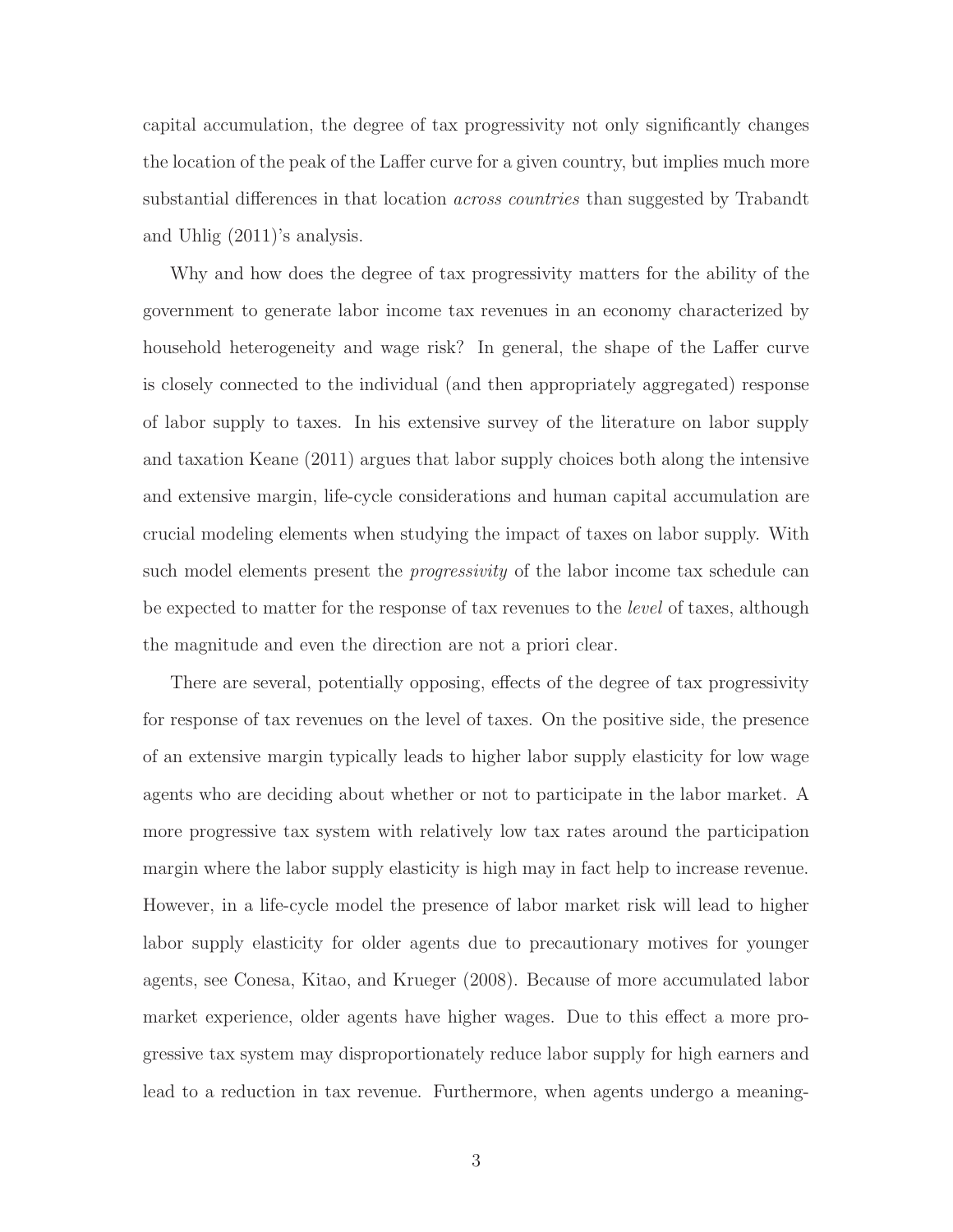ful life-cycle, more progressive taxes will reduce the incentives for young agents to accumulate labor market experience and become high (and thus more highly taxed) earners. This effect will reduce tax revenues from agents at all ages as younger households will work less and older agents will have lower wages (in addition to working less). Thus the question of how the degree of tax progressivity impacts the tax leveltax revenue relationship (i.e. the Laffer curve) is a quantitative one, and the one we take up in this work.

The paper by Trabandt and Uhlig (2011) has sparked new interest in the shape and international comparison of the Laffer curve. Another paper that computes this curve in a heterogeneous household economy very close to Aiyagari (1994) is the work by Feve, Matheron, and Sahuc (2013). In addition to important modeling differences their focus is how the Laffer curve depends on outstanding government debt, whereas we are mainly concerned with the impact of the progressivity of the income tax code on the Laffer curve.

Our paper is structured as follows. In Section [2](#page-6-0) we discuss our measure of taxprogressivity and develop a progressivity index by which we rank OECD countries. In Section [3](#page-8-0) we describe our quantitative OLG economy with heterogeneous households and define a competitive equilibrium. Section [4](#page-18-0) is devoted to the calibration and country-specific estimation of the model parameters, and Section [5](#page-23-0) describes the computational Laffer curve thought experiments we implement in this paper. The main quantitative results of the paper with respect to the impact of tax progressivity and household heterogeneity are presented in Section [6.](#page-25-0) Section [7](#page-32-0) contains a cross-country analysis. We conclude in Section [8.](#page-33-0) The appendix discusses the transformation of a growing economy with extensive labor supply margin into a stationary economy, as well as details of the estimation of the stochastic wage processes from micro data.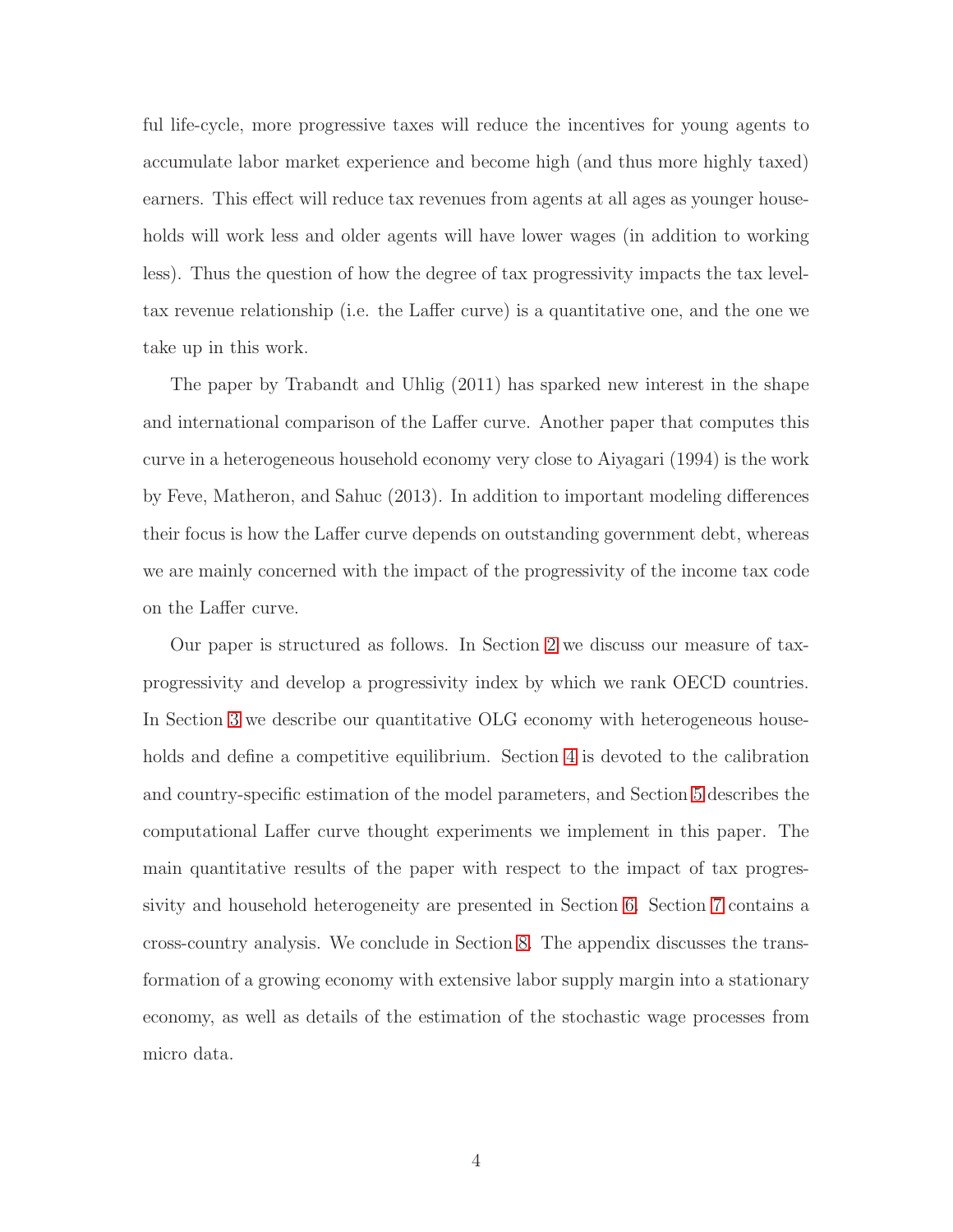## <span id="page-6-0"></span>2 Tax-Progressivity in the OECD

Labor income taxes in the OECD are generally progressive and differ by household composition. To approximate country tax functions, we use the labor income tax function proposed by Benabou (2002) and also recently used by Heathcote, Storesletten, and Violante  $(2012)$  $(2012)$  $(2012)$  who argue that it fits the U.S. data well<sup>2</sup>. Let y denote pre-tax (labor) income and ya after tax income. The tax function is implicitly defined by the mapping between pre-tax and after-tax labor income:

<span id="page-6-2"></span>
$$
ya = \theta_0 y^{1-\theta_1} \tag{1}
$$

We use labor income tax data from the OECD to estimate the parameters  $\theta_0$  and  $\theta_1$ for different family types, under the assumption that married couples are taxed on their joint earnings. Table [4](#page-38-0) in the Appendix summarizes our findings.

There are many ways to measure tax-progressivity. Wedge based measures of progressivity are common in the literature. In this paper, we adopt the following tax progressivity wedge, where  $\tau(y)$  is the average tax rate: from:

<span id="page-6-3"></span>
$$
PW(y_1, y_2) = 1 - \frac{1 - \tau(y_2)}{1 - \tau(y_1)}
$$
\n(2)

This measure always takes a value between 0 and 1 and increases with the increase in the marginal tax rate  $\tau$  as earnings increases from  $y_1$  to  $y_2$ . If there is a flat tax, then the progressivity wedge would be zero for all levels of  $y_1$  and  $y_2$ . Analogues progressivity measures are used by Guvenen, Kuruscu, and Ozkan (2009) and Caucutt, Imrohoroglu, and Kumar (2003).

In Guvenen, Kuruscu, and Ozkan (2009)  $\tau(y)$  is the marginal tax rate. Using the average tax rate has two advantages. Firstly it makes the measure more robust.

<span id="page-6-1"></span><sup>2</sup> see Appendix [9.3](#page-35-0) for more details.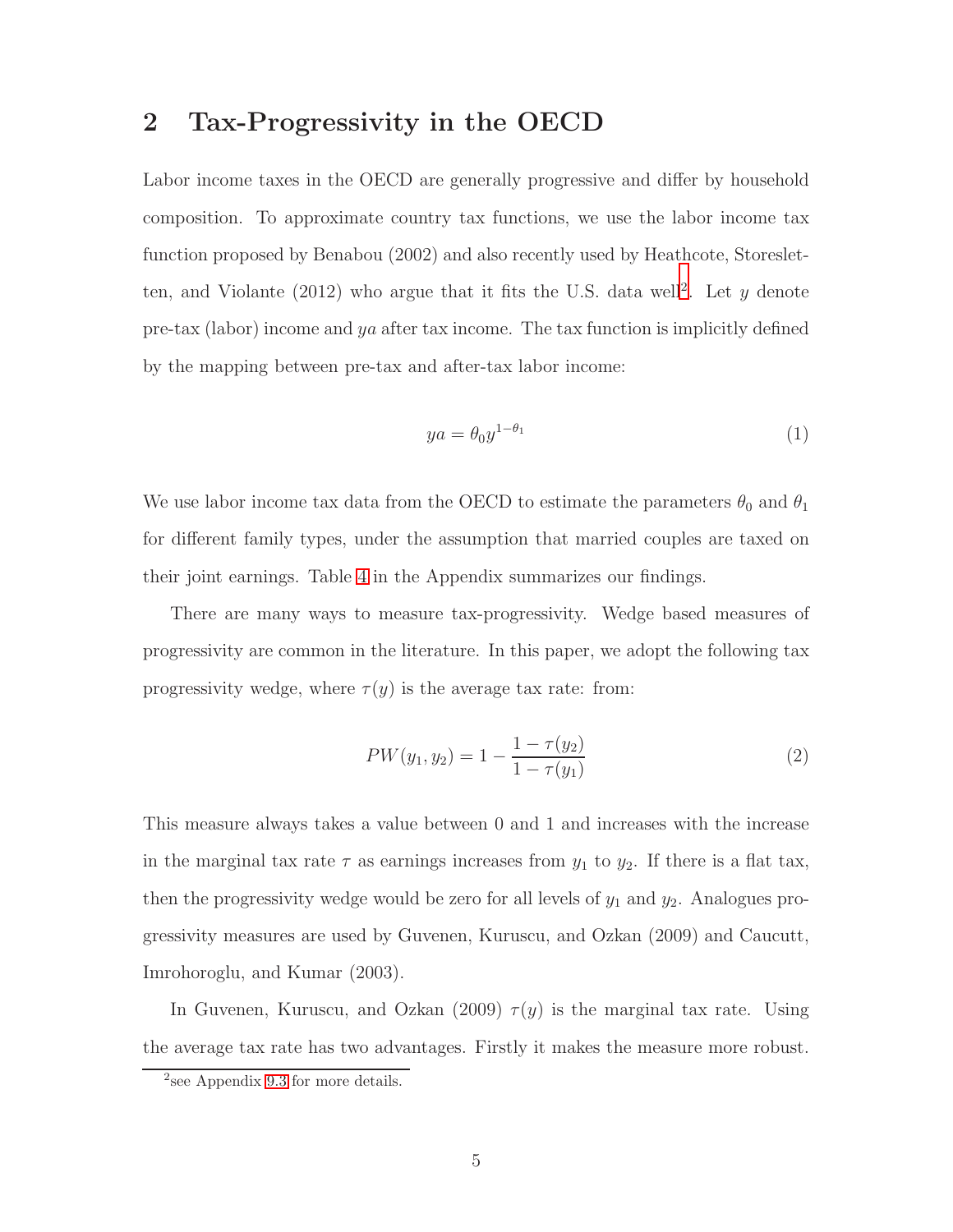Guner, Kaygusuz, and Ventura (2012) show that if the tax schedule is approximated by a polynomial one will do relatively well in approximating the average tax rate at different incomes and worse in approximating the marginal tax rate. The marginal tax rate experiences sudden jumps and the average tax rate does not. Secondly for our tax function tax-progressivity is uniquely determined by the parameter  $\theta_1$ , see Section [9.3.](#page-35-0) One can increase the tax level while keeping tax progressivity constant for all levels of  $y_1$  and  $y_2$  just by changing  $\theta_0$ .

| Country     |       | Progressivity Index Relative Progressivity (US=1) |
|-------------|-------|---------------------------------------------------|
| Japan       | 0.101 | 0.74                                              |
| Switzerland | 0.133 | 0.97                                              |
| Portugal    | 0.136 | 0.99                                              |
| US          | 0.137 | 1.00                                              |
| France      | 0.142 | 1.03                                              |
| Spain       | 0.148 | 1.08                                              |
| Norway      | 0.169 | 1.23                                              |
| Luxembourg  | 0.180 | 1.31                                              |
| Italy       | 0.180 | 1.31                                              |
| Austria     | 0.187 | 1.37                                              |
| Canada      | 0.193 | 1.41                                              |
| UK          | 0.200 | 1.46                                              |
| Greece      | 0.201 | 1.47                                              |
| Iceland     | 0.204 | 1.49                                              |
| Germany     | 0.221 | 1.61                                              |
| Sweden      | 0.223 | 1.63                                              |
| Ireland     | 0.226 | 1.65                                              |
| Finland     | 0.237 | 1.73                                              |
| Netherlands | 0.254 | 1.85                                              |
| Denmark     | 0.258 | 1.88                                              |

<span id="page-7-1"></span>Table 1: Tax-Progressivity in the OECD 2000-2007

To obtain an index of tax-progressivity across countries, we fit the tax function in [1](#page-6-2) for singles without children and married couples with 0,1, and 2 children (the household types which we will have in the model in Section [3\)](#page-8-0). We then take the sum of the estimated  $\theta_1$ s weighted by each family type's share of the population in the US<sup>[3](#page-7-0)</sup>. Table [1](#page-7-1) displays the progressivity index for the US, Canada, Japan, and all

<span id="page-7-0"></span><sup>3</sup> In the model we assume that singles do not have children and that the maximum number of children is 2. We therefore give  $\theta_1$  for singles without children the population weight of all singles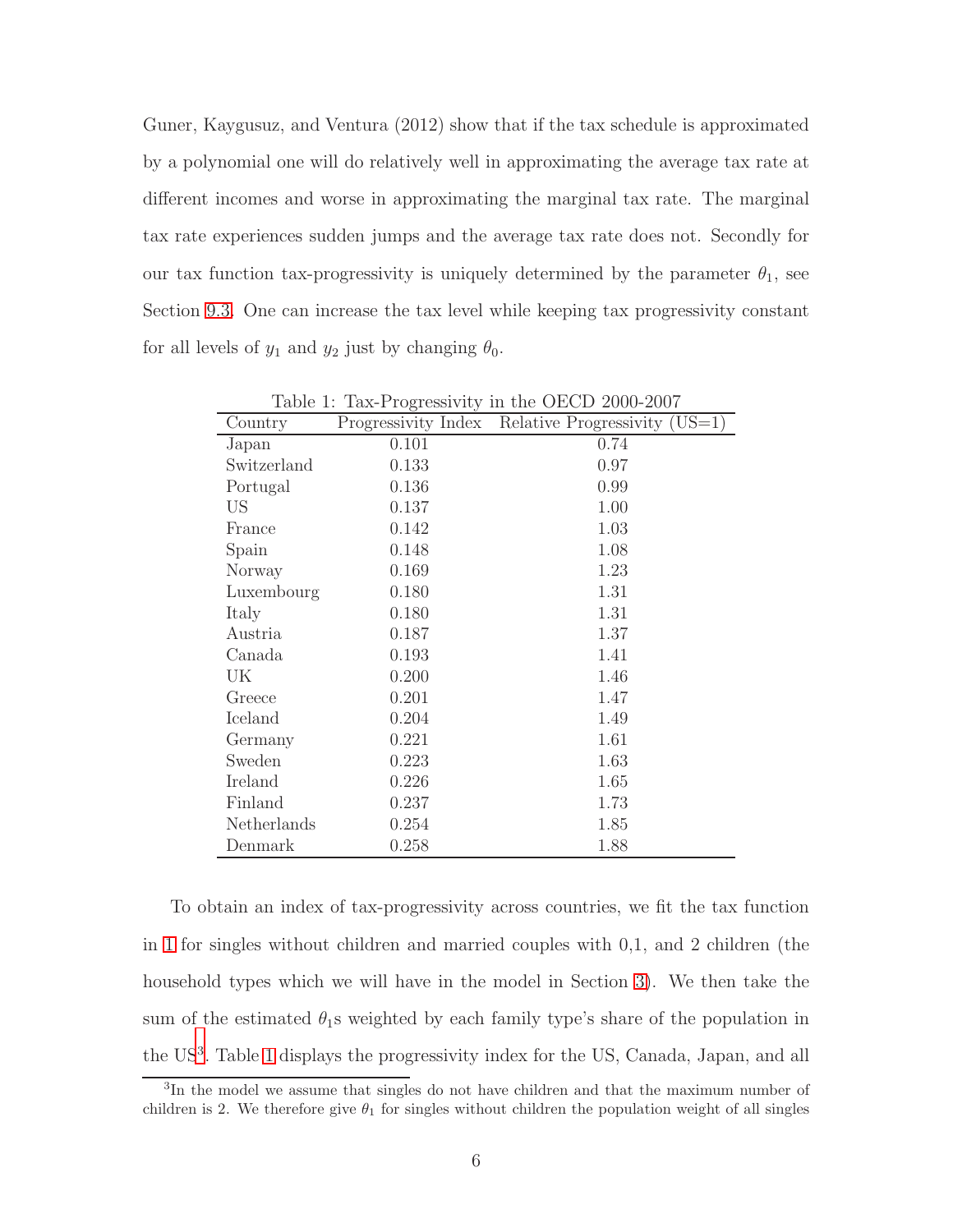the countries in Western Europe.

We observe that there is considerable cross-country variation in tax-progressivity. The flattest taxes are in Japan and the most progressive taxes in Denmark. As measured by the index, taxes in Denmark are about 2.5 times more progressive than in Japan[4](#page-8-1) . The US is among the countries with flattest taxes.

## <span id="page-8-0"></span>3 Model

In this section we describe the model we will use to characterize the shape of the Laffer curve for different countries, and specifically discuss the model elements that sets our heterogeneous household economy apart from the representative agent model employed by Trabandt and Uhlig (2011).

#### 3.1 Technology

There is a representative firm which operates using a Cobb-Douglas production function:

$$
Y_t(K_t, L_t) = K_t^{\alpha} \left[ Z_t L_t \right]^{1-\alpha}
$$

where  $K_t$  is the capital input,  $L_t$  is the labor input measured in terms of efficiency units, and  $Z_t$  is the labor-augmenting productivity.

The evolution of capital is described by

$$
K_{t+1} = (1 - \delta)K_t + I_t
$$

where  $I_t$  is the gross investment, and  $\delta$  is the capital depreciation rate.

and  $\theta_1$  for married couples the population weight of married couples with 2 or more children.

<span id="page-8-1"></span><sup>&</sup>lt;sup>4</sup>In Section [6](#page-25-0) below we find that countries raise more revenue and sustain more debt with flatter taxes. This is consistent with the observation that Japan not only has the flattest taxes in the OECD but also the highest debt to GDP ratio.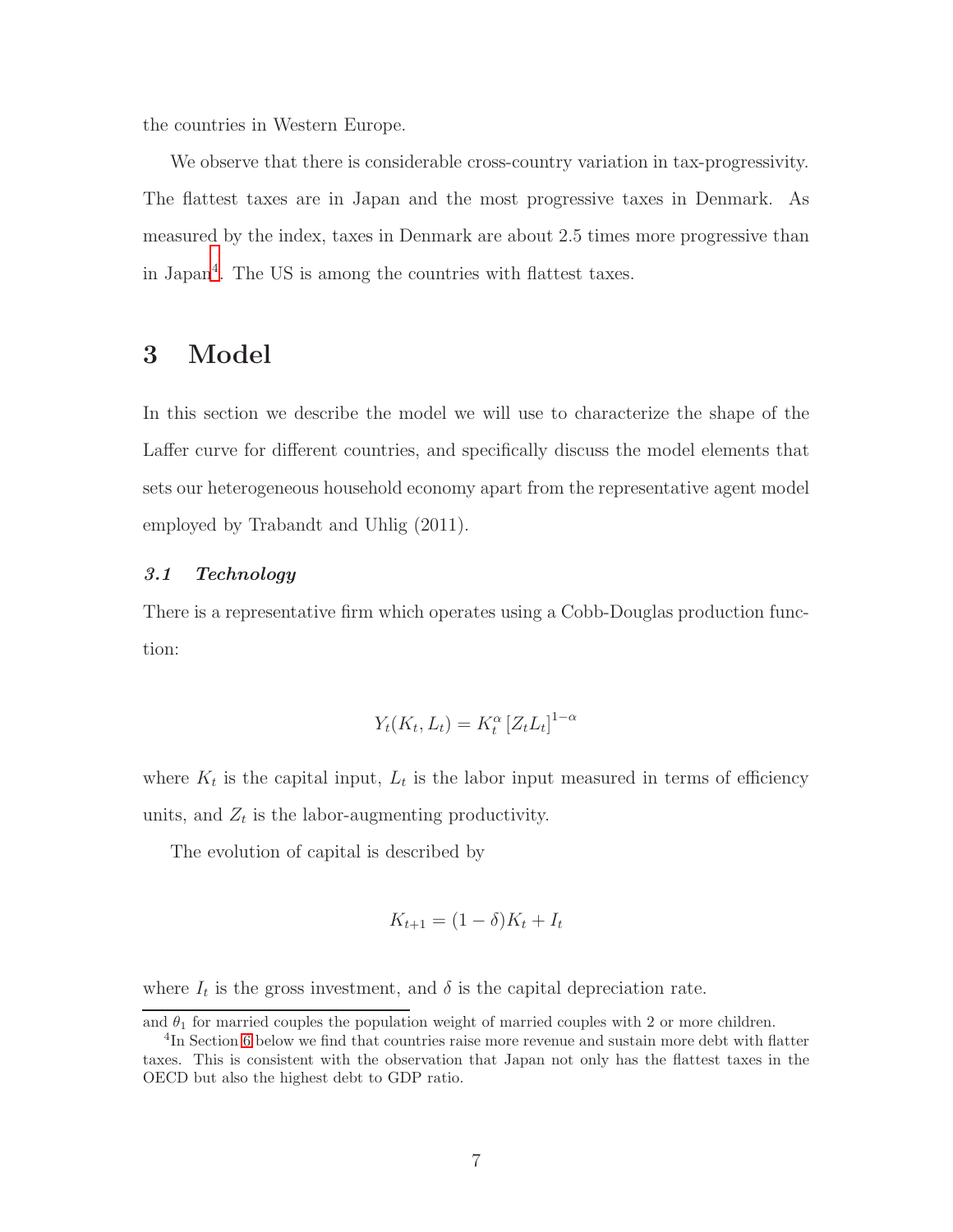We assume that  $Z_t$ , the labour-augmenting productivity parameter, grows deterministically at rate  $\mu$ :

$$
Z_t = Z_0(1+\mu)^t.
$$

The production function and the accumulation of capital equation imply that on the balanced growth path, capital, investment, output and consumption will all grow at the same rate  $\mu^5$  $\mu^5$ . For convenience, we will set  $Z_0 = 1$ . Each period, the firm hires labor and capital to maximize its profit:

$$
\Pi_t = Y_t - w_t L_t - (r_t + \delta) K_t.
$$

In a competitive equilibrium, the factor prices will be equal to their marginal products:

$$
w_t = \partial Y_t / \partial L_t = (1 - \alpha) Z_t^{1 - \alpha} \left(\frac{K_t}{L_t}\right)^{\alpha} = (1 - \alpha) Z_t \left(\frac{K_t / Z_t}{L_t}\right)^{\alpha} \tag{3}
$$

$$
r_t = \frac{\partial Y_t}{\partial K_t} - \delta = \alpha Z_t^{1-\alpha} \left(\frac{L_t}{K_t}\right)^{1-\alpha} - \delta = \alpha \left(\frac{L_t}{K_t/Z_t}\right)^{1-\alpha} - \delta \tag{4}
$$

We restrict our analysis to balanced growth equilibria (in which long-run growth is generated by exogenous technological progress). Following King, Plosser, and Rebelo (2002) and Trabandt and Uhlig (2011), we need to impose some restrictions on the production technology, preferences as well as government policy functions that allow us to transform the growing economy into a corresponding stationary one, using straightforward variable transformation.

To start, along a balanced growth path (BGP)  $K^z = K_t/Z_t$  will be constant. We furthermore define  $w_t^z = w_t/Z_t$ , and note that both  $w_t^z$  and  $r_t$  will also remain constant on the BGP, so we drop the time subscript for these variables as well.

<span id="page-9-0"></span><sup>5</sup>See King, Plosser, and Rebelo (2002).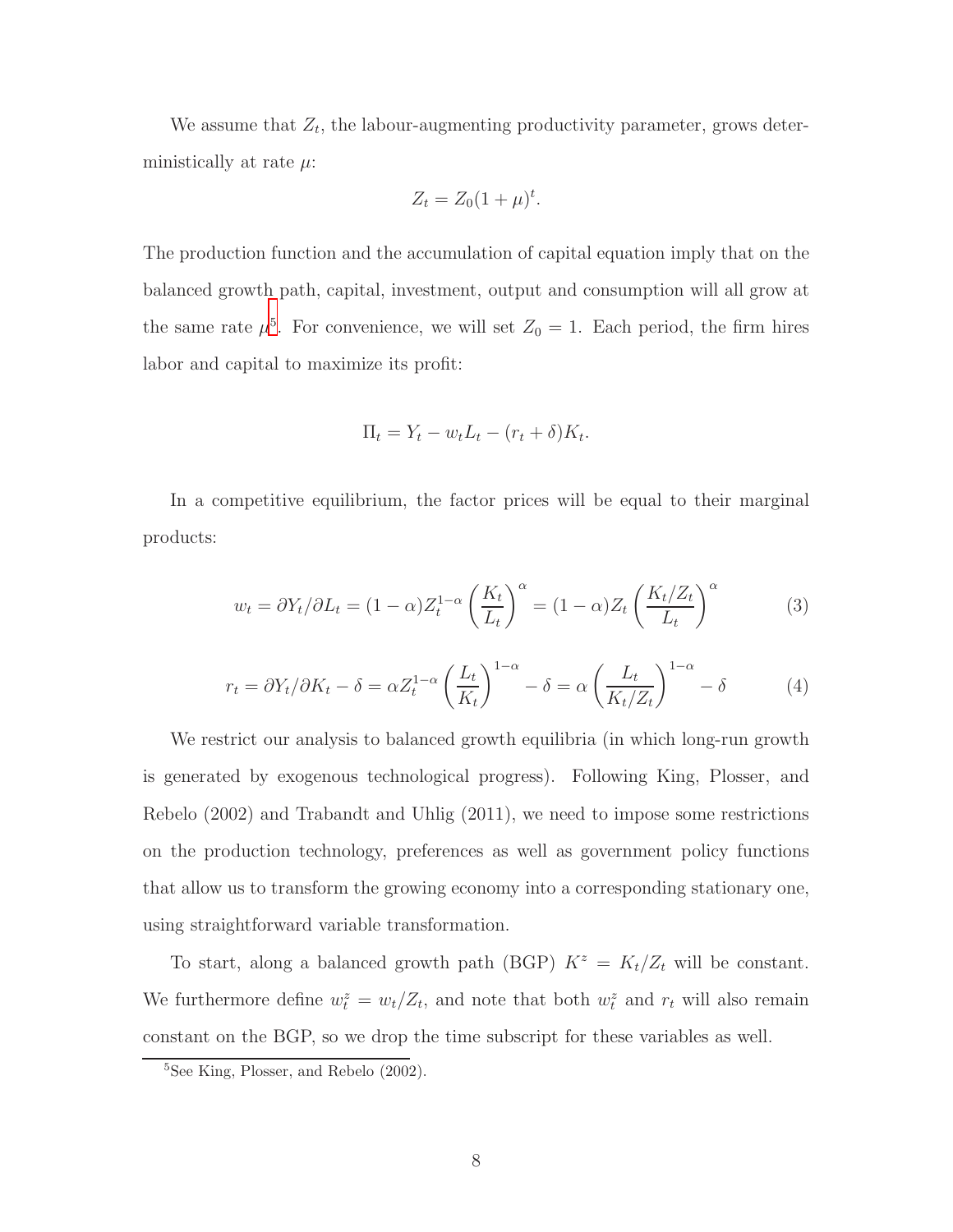#### 3.2 Demographics

The economy is populated by J overlapping generations of finitely lived households. There are 5 types of households; single males, single females, and married couples with  $x \in \{0, 1, 2\}$  children<sup>[6](#page-10-0)</sup>. We assume that within the same married household, the husband and the wife are of the same age. All households start life at age 25 and enter retirement at age 65. We follow Cubeddu and Rios-Rull (2003) and Chakraborty, Holter, and Stepanchuk (2012) in modeling marriage and divorce as exogenous shocks. Single households face an age-dependent probability,  $M(j)$ , of becoming married whereas married households face an age-dependent probability,  $D(j)$ , of divorce. Single individuals who enter marriage have rational expectations about the type of a potential partner and face an age-dependent probability distribution,  $\Xi(x, j)$ , over the number of children in the household. Married households face age-dependent transition probabilities,  $\Upsilon(x, x', j)$ , between 0,1, and 2 children in the households. We assume for simplicity that single households do not have children and that children "disappear" when a divorce occurs.

Let  $j$  denote the household's age. The probability of dying while working is zero; retired households, on the other hand, face an age-dependent probability of dying,  $\pi(j)$ , and die for certain at age 100.<sup>[7](#page-10-1)</sup> A husband and a wife both die at the same age. A model period is 1 year, so there are a total of 40 model periods of active work life. We assume that the size of the population is fixed (there is no population growth). We normalize the size of each new cohort to 1. Using  $\omega(j) = 1 - \pi(j)$  to denote the age-dependent survival probability, by the law of large numbers the mass of retired agents of age  $j \geq 65$  still alive at any given period is equal to  $\Omega_j = \prod_{q=65}^{q=j-1} \omega(q)$ .

In addition to age, marital status, and number of children, households are hetero-

<span id="page-10-0"></span><sup>&</sup>lt;sup>6</sup>In our model, children only influence the taxes that a household needs to pay. Given that family structure is exogenous and that we will assume logarithmic utility from consumption, modeling consumption needs of children explicitly via household equivalence scales would not change the household maximization problem.

<span id="page-10-1"></span><sup>&</sup>lt;sup>7</sup>This means that  $J = 76$ .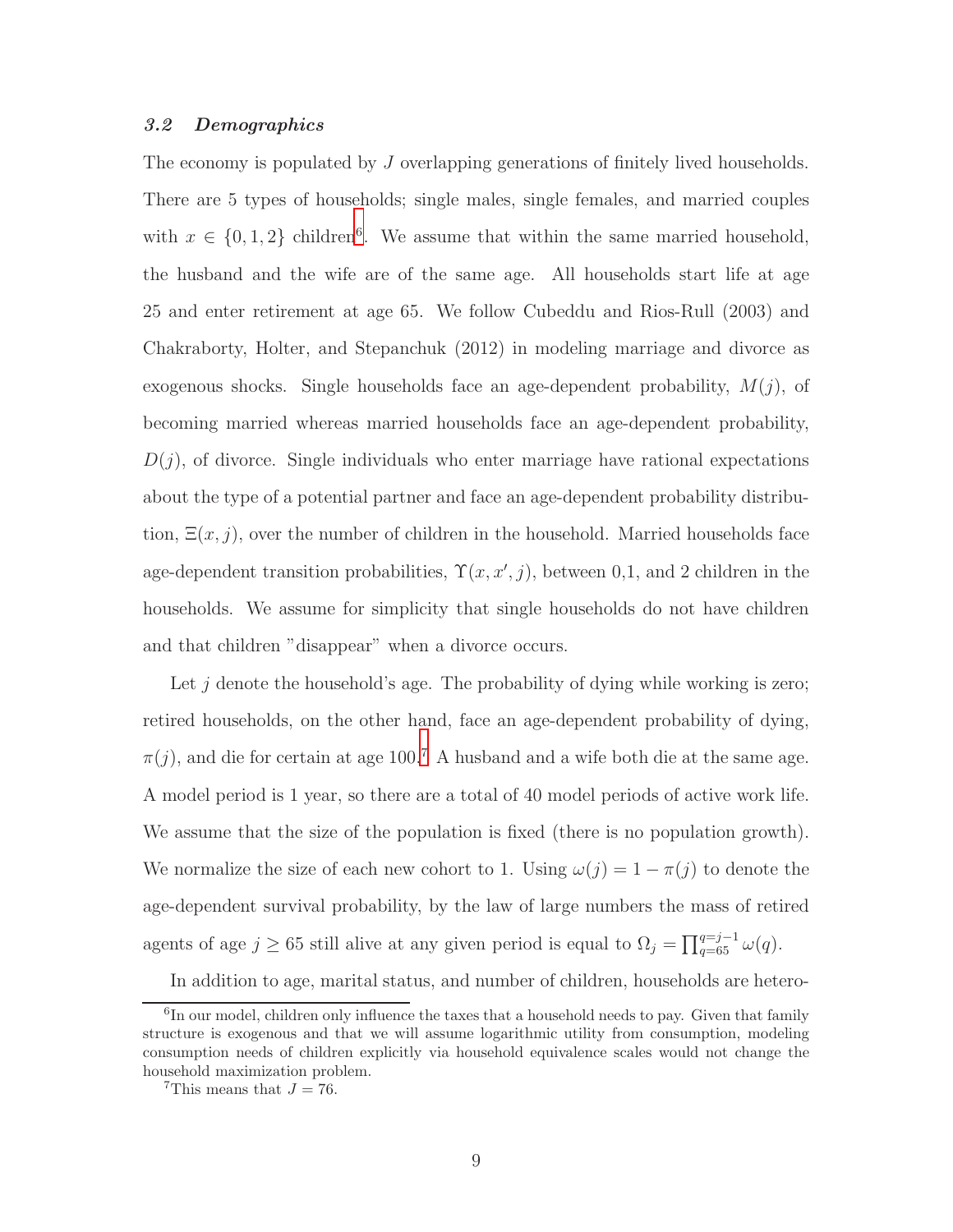geneous with respect to asset holdings, exogenously determined ability of its members, their years of labor market experience, and idiosyncratic productivity shocks (market luck). We assume that men always works some positive hours during their working age. However, a woman can either work or stay at home. Married households jointly decide on how many hours to work, how much to consume, and how much to save. Females who participate in the labor market, accumulate one year of labor market experience. Since men always work, they accumulate an additional year of working experience every period. Retired households make no labor supply decisions but receive a social security payment,  $\Psi_t$ .

There are no annuity markets, so that a fraction of households leave unintended bequests which are redistributed in a lump-sum manner between the households that are currently alive. We use  $\Gamma$  to denote the per-household bequest.

#### 3.3 Labor Income

The wage of an individual depends on the wage per efficiency unit of labor,  $w^z$ , and the number of efficiency units the individual is endowed with. The latter depends on the individual's gender,  $\iota \in (m, w)$ , ability,  $a_{\iota} \sim N(0, \sigma_{a_{\iota}}^2)$ , accumulated labor market experience e, and an idiosyncratic shock u which follows an  $AR(1)$  process which is common to all individuals of the same gender (of course the realization of this shock is not common to all households). Thus, the wage of an individual  $i$  is given by:

$$
w^{z}(a_i, e_i, u_i) = w^{z}e^{a_i + \gamma_{0\iota} + \gamma_{1\iota}e_i + \gamma_{2\iota}e_i^2 + \gamma_{3\iota}e_i^3 + u_i}
$$
(5)

<span id="page-11-1"></span><span id="page-11-0"></span>
$$
u_i' = \rho_t u_i + \epsilon_i, \quad \epsilon_t \sim N(0, \sigma_{\epsilon_t}^2)
$$
\n
$$
(6)
$$

 $\gamma_{0l}$  here captures the gender wage gap.  $\gamma_{1l}$ ,  $\gamma_{2l}$  and  $\gamma_{3l}$  capture returns to experience for women and age profile of wages for men.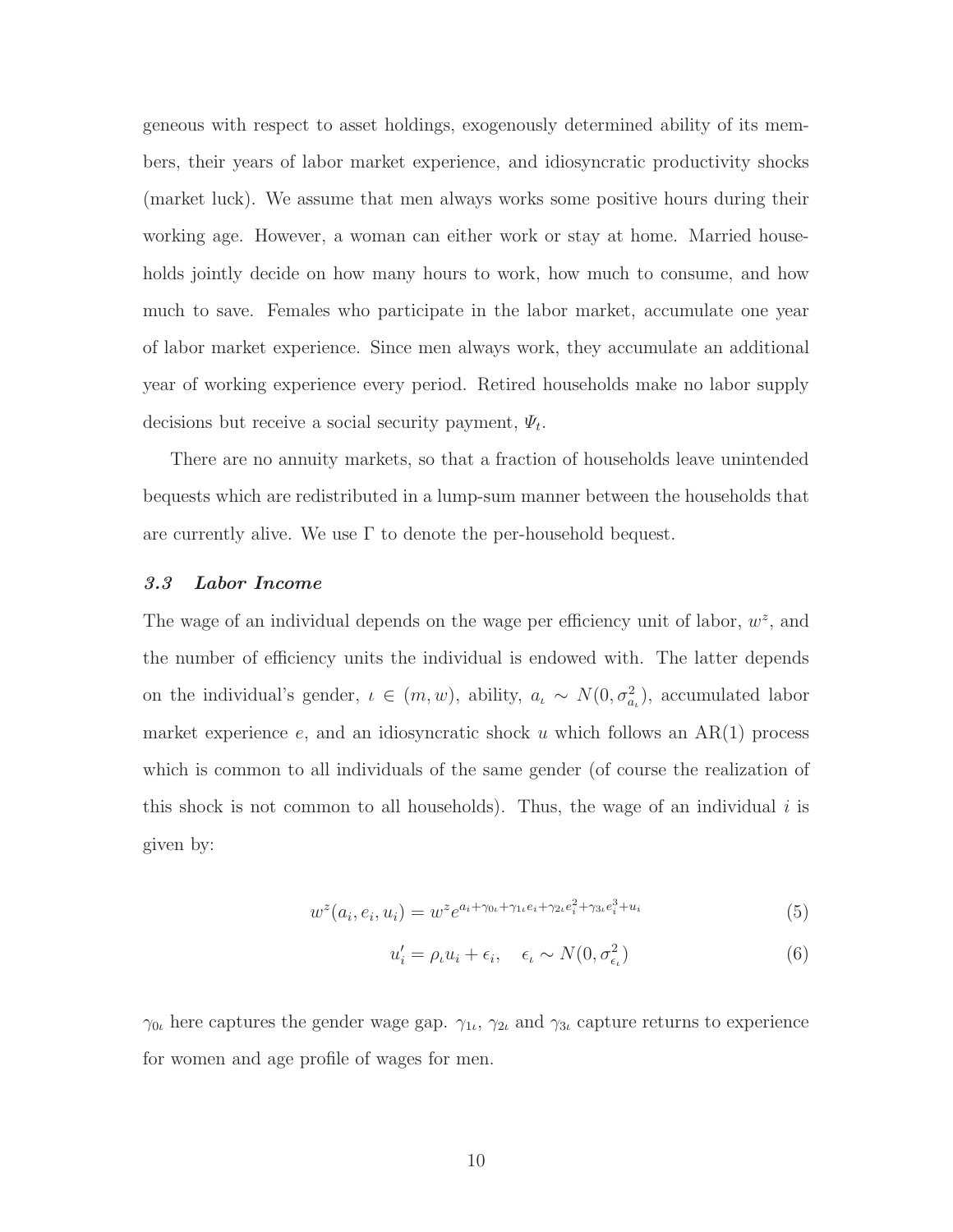#### 3.4 Preferences

We assume that married couples jointly solve a maximization problem where they put equal weight on the utility of each spouse. Their momentary utility function,  $U^M$ , depends on work hours of the husband,  $n^m \in (0,1]$ , and the wife,  $n^w \in [0,1]$ , and takes the following form:

<span id="page-12-0"></span>
$$
U^{M}(c, n^{m}, n^{w}) = \log(c) - \frac{1}{2} \chi^{Mm} \frac{(n^{m})^{1+\eta^{m}}}{1+\eta^{m}} - \frac{1}{2} \chi^{Mw} \frac{(n^{w})^{1+\eta^{w}}}{1+\eta^{w}} - \frac{1}{2} F^{Mw} \cdot 1_{[n^{w}>0]} \tag{7}
$$

where  $F^{Mw} \sim N(\mu_{F^{Mw}}, \sigma_{F^{Mw}}^2)$  is a fixed disutility from working positive hours. The indicator function,  $1_{[n>0]}$ , is equal to 0 when  $n = 0$  and equal to 1 when  $n > 0$ . The momentary utility function for singles is given by:

<span id="page-12-1"></span>
$$
U^{S}(c, n, \iota) = \log(c) - \chi^{S_{\iota}} \frac{(n)^{1+\eta}}{1+\eta^{\iota}} - F^{S_{\iota}} \cdot 1_{[n>0]}
$$
\n(8)

We allow the disutility of work to differ by gender and marital status and the fixed cost of work for women to differ by marital status.

King, Plosser, and Rebelo (2002) show that in a setup with no participation decision, the above preferences are consistent with balanced growth. In the appendix, we demonstrate that this continues to hold with fixed disutility from working positive hours and operative extensive margin.

#### 3.5 Government

The government runs a balanced social security system where it taxes employees and the employer (the representative firm) at rates  $\tau_{ss}$  and  $\tilde{\tau}_{ss}$  and pays benefits,  $\Psi_t$ , to retirees. The government also taxes consumption, labor and capital income to finance the expenditures on pure public consumption goods,  $G_t$ , which enter separable in the utility function, interest payments on the national debt,  $rB_t$ , and lump sum redistributions,  $g_t$ , and unemployment benefits  $T_t$ . We assume that there is some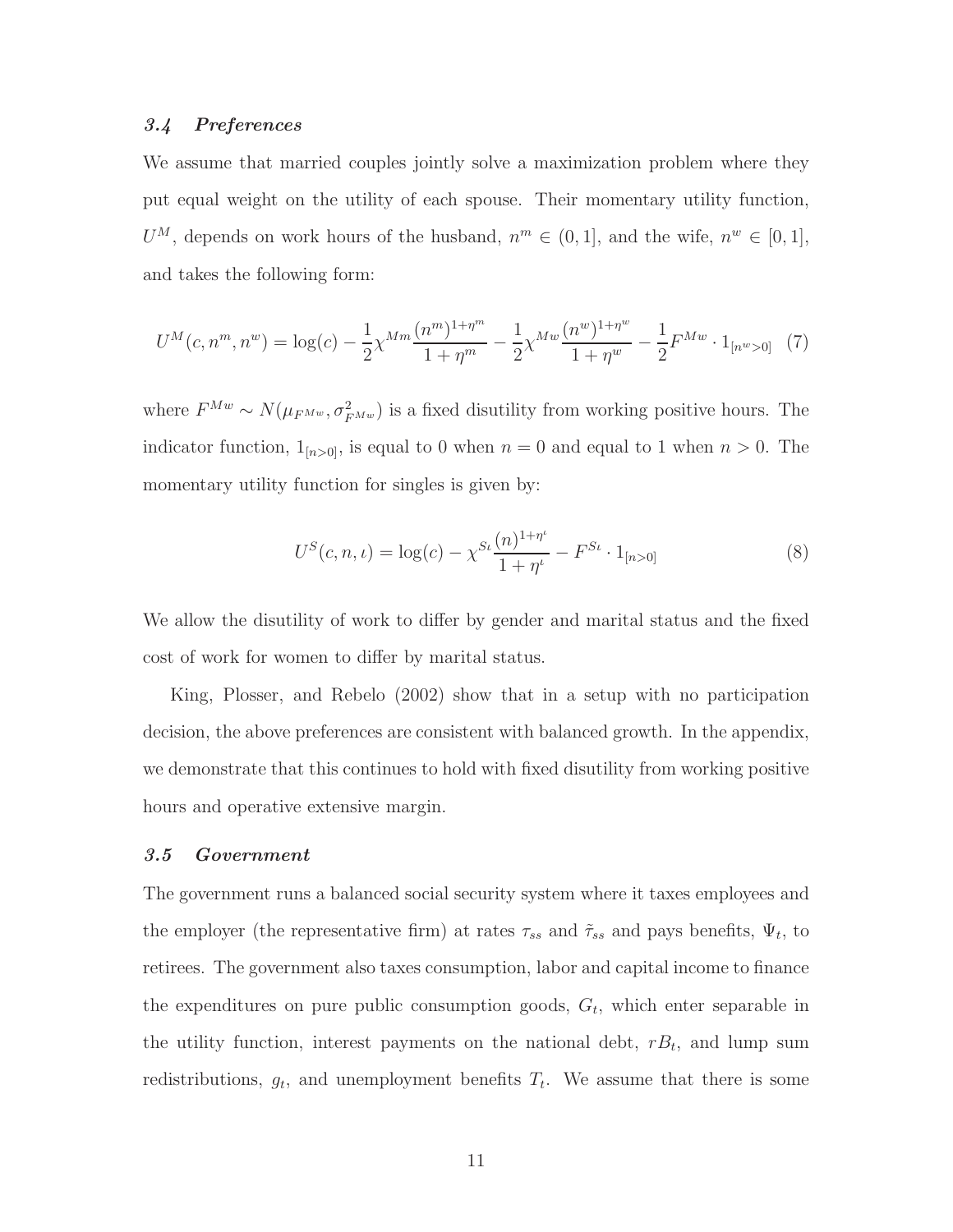outstanding government debt, and that the government debt to output ratio,  $B_Y =$  $B_t/Y_t$ , is constant over time. Spending on pure public consumption is assumed to be proportional to GDP. Consumption and capital income are taxed at flat rates  $\tau_c$ , and  $\tau_k$ . To model the non-linear labor income tax, we use the functional form proposed in Benabou (2002) and recently used in Heathcote, Storesletten, and Violante (2012):

$$
ya = \theta_0 y^{1-\theta_1}
$$

where y denotes pre-tax (labor) income, ya after-tax income, and the parameters  $\theta_0$ and  $\theta_1$  govern the level and the progressivity of the tax code, respectively.<sup>[8](#page-13-0)</sup>. Heathcote, Storesletten, and Violante (2012) argue that this fits the U.S. data well. We fit family type specific tax schedules. In addition, the government collects social security contributions to finance the retirement benefits.

In a BGP with constant tax rates, the ratio of government revenues to output will remain constant.  $G_t$ ,  $g_t$ ,  $\Psi_t$  and  $T_t$  must also remain proportional to output.

We define the following ratios:

$$
R^z = R_t/Z_t, \quad R^{ssz} = R_t^{ss}/Z, \quad g^z = g_t/Z_t, \quad G^z = G_t/Z_t, \quad \Psi^z = \Psi_t/Z_t, \quad T^z = T_t/Z_t
$$

where  $R_t$  are the government's revenues from the labor, capital and consumption taxes and  $R_t^{ss}$  are the government's revenues from the social security taxes. Denoting the fraction of women<sup>[9](#page-13-1)</sup> that work 0 hours by  $\zeta_t$ , we can write the government budget

<sup>8</sup>A further discussion of the properties of this tax function is provided in the appendix

<span id="page-13-1"></span><span id="page-13-0"></span><sup>&</sup>lt;sup>9</sup>Recall that we assume that men always work.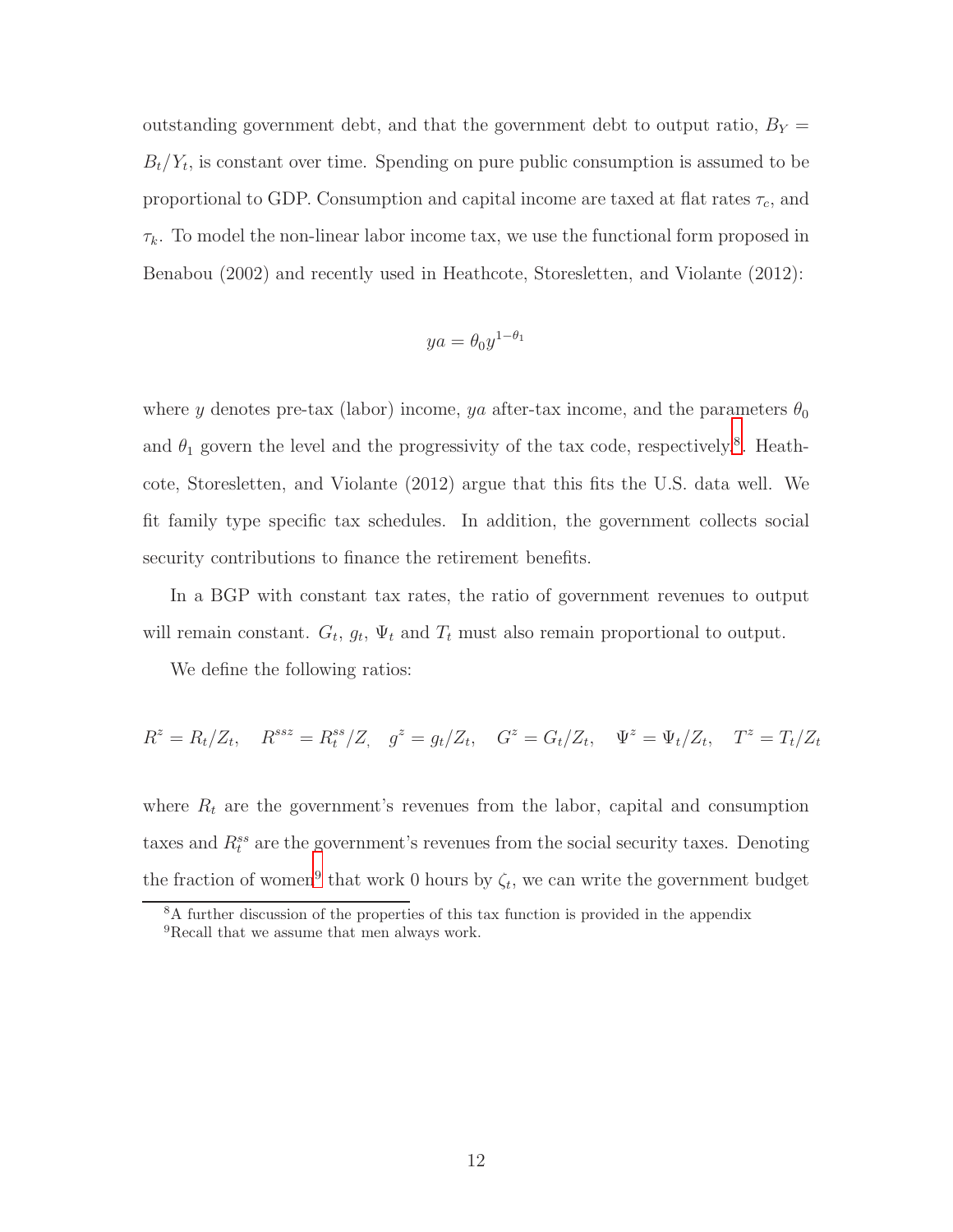constraints (normalized by GDP) as:

$$
g^z \left( 45 + \sum_{j \ge 65} \Omega_j \right) + \frac{45}{2} T^z \zeta_t + G^z + \left( r - \mu \right) B^z = R^z
$$
  

$$
\Psi^z \left( \sum_{j \ge 65} \Omega_j \right) = R^{ssz}.
$$

The second equation assures budget balance in the social security system by equating per capita benefits times the number of retired individuals to total tax revenues from social security taxes. The first equation is the regular government budget constraint in a balanced growth path. The government spends resources on per capita transfers (times the number of individuals in the economy), on unemployment benefits for women that work zero hours, on government consumption and on servicing the interest on outstanding government debt, and has to finance these outlays through tax revenue.

#### 3.6 Recursive Formulation of the Household Problem

At any given time, a married household is characterized by  $(k, e^m, e^w, u^m, u^w, a^m, a^w, x, j)$ , where k is the household's savings,  $e^m$  and  $e^w$  are the husband's ("man") and the wife's ("woman") experience level,  $u^m$  and  $u^w$  are their transitory productivity shocks, while  $a^m$  and  $a^w$  are their permanent ability levels. Finally, x is the household's number of children and  $j$  is the household's age. Recall that we assumed that the males's experience is always equal to his age,  $e^m = j$ . The state space for a single household is  $(k, e, u, a, \iota, j)$ .

To formulate the household problem along the BGP recursively, we first define:

$$
c_j^z = c_{t,j}/Z_t, \quad k_j^z = k_{t,j}/Z_t.
$$

where  $c_{t,j}$  and  $k_{t,j}$  are the household's consumption and savings.

Since in the BGP the ratio of aggregate consumption and savings to output (and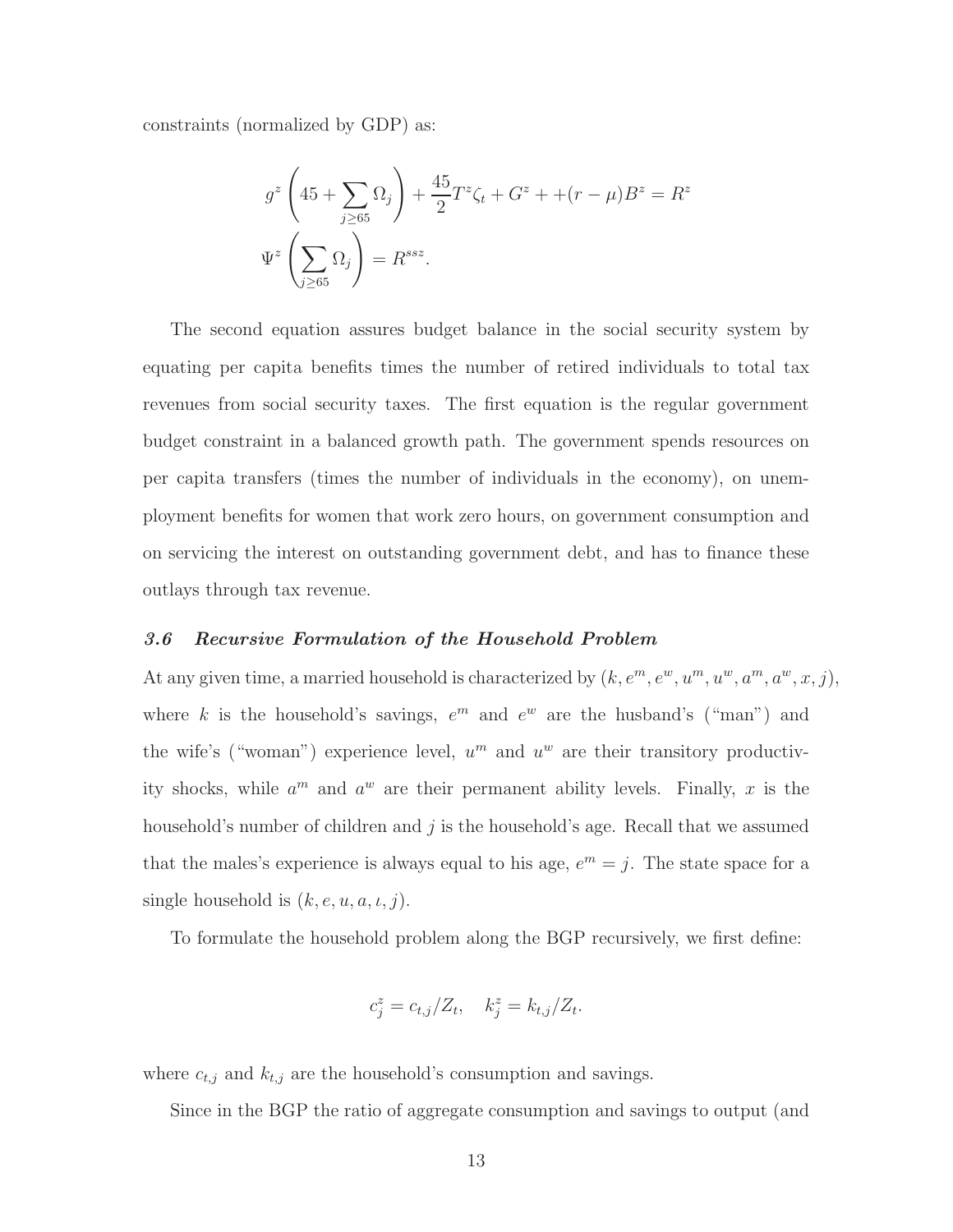thus to  $Z_t$ ) remains constant over time, we also conjecture that household-level  $c_j^z$ and  $k_j^z$  will not depend on calendar time, so that we can omit the time subscript for them as well. For the same reason,  $\Gamma^z = \Gamma_t/Z_t$  will not change over time. We can then formulate the optimization problem of a married household recursively:

$$
V^{M}(k^{z}, e^{m}, e^{w}, u^{m}, u^{w}, a^{m}, a^{w}, x, j) = \max_{c^{z}, (k^{z})', n^{m}, n^{w}} \left[ U(c, n^{m}, n^{w}) + \beta(1 - D(j)) E_{(u^{m})', (u^{w})', x'} \left[ V^{M}((k^{z})', (e^{m})', (e^{w})', (u^{m})', (u^{w})', a^{m}, a^{w}, x', j+1) \right] + \frac{1}{2} \beta D(j) E_{(u^{m})', (u^{w})'} \left[ V^{S}((k^{z})'/2, e', u', a, m, j+1) + V^{S}((k^{z})'/2, e', u', a, w, j+1) \right] \right]
$$

s.t.:

$$
c^{z}(1+\tau_{c}) + (k^{z})'(1+\mu) = \begin{cases} (k^{z} + \Gamma^{z}) (1 + r(1-\tau_{k})) + 2g^{z} + Y^{L}, & \text{if } j < 65\\ (k^{z} + \Gamma^{z}) (1 + r(1-\tau_{k})) + 2g^{z} + 2\Psi^{z}, & \text{if } j \ge 65 \end{cases}
$$
  

$$
Y^{L} = (Y^{L,m} + Y^{L,w}) (1 - \tau_{ss} - \tau_{l}^{M}(x) (Y^{L,m} + Y^{L,w})) + (1 - 1_{[n^{w}>0]}) T
$$
  

$$
Y^{L,\iota} = \frac{n^{i}w^{z,\iota} (a^{\iota}, e^{\iota}, u^{\iota})}{1 + \tilde{\tau}_{ss}}, \quad \iota = m, w
$$
  

$$
(e^{m})' = e^{m} + 1, \quad (e^{w})' = e^{w} + 1_{[n^{w}>0]},
$$
  

$$
n^{m} \in (0, 1], \quad n^{w} \in [0, 1], \quad (k^{z})' \ge 0, \quad c^{z} > 0,
$$
  

$$
n^{\iota} = 0 \quad \text{if } j \ge 65, \quad \iota = m, w.
$$

 $Y<sup>L</sup>$  is the household's labor income composed of the labor incomes of the two spouses, which they receive during the active phase of their life,  $\tau_{ss}$  and  $\tilde{\tau}_{ss}$  are the social security contributions paid by the employee and by the employer. The problem of a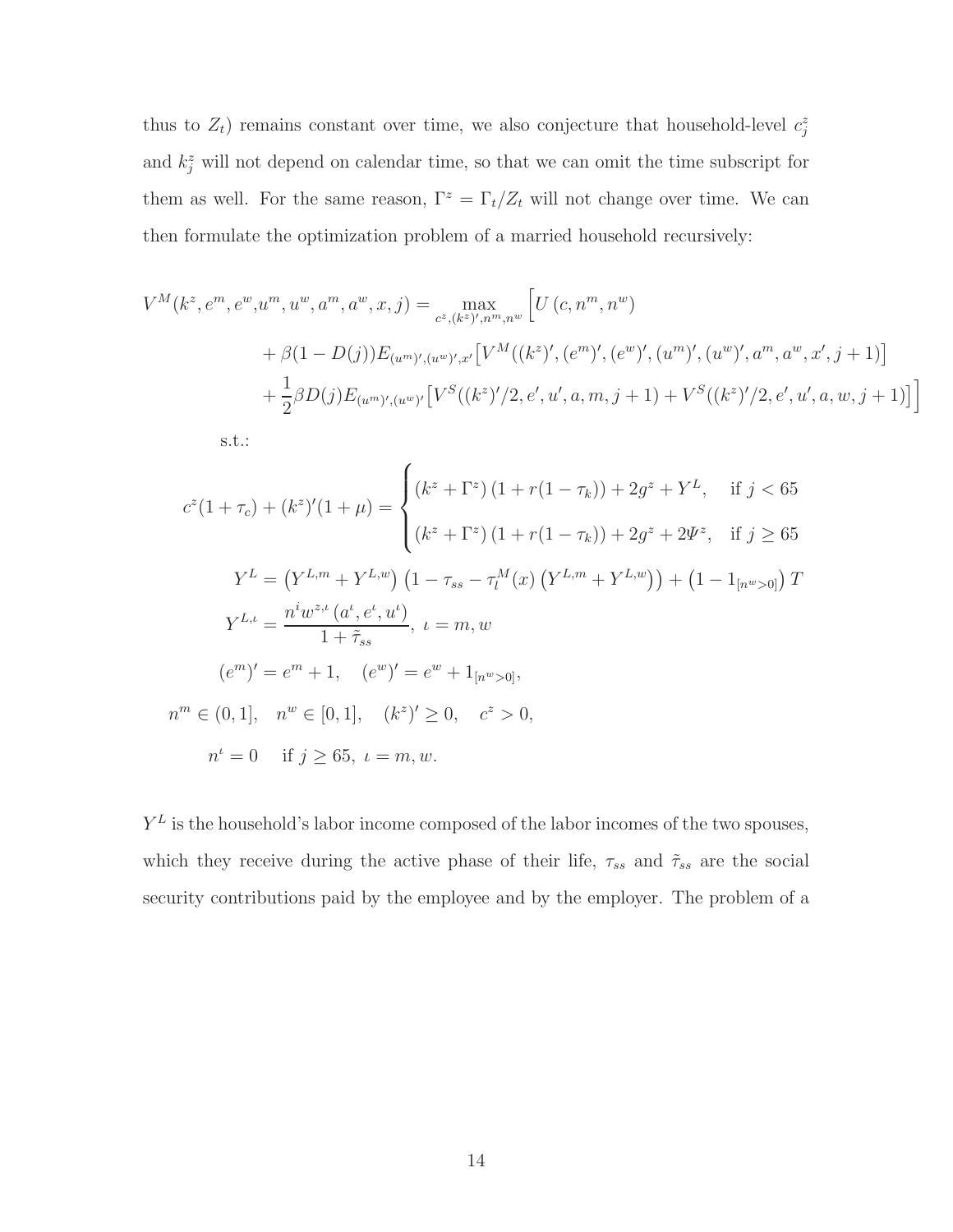single household can be written:

$$
V^{S}(k^{z}, e, u, a, \iota, j) = \max_{c^{z}, (k^{z})', n} \left[ U(c, n) + \beta(1 - M(j)) E_{u'}[V^{S}((k^{z})', e', u', a, \iota, j + 1)] + \beta M(j) E_{(k^{z})', e^{-\iota}, (u^{m})', (u^{w})', a^{-\iota}, x'}[V^{M}((k^{z})', (e^{m})', (e^{w})', (u^{m})', (u^{w})', a^{m}, a^{w}, x', j + 1)] \right]
$$

s.t.:

$$
c^{z}(1+\tau_{c}) + (k^{z})'(1+\mu) = \begin{cases} (k^{z} + \Gamma^{z}) (1 + r(1-\tau_{k})) + g^{z} + Y^{L}, & \text{if } j < 65 \\ (k^{z} + \Gamma^{z}) (1 + r(1-\tau_{k})) + g^{z} + \Psi^{z}, & \text{if } j \ge 65 \end{cases}
$$
  
\n
$$
Y^{L} = (Y^{L,\iota}) (1 - \tau_{ss} - \tau_{l}^{S} (Y^{L,\iota})) + (1 - 1_{[n^{w} > 0]}) T
$$
  
\n
$$
Y^{L,\iota} = \frac{n^{\iota} w^{z,\iota} (a^{\iota}, e^{\iota}, u^{\iota})}{1 + \tilde{\tau}_{ss}}, \quad \iota = m, w
$$
  
\n
$$
(e^{m})' = e^{m} + 1, \quad (e^{w})' = e^{w} + 1_{[n^{w} > 0]},
$$
  
\n
$$
n^{m} \in (0, 1], \quad n^{w} \in [0, 1], \quad (k^{z})' \ge 0, \quad c^{z} > 0,
$$
  
\n
$$
n^{\iota} = 0 \quad \text{if } j \ge 65, \quad \iota = m, w.
$$

#### 3.7 Recursive Competitive Equilibrium

We call an equilibrium of the growth adjusted economy a stationary equilibrium.<sup>[10](#page-16-0)</sup> Let  $\Phi^M(k^z, e^m, e^w, u^m, u^w, a^m, a^w, x, j)$  be the measure of married households with the corresponding characteristics and  $\Phi^{S}(k^{z}, e, u, a, \iota, j)$  be the measure of single households. We now define such a stationary recursive competitive equilibrium as follows:

Definition:

1. The value functions  $V^M(\Phi^M)$  and  $V^S(\Phi^S)$  and policy functions,  $c^z(\Phi^M)$ ,  $k^z(\Phi^M)$ ,  $n^m(\Phi^M)$ ,  $n^w(\Phi^M)$ ,  $c(\Phi^S)$ ,  $k(\Phi^S)$ , and  $n(\Phi^S)$  solve the consumers' optimization problem given the factor prices and initial conditions.

<span id="page-16-0"></span><sup>&</sup>lt;sup>10</sup>the associated BGP can of course trivially be constructed by scaling all appropriate variables by the growth factor  $Z_t$ .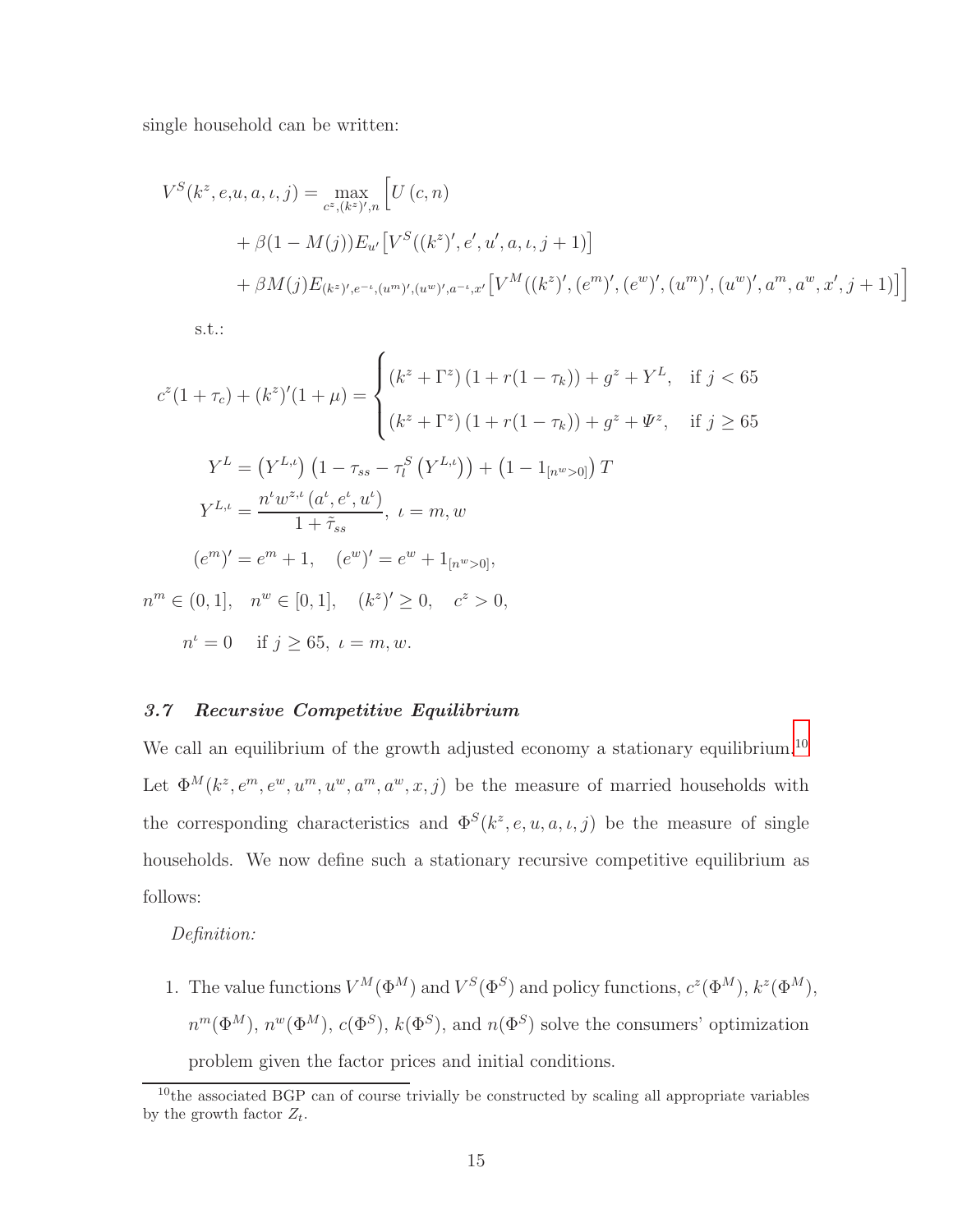2. Markets clear:

$$
K^{z} + B^{z} = \int k^{z} d\Phi^{M} + \int k^{z} d\Phi^{M}
$$

$$
L^{z} = \int (n^{m} w^{zm} + n^{w} w^{zf}) d\Phi^{M} + \int (nw^{z}) d\Phi^{S}
$$

$$
\int c^{z} d\Phi^{M} + \int c^{z} d\Phi^{S} + (\mu + \delta) K^{z} + G^{z} = (K^{z})^{\alpha} (L^{z})^{1-\alpha}
$$

3. The factor prices satisfy:

$$
w^{z} = (1 - \alpha) \left(\frac{K^{z}}{L^{z}}\right)^{\alpha}
$$

$$
r = \alpha \left(\frac{K^{z}}{L^{z}}\right)^{\alpha - 1} - \delta
$$

4. The government budget balances:

$$
g^{z}\left(2\int d\Phi^{M} + \int d\Phi^{S}\right) + \int_{j<65, n=0} T^{z}d\Phi^{M} + \int_{j<65, n=0} T^{z}d\Phi^{S} + G^{z} + (r - \mu)B^{z}
$$

$$
= \int \left(\tau_{k}r(k^{z} + \Gamma^{z}) + \tau_{c}c^{z} + \tau_{l}\left(\frac{n^{m}w^{mz} + n^{w}w^{wz}}{1 + \tilde{\tau}_{ss}}\right)\right)d\Phi^{M}
$$

$$
+ \int \left(\tau_{k}r(k^{z} + \Gamma^{z}) + \tau_{c}c^{z} + \tau_{l}\left(\frac{nw^{z}}{1 + \tilde{\tau}_{ss}}\right)\right)d\Phi^{S}
$$

5. The social security system balances:

$$
\Psi^z\Bigg(\int_{j\geq 65}d\Phi^M+\int_{j\geq 65}d\Phi^S\Bigg)=\frac{\tilde\tau_{ss}+\tau_{ss}}{1+\tilde\tau_{ss}}\Bigg(\int_{j<65}(n^mw^{mz}+n^ww^{wz})d\Phi^M+\int_{j<65}nw^zd\Phi^S\Bigg)
$$

6. The assets of the dead are uniformly distributed among the living:

$$
\Gamma^{z}\left(\int \omega(j)d\Phi^{M} + \int \omega(j)d\Phi^{S}\right) = \int \left(1 - \omega(j)\right)k^{z}d\Phi^{M} + \int \left(1 - \omega(j)\right)k^{z}d\Phi^{S}
$$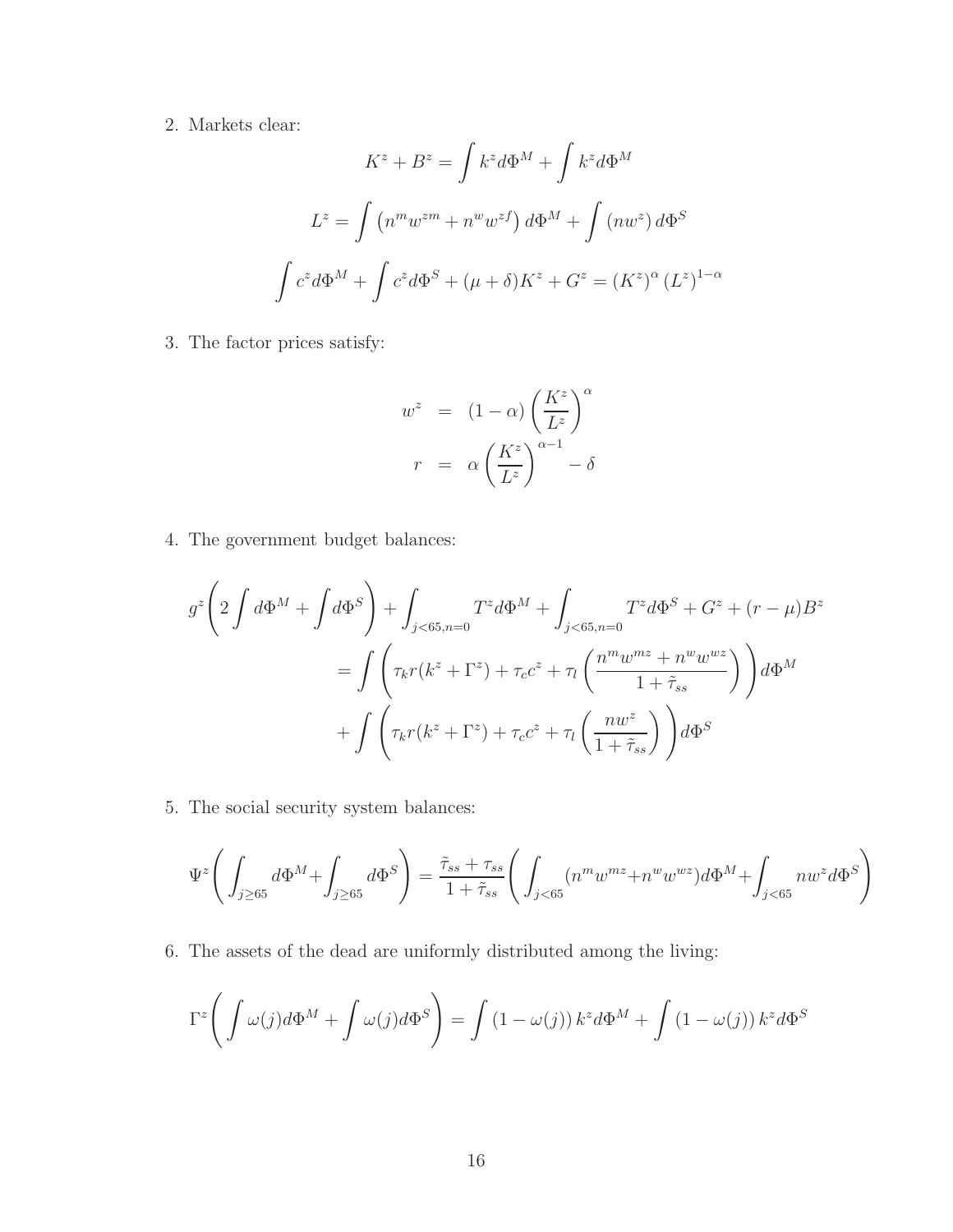## <span id="page-18-0"></span>4 Calibration

This section describes the calibration of the model parameters. We calibrate our model to match the appropriate moments from the U.S. data. We use data from 2001 - 2007, because our tax data start in 2001 and we want to avoid the business cycle effects during great recession starting in 2008. Many parameters can be calibrated to direct empirical counterparts without solving the model. They are listed in Table [2.](#page-21-0) The 10 parameters in Table [3](#page-22-0) below are, however, calibrated using an exactly identified simulated method of moments approach.

#### 4.1 Preferences

The momentary utility functions are given in equation [7](#page-12-0) and [8.](#page-12-1) The discount factor, β, the means and variances of the fixed costs of working,  $\mu_{F^{Mw}}$ ,  $\mu_{F^{Sw}}$ ,  $\sigma_{F^{Mw}}^2$  and  $F^{Sw}$ , and the disutilities of working more hours,  $\chi^{Mm}$ ,  $\chi^{Mw}$ ,  $\chi^{Sm}$  and  $\chi^{Sw}$ , are among the estimated parameters. The corresponding data moments are the ratio of capital to output,  $K/Y$ , taken from the BEA, the employment rates of married and single females (age 20-64), taken from the CPS, the persistence of labor force participation of married and single females (age  $20-64$ )<sup>[11](#page-18-1)</sup>, taken from the PSID, and hours worked per person aged 20-64 by marital status and gender, taken from the CPS.

There is considerable debate in the economic literature about the Frisch elasticity of labor supply, see Keane (2011) for a thorough survey. However, there seem to be consensus that female labor supply is much more elastic than male labor supply. We set  $1/\eta^m = 0.4$  which is in line with contemporary literature, see for instance Guner, Kaygusuz, and Ventura (2011).  $1/\eta^w$  we set to 0.8. Note that  $1/\eta^f$  is here to be interpreted as the intensive margin Frisch elasticity of female labor supply, while  $1/\eta^f$ is the Frisch elasticity of male labor supply. The  $1/\eta$  parameters should generally not be interpreted as the macro elasticity of labor labor supply with respect to tax

<span id="page-18-1"></span><sup>&</sup>lt;sup>11</sup> measured as the  $R^2$  from regressing this year's participation status on last year's participation status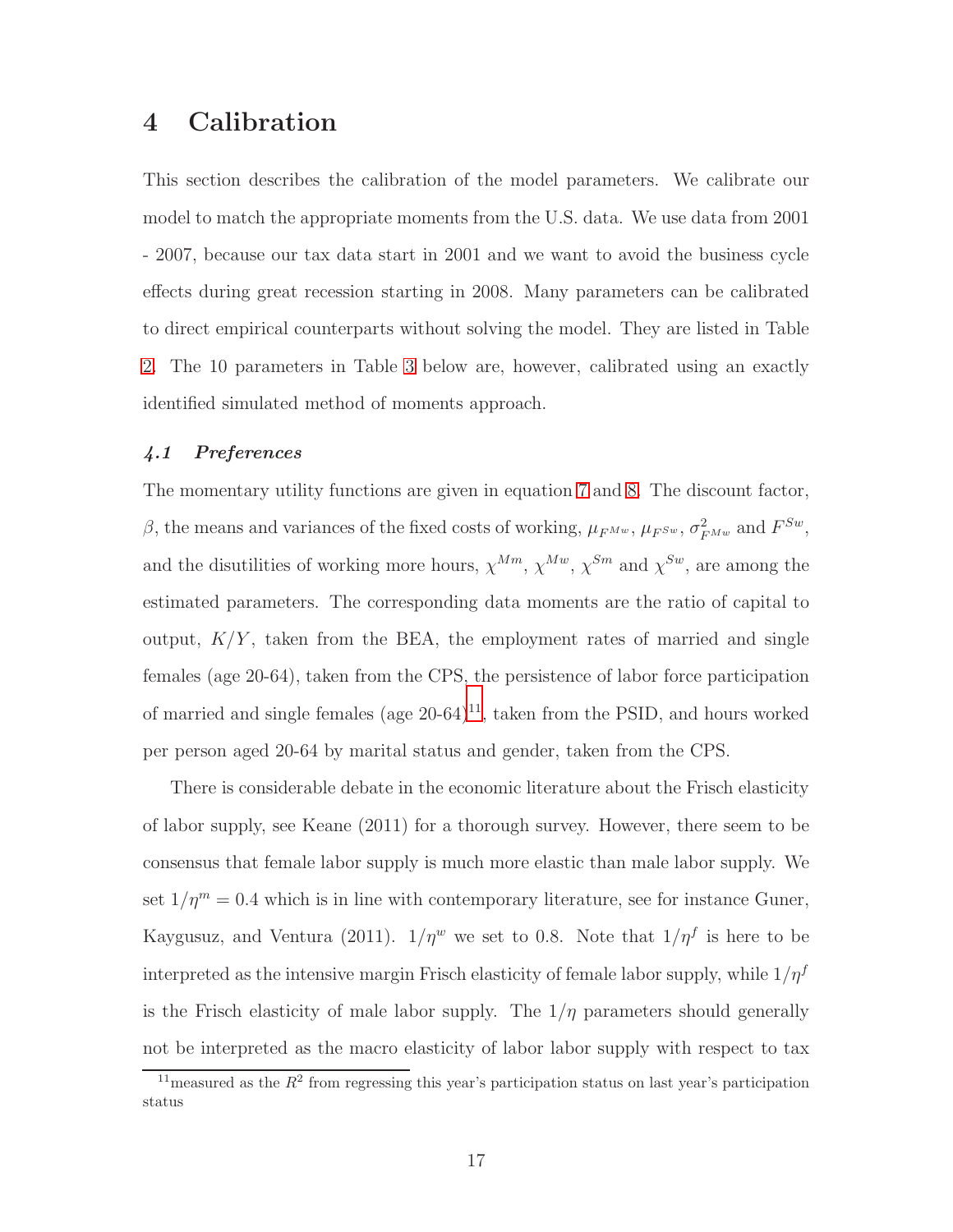rates, see Keane and Rogerson (2012).

#### 4.2 Technology

In line with contemporary literature, we set the capital share parameter,  $\alpha$ , equal to 1/3. The depreciation rate is set to match an investment-capital ratio of 9.88% in the data.

#### 4.3 Wages

We estimate the age profile for male wages, the experience profile for female wages, and the processes for the idiosyncratic shocks exogenously, using the PSID from 1968-1997. After 1997, it is not possible to get years of actual labor market experience from the PSID. Appendix [9.4](#page-37-0) describes the estimation procedure in more detail. We use a 2-step approach to control for selection into the labor market, as described in Heckman (1976) and Heckman (1979). After estimating the returns to age/experience for men/women, we obtain the residuals from the estimations and use the panel data structure of the PSID to estimate the parameters for the productivity shock processes,  $\rho_t$  and  $\sigma_t$ , and the variance of individual abilities,  $\sigma_{\alpha_t}$ , by fixed effects estimation. We normalize the parameter,  $\gamma_{0w}$  to 1 and calibrate the parameter  $\gamma_{0m}$ , internally in the model. The corresponding data moment is the ratio between male and female earnings.

#### 4.4 Taxes and Social Security

As described in Section [2](#page-6-0) we apply the labor income tax function in [1,](#page-6-2) proposed by Benabou (2002). We use labor income tax data from the OECD to estimate the parameters  $\theta_0$  and  $\theta_1$  for different family types. Table [4](#page-38-0) in the Appendix summarizes our findings.

We assume that the social security contributions for the employee,  $\tau_{SS}$ , and the employer,  $\tilde{\tau}_{SS}$  are flat taxes, which is close to true. We use the rate from the bracket covering most incomes, 7.65% for both  $\tau_{SS}$  and  $\tilde{\tau}_{SS}$ . We follow Trabandt and Uhlig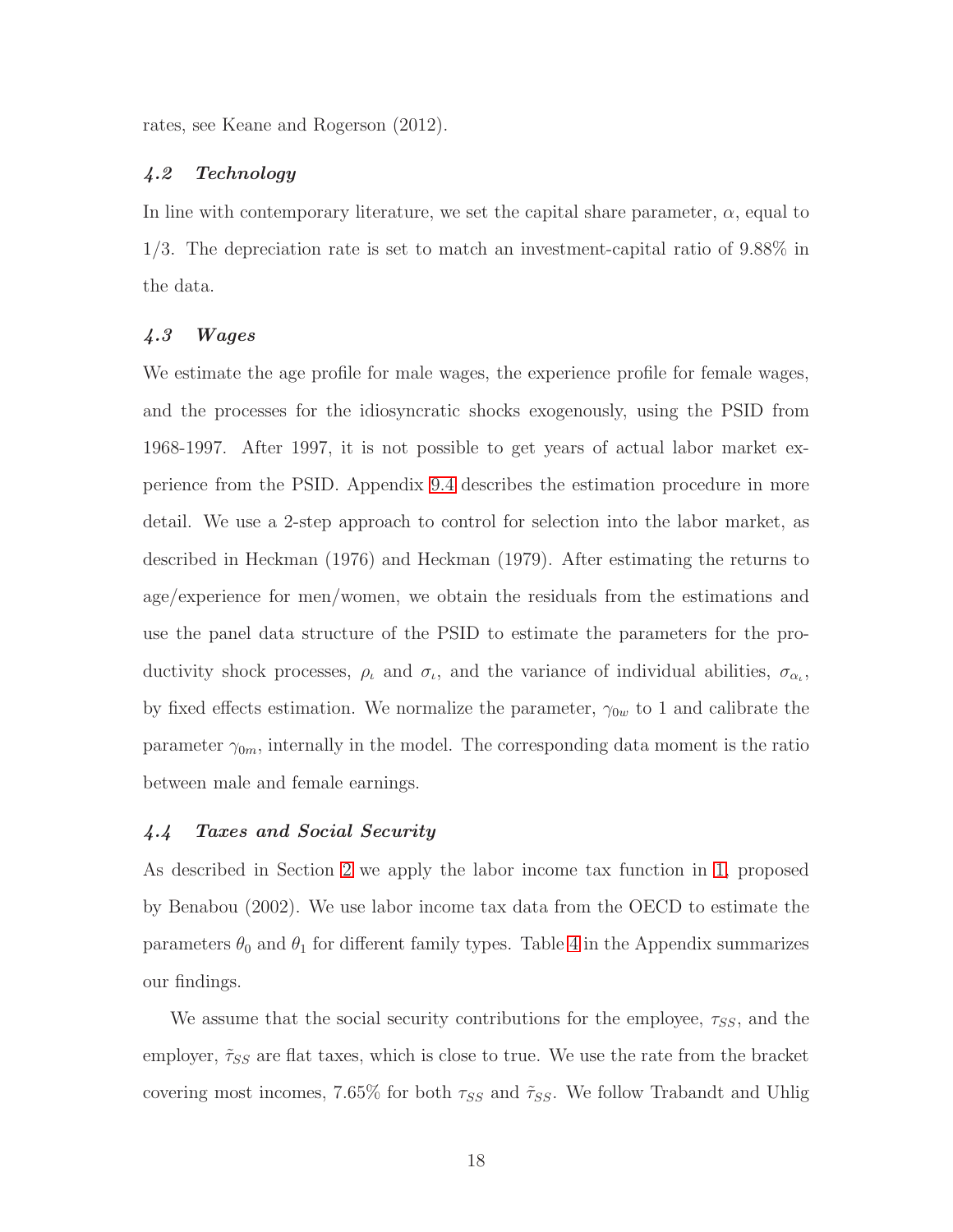(2011) and set  $\tau_k = 36\%$  and  $\tau_c = 5\%$ .

#### 4.5 Transition Between Family Types

We assume that there are four family types: (1) single individuals with no children, (2) married couples with no children; (3) married couples with 1 child; (4) married couples with 2 children. To calculate age-dependent probabilities of transitions between married and single, we use the US data from the CPS (March supplement) covering years 1999 to 2001. We assume a stationary environment where the probabilities of transitioning between the family types does not change over time. More precisely, we allow these probabilities to depend on the individual's age, but not on her cohort. Denoting the shares of married and divorced individuals at age t by  $M_t$  and  $D_t$ , we compute the probability of getting married at age t,  $\bar{\omega}(t)$  and the probability of getting divorced,  $\pi(t)$ , from the following transition equations:

$$
M_{t+1} = (1 - M_t)\bar{\omega}(t) + M_t(1 - \pi(t)),
$$
  

$$
D_{t+1} = D_t(1 - \bar{\omega}(t)) + M_t\pi(t).
$$

As mentioned above, we assume that only married couples have children. To compute the probabilities of transitioning between 0, 1 and 2 children, we use the NLS data that follows individuals over the period from 1979 to 2010. Since it is a panel data set, we can compute the age-dependent probabities of switching between 0, 1 and 2 children as households age over this period. Newly wed households draw their number of children from the unconditional age-dependent distribution.

#### 4.6 Death Probabilities and Transfers

We obtain the probability that a retiree will survive to the next period from the National Center for Health Statistics.

People who do not work have other source of income such as unemployment benefits, social aid, gifts from relatives and charities, black market work etc. They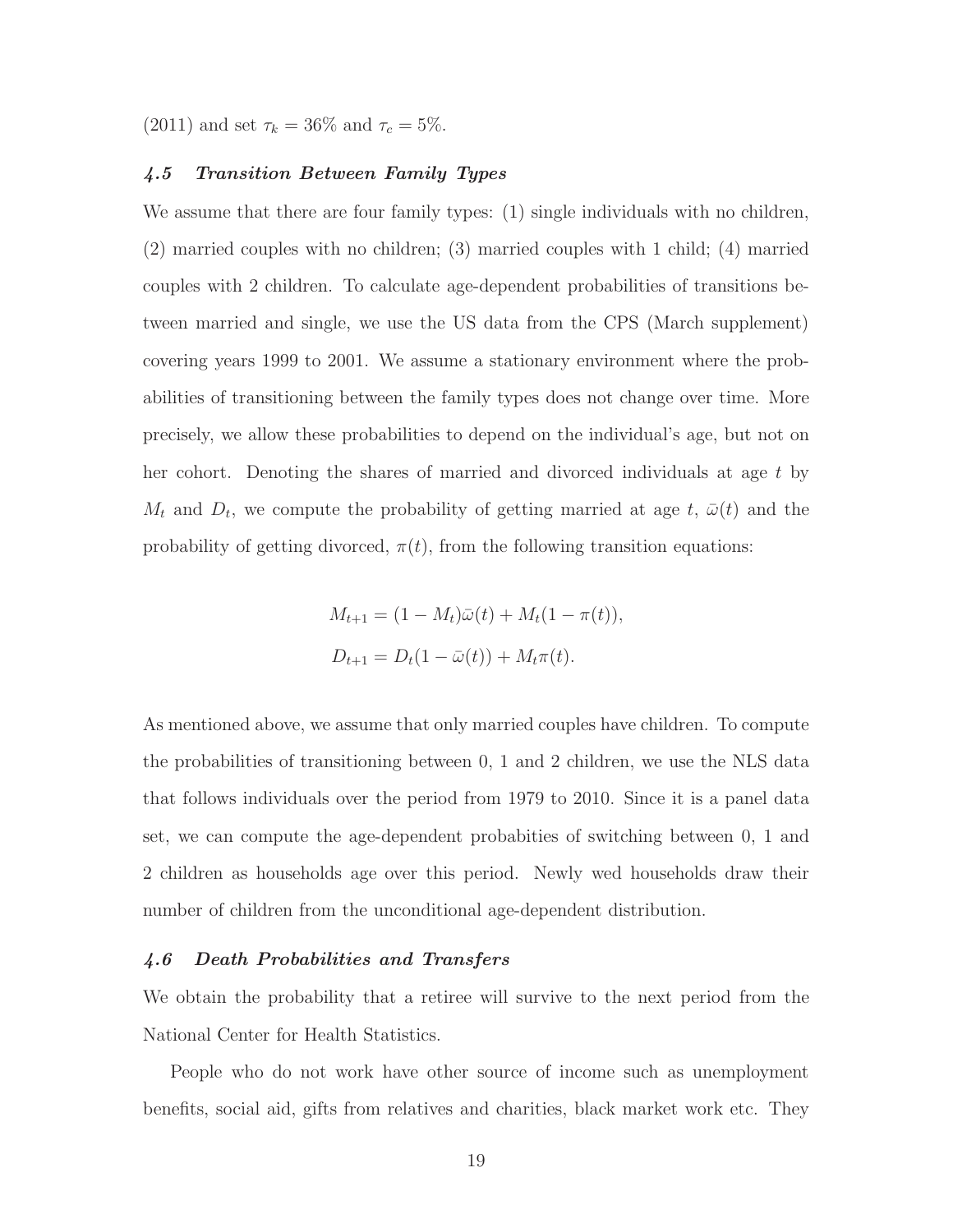| Parameter                                                    | Value                                    | Description                                                                                                                                                                                                                          | Target                            |
|--------------------------------------------------------------|------------------------------------------|--------------------------------------------------------------------------------------------------------------------------------------------------------------------------------------------------------------------------------------|-----------------------------------|
| $1/\eta^m, 1/\eta^w$                                         | 0.4, 0.8                                 | $U^M(c, n^m, n^w) = \log(c) - \chi^{Mm} \frac{(n^m)^{1+\eta^m}}{1+\eta^m}$                                                                                                                                                           | Literature                        |
|                                                              |                                          | $\chi^{Mw} \frac{(n^w)^{1+\eta^w}}{1+n^w} - F^{Mw} \cdot 1_{[n^w > 0]}$                                                                                                                                                              |                                   |
| $\gamma_{1m}, \gamma_{2m}, \gamma_{3m}$                      | $0.109, -1.47 * 10^{-3}, 6.34 * 10^{-6}$ | $w_t(a_i, e_i, u_i) = w_t e^{a_i + \gamma_{0m} + \gamma_{1m} e_i + \gamma_{2m} e_i^2 + \gamma_{3m} e_i^3 + u_i}$<br>$w_t(a_i, e_i, u_i) = w_t e^{a_i + \gamma_{0w} + \gamma_{1w} e_i + \gamma_{2w} e_i^2 + \gamma_{3w} e_i^3 + u_i}$ | PSID (1968-1997)                  |
| $\gamma_{1w}, \gamma_{2w}, \gamma_{3w}$                      | $0.078, -2.56 * 10^{-3}, 2.56 * 10^{-5}$ |                                                                                                                                                                                                                                      |                                   |
| $\sigma_m, \sigma_w,$                                        | 0.319, 0.310                             | $u' = \rho_{ja}u + \epsilon$                                                                                                                                                                                                         |                                   |
| $\rho_m, \rho_w$                                             | 0.396, 0.339                             | $\epsilon \sim N(0, \sigma_{jq}^2)$                                                                                                                                                                                                  |                                   |
| $\sigma_{am}, \sigma_{aw}$                                   | 0.338, 0.385                             | $a_t \sim N(0, \sigma_{am}^2)$                                                                                                                                                                                                       |                                   |
| $\theta_0^S, \theta_1^S, \theta_0^{M0}, \theta_1^{M0}$       | 0.8177, 0.1106, 0.8740, 0.1080           | $ya = \theta_0 y^{1-\theta_1}$                                                                                                                                                                                                       | OECD tax data                     |
| $\theta_0^{M1}, \theta_1^{M1}, \theta_0^{M2}, \theta_1^{M2}$ | 0.9408, 0.1585, 1.0062, 0.2036           | $ya = \theta_0 y^{1-\theta_1}$                                                                                                                                                                                                       |                                   |
| $\tau_k$                                                     | 0.36                                     | Capital tax                                                                                                                                                                                                                          | Trabandt and Uhlig (2011)         |
| $\tau_{ss}, \tilde{\tau}_{ss}$                               | (0.0765, 0.0765)                         | Social Security tax                                                                                                                                                                                                                  | <b>OECD</b>                       |
| $\tau_c$                                                     | 0.05                                     | Consumption tax                                                                                                                                                                                                                      | Trabandt and Uhlig (2011)         |
| T                                                            | $0.2018 \cdot AW$                        | Income if not working                                                                                                                                                                                                                | CEX 2001-2007                     |
| G/Y                                                          | 0.0725                                   | Pure public consumption goods                                                                                                                                                                                                        | 2X military spending (World Bank) |
| B/Y                                                          | 0.6185                                   | National debt                                                                                                                                                                                                                        | Government debt (World Bank)      |
| $\omega(j)$                                                  | Varies                                   | Survival probabilities                                                                                                                                                                                                               | <b>NCHS</b>                       |
| $k_0$                                                        | $0.4409 \cdot AW$                        | Savings at age 20                                                                                                                                                                                                                    | NLSY97                            |
| $\mu$                                                        | 0.0200                                   | Output growth rate                                                                                                                                                                                                                   | Trabandt and Uhlig (2011)         |
| $\delta$                                                     | 0.0788                                   | Depreciation rate                                                                                                                                                                                                                    | $I/K - \mu$ (BEA)                 |

<span id="page-21-0"></span>Table 2: Parameters Calibrated Outside of the Model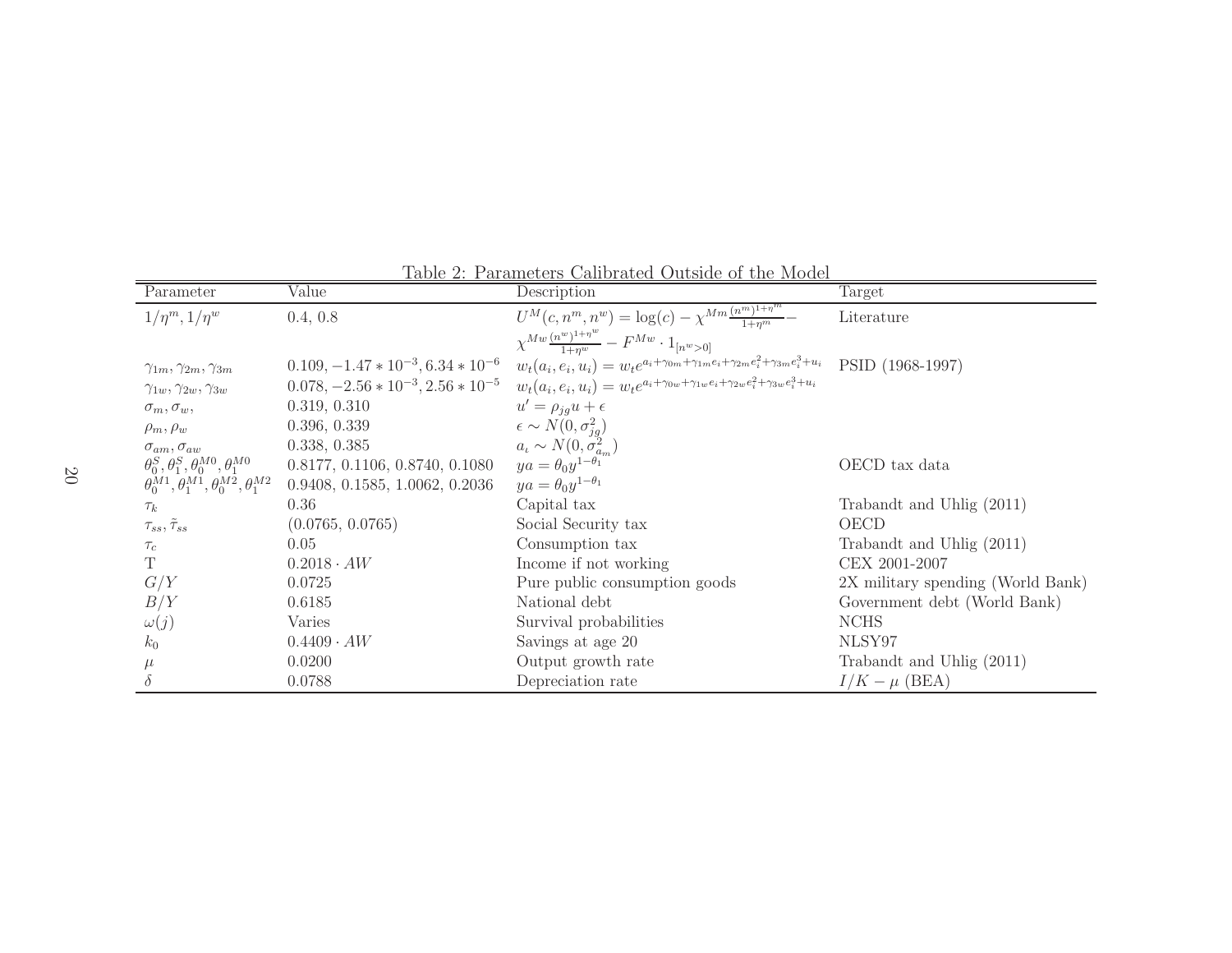| Parameter         | Value    | Description                                                                                                                 | Moment                                                     | Moment Value          |
|-------------------|----------|-----------------------------------------------------------------------------------------------------------------------------|------------------------------------------------------------|-----------------------|
| $\gamma_{0m}$     | $-1.188$ | $w_t(a_i, e_i, u_i) = w_t e^{a_i + \overline{\gamma_{0w} + \gamma_{1w} e_i + \gamma_{2w} e_i^2 + \gamma_{3w} e_i^3 + u_i}}$ | Gender earnings ratio                                      | 1.569                 |
| β                 | 1.008    | Discount factor                                                                                                             | K/Y                                                        | 2.640                 |
| $\mu_{F^{Mw}}$    | $-0.061$ | $U^M(c, n^m, n^w) = \log(c) - \chi^{Mm} \frac{(n^m)^{1+\eta^m}}{1+n^m}$                                                     | Married fem employment                                     | 0.676                 |
| $\sigma_{F^{Mw}}$ |          | 0.188 $\chi^{Mw} \frac{(n^w)^{1+\eta^w}}{1+n^w} - F^{Mw} \cdot 1_{[n^w > 0]}$                                               | $R^2$ from $1_{[n_t>0]} = \rho_0 + \rho_1 1_{[n_{t-1}>0]}$ | 0.553                 |
| $\chi^{Mw}$       | 4.520    |                                                                                                                             | Married female hours                                       | $0.224$ (1225 h/year) |
| $\chi^{Mm}$       | 21.520   |                                                                                                                             | Married male hours                                         | $0.360$ (1965 h/year) |
| $\mu_{F^{Sw}}$    |          | $-0.027$ $U^{S}(c, n, t) = \log(c) - \chi^{S_{t}(\frac{n}{1+n^{t}})}$                                                       | Single fem. employment                                     | 0.760                 |
| $\sigma_{F^{Sw}}$ | 0.227    | $-F^{S_t} \cdot 1_{[n>0]}$                                                                                                  | $R^2$ from $1_{[n_t>0]} = \rho_0 + \rho_1 1_{[n_{t-1}>0]}$ | 0.463                 |
| $\chi^{Sw}$       | 8.700    |                                                                                                                             | Single female hours                                        | $0.251$ (1371 h/year) |
| $\chi^{Sm}$       | 66.300   |                                                                                                                             | Single male hours                                          | $0.282$ (1533 h/year) |

<span id="page-22-0"></span>Table 3: Parameters Calibrated Endogenously

do also have more time for home production (not included in the model). Pinning down the consumption equivalent of income when not working is a difficult task. The number we land on will also clearly affect the size of the fixed costs of working, which we calibrate to hit the employment rate for women by marital status. As an approximation for income when not working, we take the average value of nonhousing consumption of households with income less than \$5000 per year from the Consumer Expenditure Survey. When we perform policy experiments we keep income when not working as a constant fraction of the income of those who work.

To determine the spending on pure public consumption G we follow Prescott (2004) and assume that government expenditure on pure public consumption goods is equal to 2 times expenditure on national defense. In addition the government must pay interest on the national debt before the remaining tax revenues can be redistributed lumpsum to households.

#### 4.7 Estimation Method

Four model parameters are calibrated using an exactly identified simulated method of moments approach. We minimize the squared percentage deviation of simulated model statistics from the ten data moments in column 3 of Table [3.](#page-22-0) Let  $\Theta =$  ${\gamma_{0m}, \beta, \mu_{F^{Mw}}, \sigma_{F^{Mw}}, \chi^{Mw}, \chi^{Mm}, \mu_{F^{Sw}}, \sigma_{F^{Sw}}, \chi^{Sw}, \chi^{Sm} }$  and let  $V(\Theta) = (V_1(\Theta), \ldots, V_1(0\))'$ denote the vector where  $V_i(\Theta) = (\bar{m}_i - \hat{m}_i(\Theta))/\bar{m}_i$  is the percentage difference be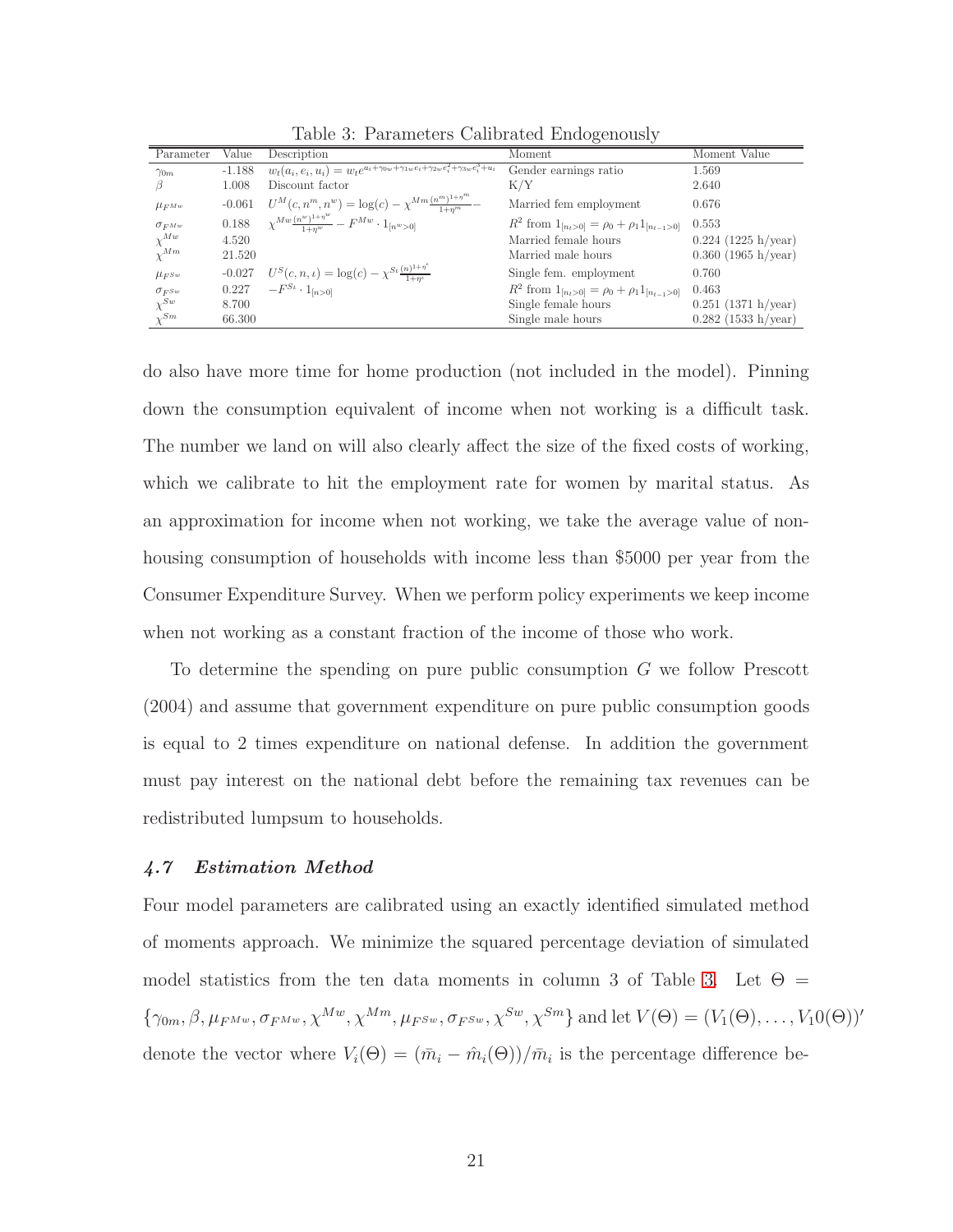tween empirical moments and simulated moments. Then:

$$
\hat{V} = \min_{\Theta} V(\Theta)' V(\Theta) \tag{9}
$$

<span id="page-23-0"></span>Table [3](#page-22-0) summarizes the estimated parameter values and the data moments. We match all the moments exactly so that  $V(\Theta)'V(\Theta) = 0$ .

### 5 Computational Experiments

This section consisely describes our counterfactual experiements in Sections [6](#page-25-0) and [7.](#page-32-0) We start by calibrating the model to data from each of the countries that we consider. We then perform the following exercises, in order to make the points that a) the progressivity of the tax code is a key determinant of the shape of the Laffer curve, and that b) the precise form of household heterogeneity present in the model is crucial for the quantitative magnitude of the impact of tax progressivity on the Laffer curve:

1. For a given model and given progressivity of the tax code defined by the parameter  $\theta_1$  we derive the Laffer curve by scaling up the tax level (as measured by  $\theta_0$ ) for all family types by the same constant and plotting BGP tax revenue against the level of taxes  $\theta_0$ . We study the importance of the progressivity of the income tax code for the Laffer curve by tracing out Laffer curves for different degrees of progressivity  $\theta_1$ . In section [6.1](#page-25-1) we trace out U.S. Laffer curves under the assumption that additional tax revenue is transfered back to households in a lump-sum fashion. Section [6.2](#page-26-0) does the same, but under the assumption that the additional tax revenue is used to service a larger stock of outstanding government debt, thereby also characterizing the maximal sustainable stock of U.S. government debt.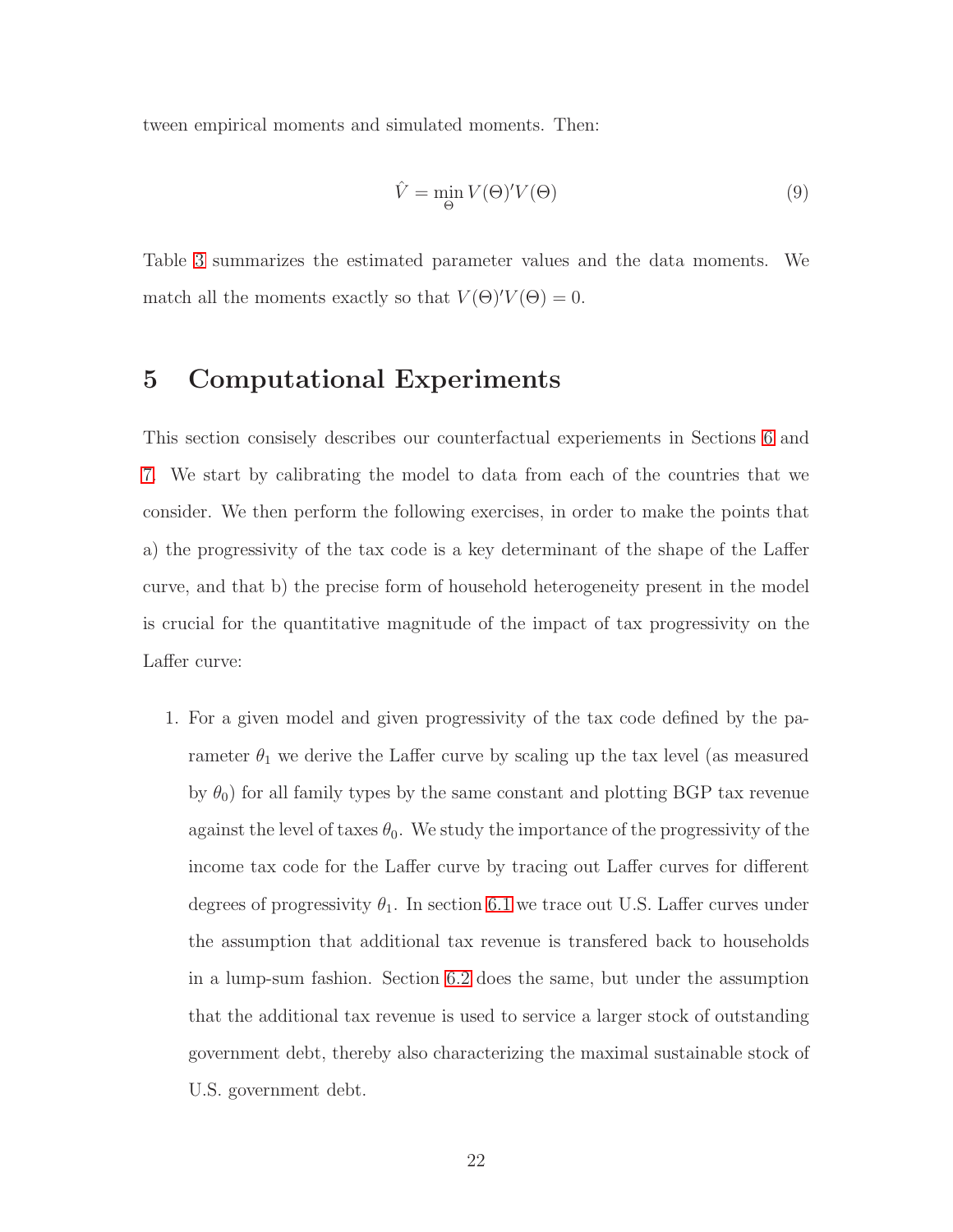- 2. We then investigate the importance of the form and size of household heterogeneity for the impact of tax progressivity on tax revenues. In a first step, carried out in section [6.3,](#page-28-0) we show, for a fixed degree of tax progressivity  $\theta_1$ , what forms of household heterogeneities impact Laffer curves the most, in a quantitative sense. To do so we display Laffer curves for a sequence of models, starting with Trabandt and Uhlig's (2011) representative agent model and ending with our benchmark life cycle economy with ex-ante and ex-post heterogeneity as well as explicit family structure and extensive labor supply margin of females. In a second step, in section [6.4](#page-31-0) we then study the interaction between tax progressivity and household heterogeneity by displaying how revenue-maximizing tax levels and associated maximal tax (and debt) levels depend on the progressivity of the tax code, in a selection of models that differ in the way and the degree to which households are heterogeneous.
- 3. Finally, we draw out the implications of these findings for Laffer curves across countries. Cross-country differences in the tax code (especially its, progressivity, but also its structure -labor, capital and consumption taxes) and the magnitude of household heterogeneity and thus inequality are the key drivers of cross-country differences in Laffer curves. We demonstrate this claim in section [7](#page-32-0) by comparing Laffer curves for the U.S. and Germany, decomposing the importance of both factors by first subjecting our model calibrated to the U.S. wage heterogeneity facts to the German tax code, and then by also inserting a "German" wage process into the model (that is, by re-calibrating the model fully to German micro data).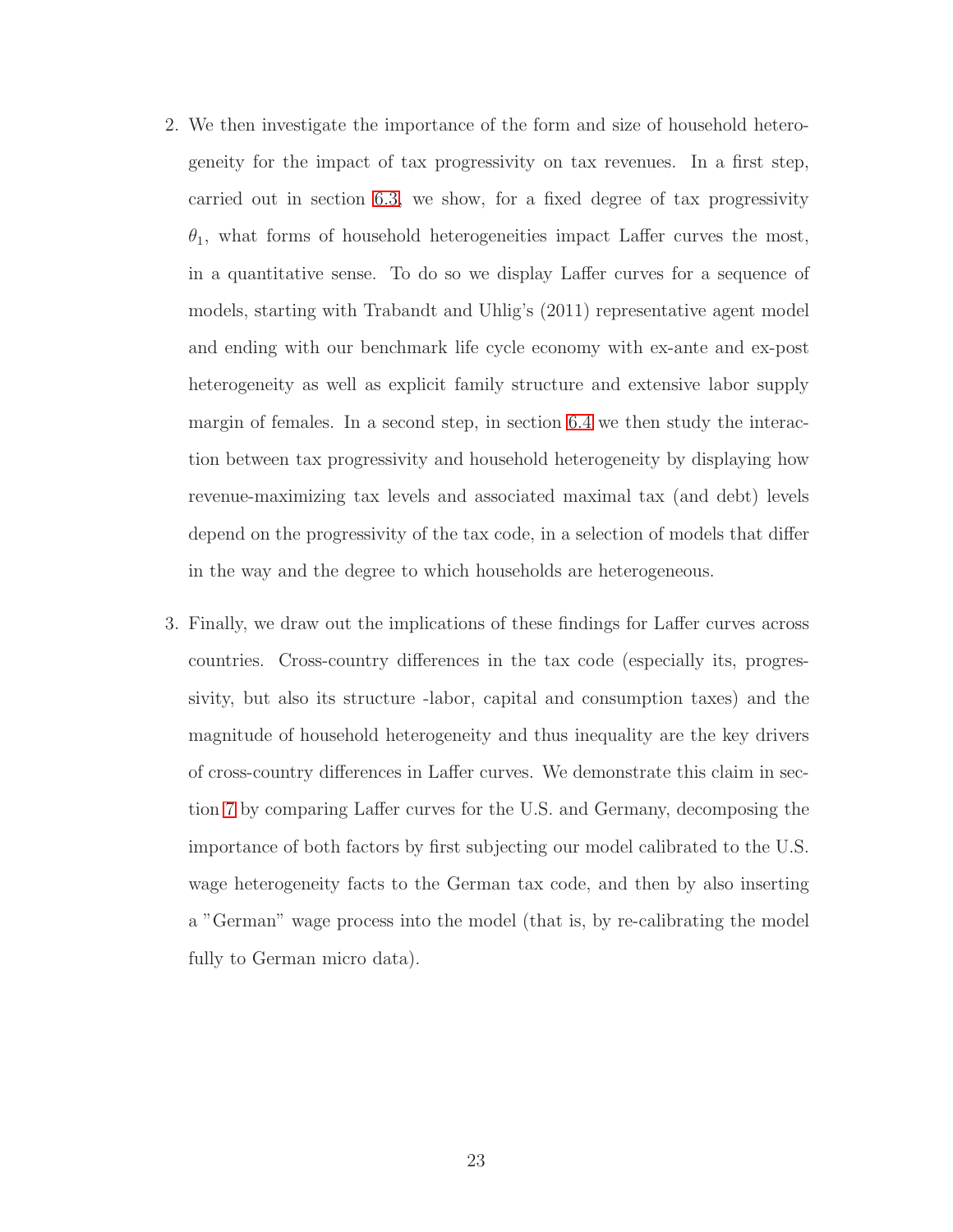# <span id="page-25-0"></span>6 The Impact of Tax Progressivity and Household Heterogeneity on the Laffer Curve

In this section we display the main quantitative results of our paper, with respect to the impact of tax progressivity and household heterogeneity on the Laffer curve. We trace out the Laffer curve under two different assumptions about the use of revenues. In the first specification we assume that the increase in revenue is redistributed evenly to all households. In the second specification, we assume that the increase in revenue is spent on paying interest on debt.

We find that more progressive taxes significantly reduce tax revenues (shift the laffer curve downwards) and reduce the maximum sustainable debt level. We also find that various types of heterogeneity is important for the maximal revenue that can be raised and the location of the peak of the laffer curve.

#### <span id="page-25-1"></span>6.1 The Impact of Tax Progressivity

In this subsection we characterize US Laffer curves under the assumption that the increase in revenue is redistributed lumpsum to all households. This is similar to Trabandt and Uhlig (2011). We vary the progressivity of the labor income tax schedule, as defined by [2,](#page-6-3) by multiplying  $\theta_1$  for all family types by the same constant and we change the tax level while holding progressivity constant by multiplying  $\theta_0$ for all family types by the same constant.

In Figure [1,](#page-26-1) we plot Laffer curves for our simulated US economy for varying degrees of progressivity. At the moment the US is relatively far from the peak of its Laffer curve. With the current progressivity of the tax system, tax revenues can be increased by about 55% if the average labor income tax level is raised from 17% today to about 55%. We observe that the design of the tax system has considerable impact on the Laffer curve. The maximal revenue that can be raised with a flat tax system is about 6% higher than the maximal revenue that can be raised when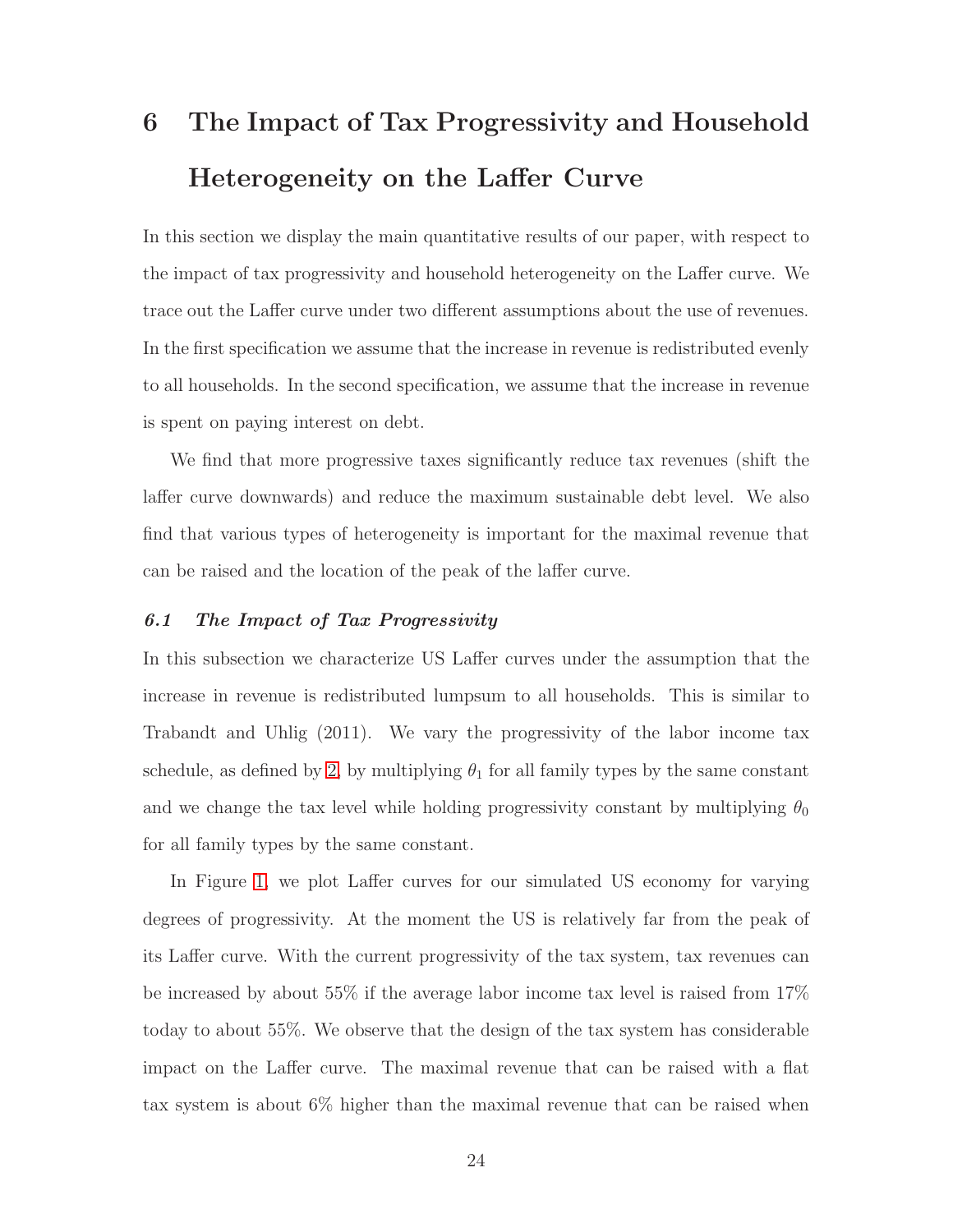the tax schedule exhibits a progressivity similar to the current US system. A tax schedule with the current US progressivity can again raise 7% more revenue than a tax system which is twice as progressive, or similar to the tax system in Denmark<sup>[12](#page-26-2)</sup>.



<span id="page-26-1"></span><span id="page-26-0"></span>Figure 1: The Impact of Tax Progressivity the Laffer Curve (holding debt to GDP constant

#### 6.2 The Impact of Progressivity on Sustainable Debt

In Figure [2,](#page-27-0) we plot Laffer curves for our simulated US economy under the assumption that the increase in revenue is spent on paying interest on debt. We call these b-Laffer curves. Government spending,  $G$ , and lump sum transfers,  $g$  are kept at their benchmark levels in this exercise.

As we would expect the peak of the Laffer curve is higher when we instead of redistributing revenues spend them on paying off debt. For the current choice of progressivity, the US can increase it's revenue by about 95% if the average labor income tax rate is increased to about 55%. Also for the b-laffer curves, a more progressive tax system significantly reduces revenue. The maximal revenue that can

<span id="page-26-2"></span><sup>&</sup>lt;sup>12</sup>Note that the Danish tax system is generally more progressive than the US tax system, however, as we scale the progressivity of the US system we will never get a system with progressivity exactly equal to the Danish system. The two tax systems also differ with respect to how hard they tax different family types.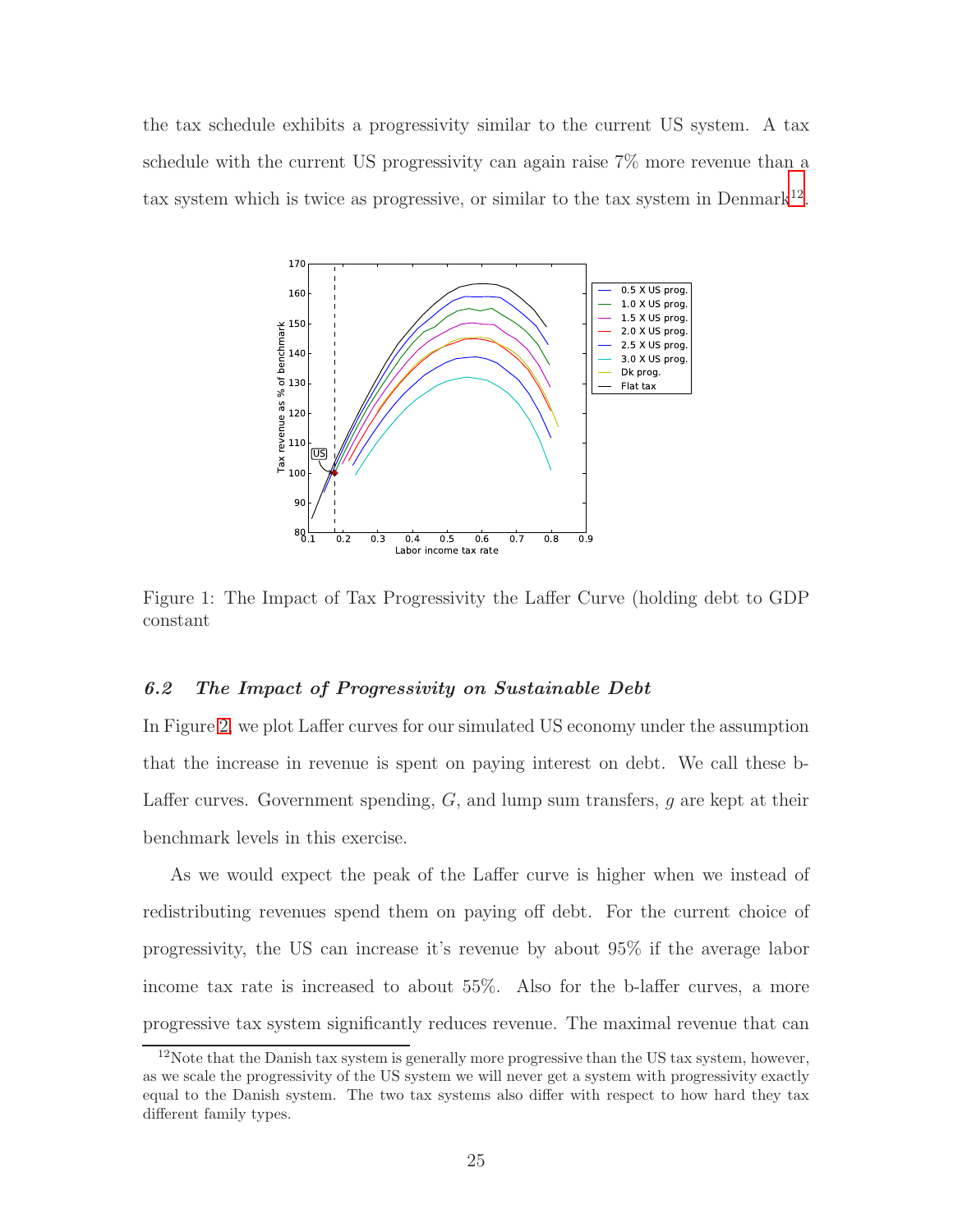

Figure 2: The impact of progressivity on the laffer curve when new revenues are used for paying interest on debt (closed economy)

<span id="page-27-0"></span>

<span id="page-27-1"></span>Figure 3: Sustainable levels of debt for varying labor tax progressivity (closed economy)

be raised with a flat tax system is about 7% higher than the maximal revenue that can be raised when the tax schedule exhibits a progressivity similar to the current US system. A tax schedule with the current US progressivity can again raise 10% more revenue than a tax system which is twice as progressive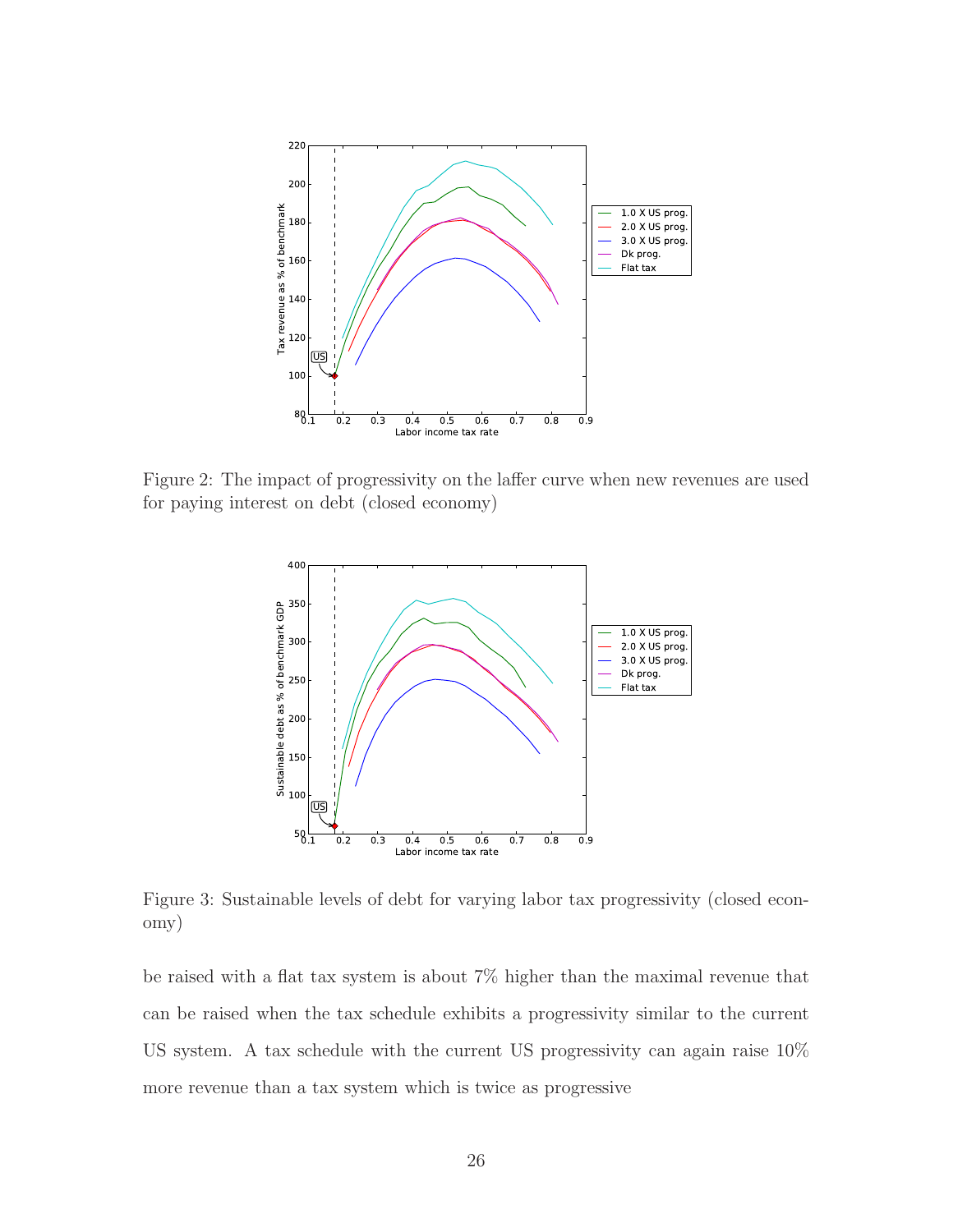In Figure [3](#page-27-1) we plot the maximum sustainable debt level as e function of the average tax rate for varying degrees of progressivity. For it's current choice of progressivity, the US can sustain a debt burden of about 3.3 times it's benchmark GDP. This is consistent with the fact that the interest rate on US debt in international bond markets is still relatively low, although in recent years (after the calibration period) the US debt has risen to 120% of GDP. We observe that one also can sustain more debt with a less progressive tax system. Converting to a flat tax system increases the maximum sustainable debt by 8% whereas converting to a twice as progressive tax system reduces the maximum sustainable debt by 11%.

In Figure [2](#page-27-0) one may notice that the there are some non-monotone areas on the Laffer curves. This happens because of the extensive margin for women. Relatively large chunks of women leave the labor force around the same tax rate and this cause a drop in revenue. With more heterogeneity in the fixed costs (but also higher computational cost) it is possible to get smoother Laffer curves. In Figure [4](#page-29-0) we plot Laffer curves from a model that do not have the extensive margin for women but is otherwise similar and has been calibrated to match the same characteristics of the US economy. The laffer curve without extensive margin are smooth. Removing the extensive margin, however, shifts the Laffer curves up and to the right.

#### <span id="page-28-0"></span>6.3 The Impact of Household Heterogeneity

In this section we analyze how the shape of the Laffer curve depends on different types of household heterogeneity. To do this, we consider several alternative models. We start with our model from section [3,](#page-8-0) and then remove some of its key features, such as participation margin, returns of experience, life-cycle profiles, and agent heterogeneity in permanent abilities and idiosyncratic productivity shocks, finally arriving at the representative agent model analyzed by Trabandt and Uhlig (2011).

To facilitate comparison between models with infinitely lived agents and models with a life-cycle, in this section we consider Laffer curves for which the tax revenue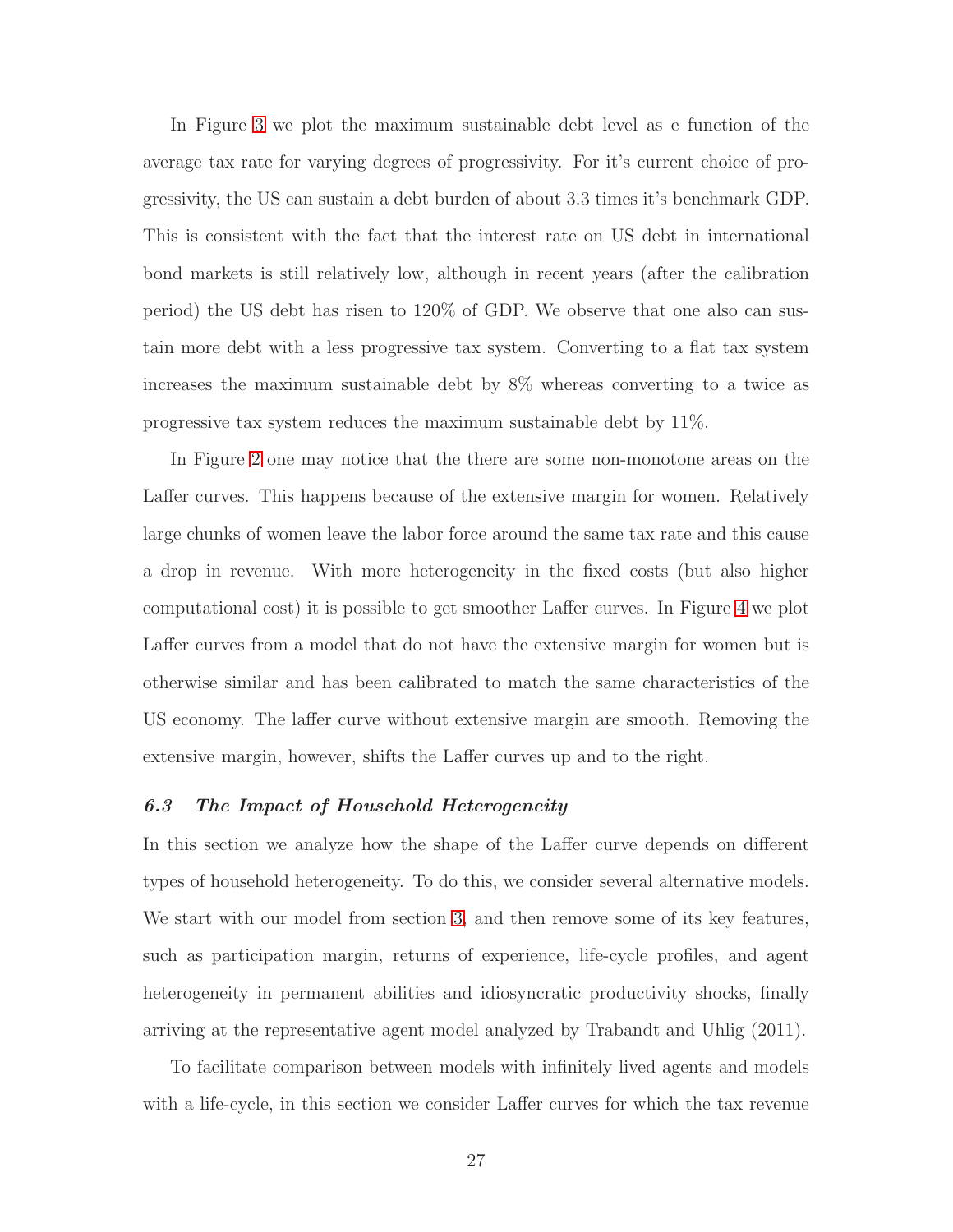

<span id="page-29-0"></span>Figure 4: The impact of progressivity on the laffer curve in a model without extensive margin, when new revenues are used for paying interest on debt (closed economy)

includes the revenue from the social security taxes<sup>[13](#page-29-1)</sup>. This allows us to compare our findings to Trabandt and Uhlig (2011) who use the same approach. We also assume that taxes are flat (no progressivity) in all models in this section.



<span id="page-29-2"></span>Figure 5: Laffer curves from different models

<span id="page-29-1"></span><sup>&</sup>lt;sup>13</sup>In the previous sections we kept social security taxes separate, because in reality they are a separate system. They are not part of the government budget and cannot be spent on paying down government debt.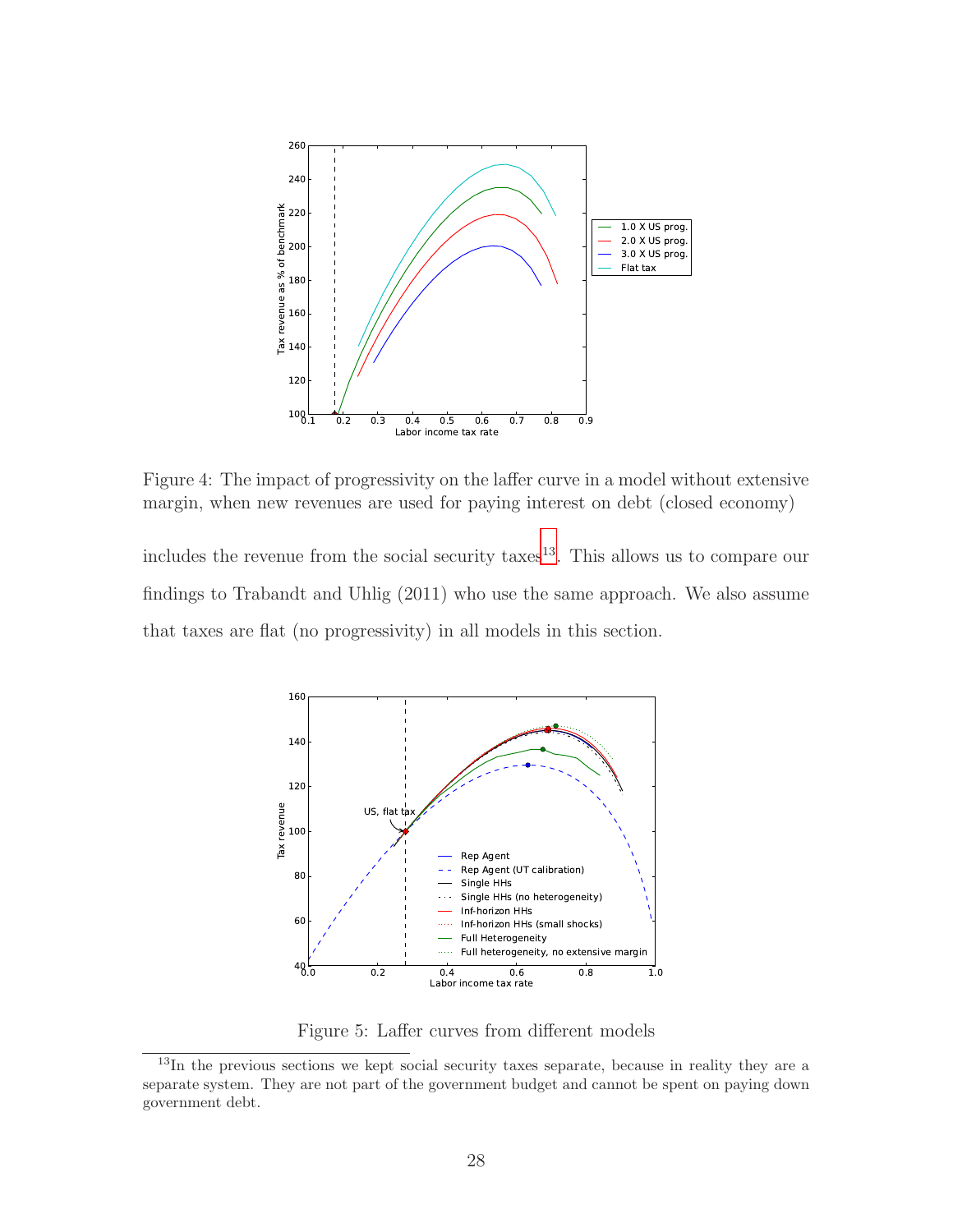In figure [5](#page-29-2) we graph 7 Laffer curves. The green line is the laffer curve from our original model. The green dotted line is from the full model without the extensive margin and human capital accumulation for women. The blue dashed line and the blue solid line are from the representative agent model of Trabandt and Uhlig (2011). In the solid line we use their code but parameter values similar to those used in our study. In particular we set the parameter  $\eta$  which governs the Frisch elasticity of labor supply equal to 1/0.6, the average of what we use for men and women in the full model. The dotted blue line is from Trabandt and Uhlig (2011)'s original calibration with  $\eta = 1$ . The red solid line is the Laffer curve from an infinite horizon model with heterogeneity in permanent abilities and idiosyncratic productivity shocks. The black solid line is from a single-household, life-cycle model with heterogeneity in permanent abilities and idiosyncratic productivity shocks, whereas the black dotted line is from a life-cycle model where age is the only form of heterogeneity.

The Laffer curves with  $\eta = 1/0.6$  seem to fall in 2 groups. All the curves are relatively close together, except for the curve from the model with extensive margin and human capital accumulation. It appears that simply increasing the heterogeneity of the income distribution in a life-cycle or infinite horizon model has a relatively modest impact on the Laffer curve. Adding extensive margin labor supply and human capital accumulation for women, however, lowers the curve and moves the locus of the peak to the left.

It is as expected that the full heterogeneity model with extensive margin labor supply and human capital accumulation for women is lower than the other curves. Adding the extensive margin can only increase the negative response of labor supply to taxes. When women outside of the labor force also loose out on human capital accumulation this reduces their future earnings ability and further lowers the Laffer curve.

As one would expect, the  $\eta$  parameter, which in the representative agent model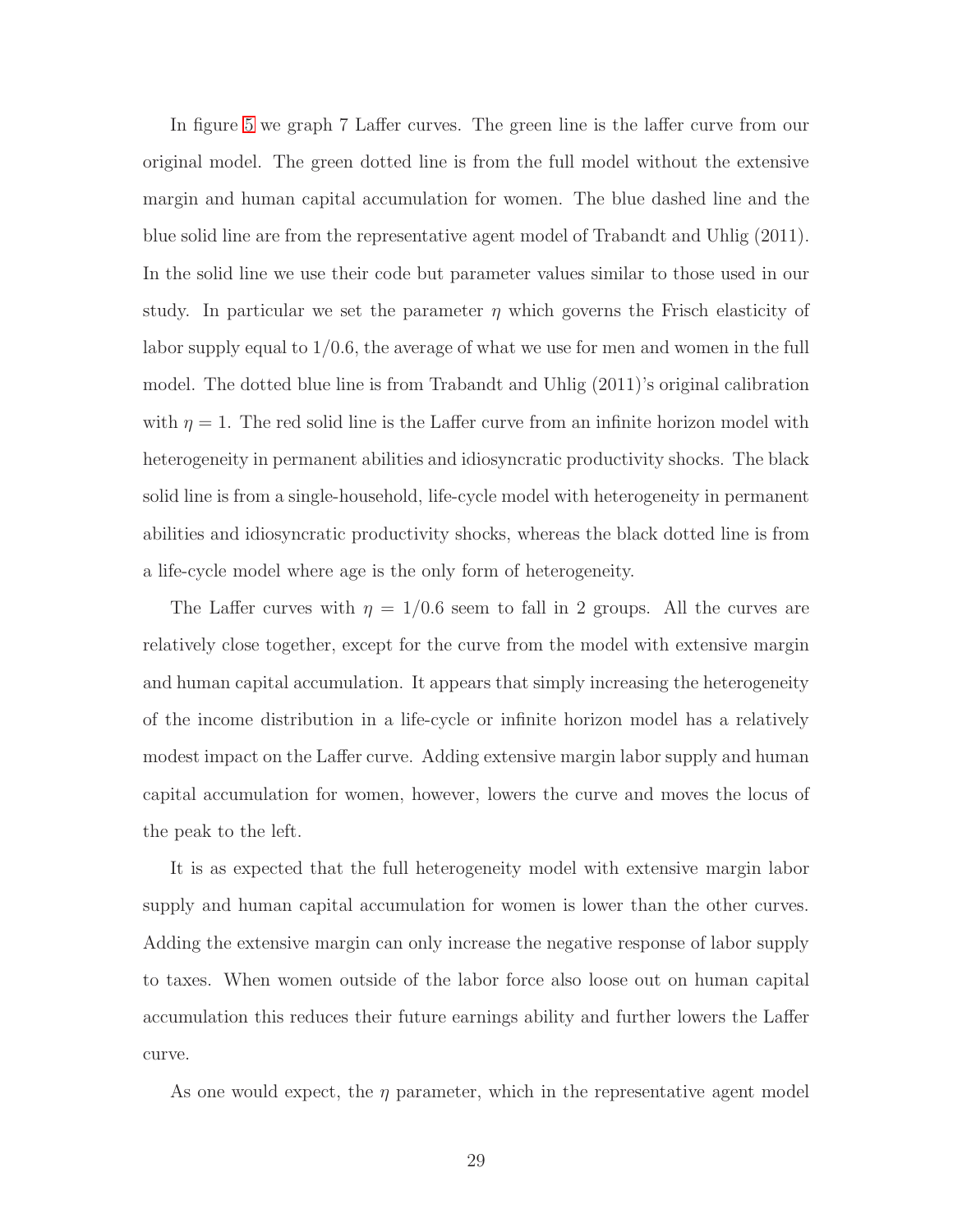is equal to the inverse of the Frisch elasticity of labor supply has a large impact on the Laffer curve. The difference between the the blue dotted line and blue solid line is due to increasing this parameter from 1 to  $1/0.6$ . The fact that our heterogeneous agent model, which is calibrated with  $\eta_m = 1/0.4$  and  $\eta_f = 1/0.8$  produce a Laffer curve close to the same level as the representative agent model with  $\eta = 1$ , illustrates that "macro" and "micro" elasticities of labor supply are two different concepts.

#### <span id="page-31-0"></span>6.4 Interaction of Tax Progressivity and Household Heterogeneity

Below we plot the peak of the Laffer curve as a function of tax progressivity in five different models; our benchmark heterogeneous agents model, a representative agent model, a life-cycle model where age is the only form of heterogeneity, a lifecycle model with heterogeneity in permanent abilities and idiosyncratic productivity shocks, and an infinite horizon model with heterogeneity in permanent abilities and shocks. The impact of progressivity on the Laffer curve is remarkably similar in four of these models, although the variance of income and wages is very different. In the benchmark heterogeneous agent model, the impact of progressivity is smaller.



Figure 6: Laffer curves from different models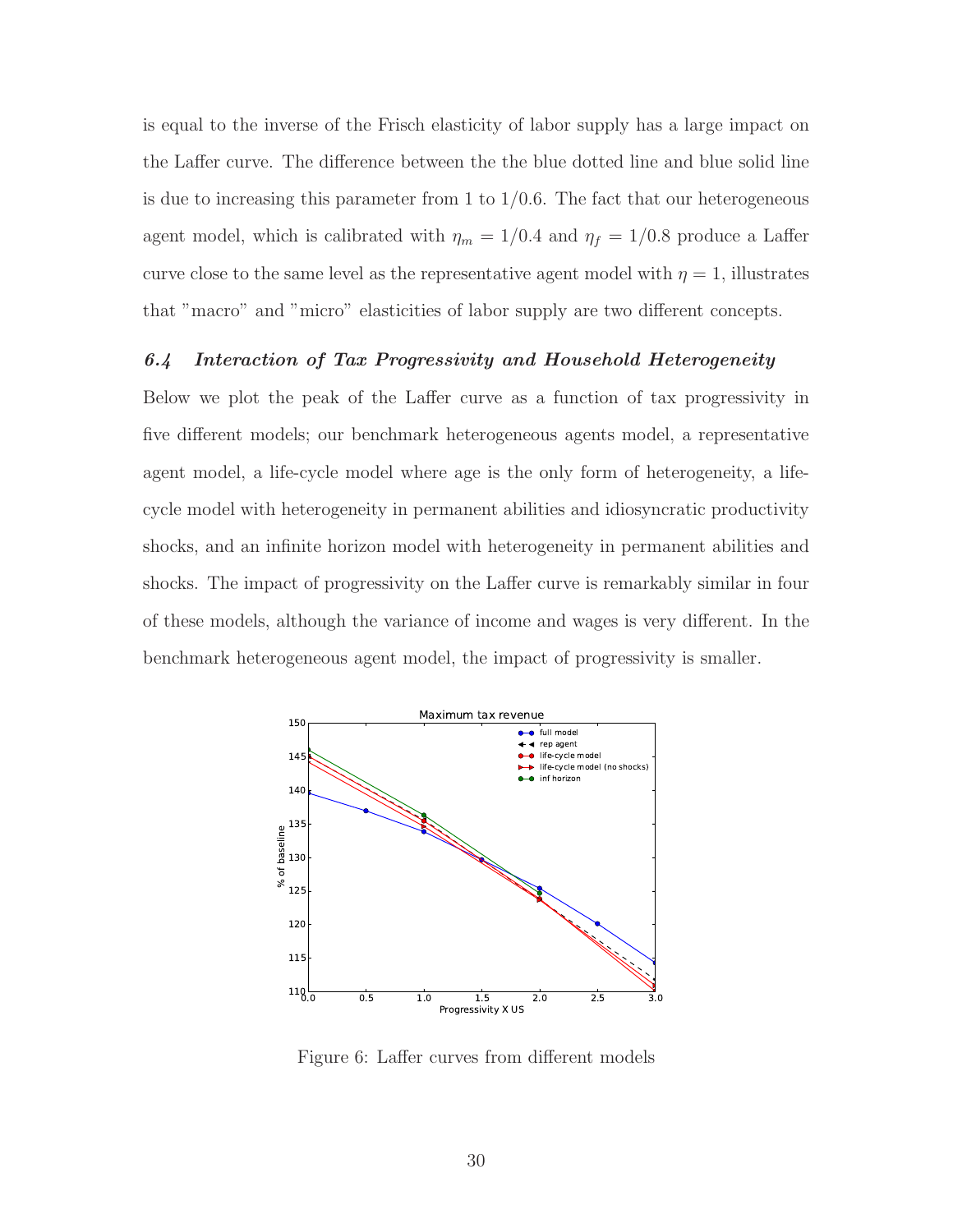## <span id="page-32-0"></span>7 International Laffer Curves

In this section we derive the implications of our previous findings for the international comparison of tax revenues and maximally sustainable debt levels. Cross-country differences in the tax code (especially its, progressivity, but also its structure -labor, capital and consumption taxes) and the magnitude of household heterogeneity and thus inequality are the key drivers of cross-country differences in Laffer curves. In this section we demonstrate this by example; specifically, we compare the Laffer curves for the U.S. and Germany. We choose Germany for two reasons: first, it offers micro wage data (through the German Socio-Economic Panel, GSOEP) that are directly comparable to the American PSID, and second, the differences in the structure of the tax and transfer system between the U.S. and Germany are very substantial, making this cross-country comparison an ideal test case for our theory.

#### 7.1 What if the U.S. Switches to a German Tax System?

In a first step we now implement a German tax and transfer system in our U.S. calibrated economy. Relative to U.S. fiscal policy, the German tax system is characterized by (details TBC).

#### 7.2 The Impact of the Wage Distribution

Now we re-calibrate the entire model to German data and display the impact of the size of wage dispersion on the Laffer curve. We proceed in two steps (may!). First, we insert a "German" wage process into the model with German tax system, but maintain all other parameters at their U.S.-calibrated level. Second, we fully re-calibrate the entire economy to German data.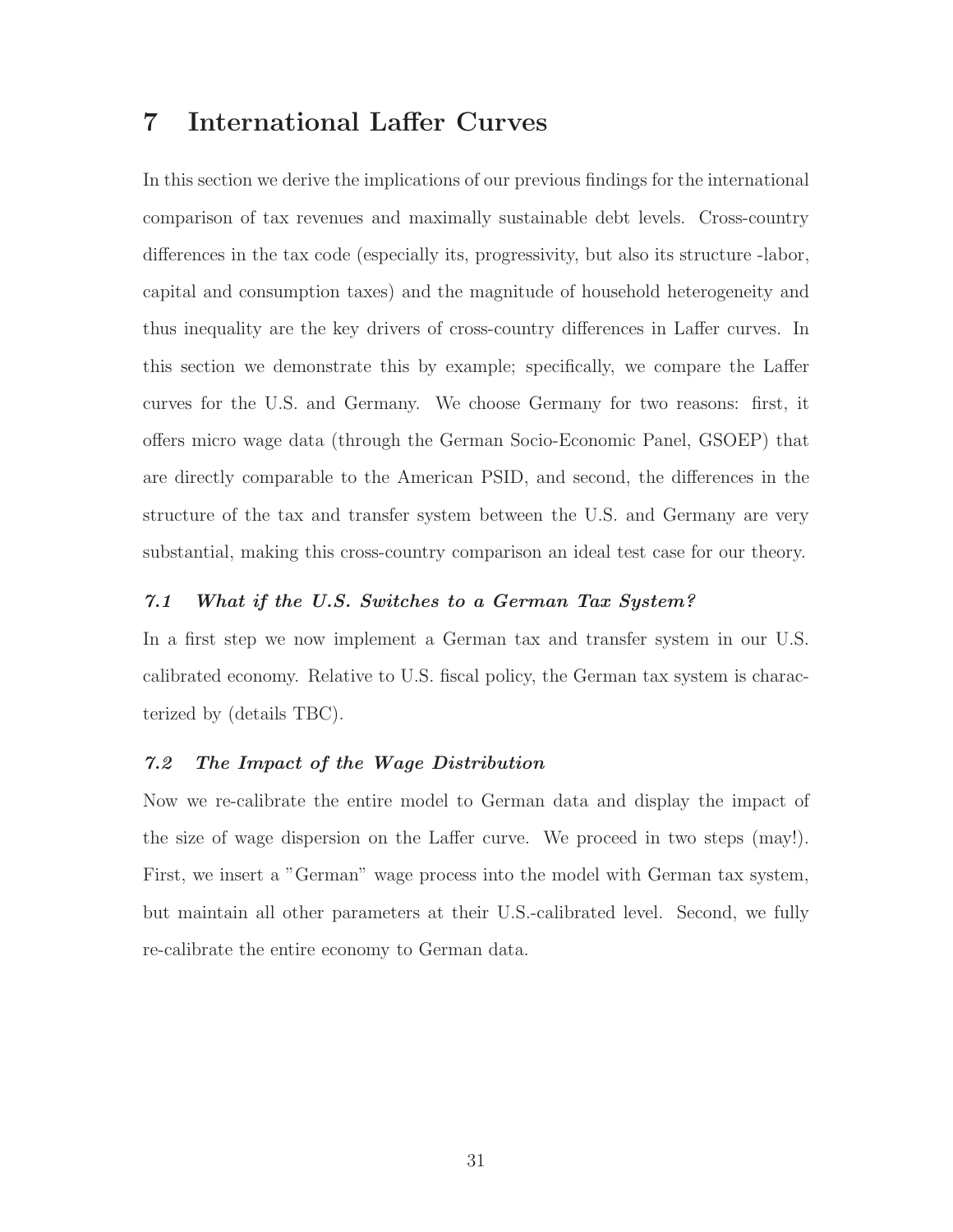## <span id="page-33-0"></span>8 Conclusion

In this paper we characterized the Laffer curve for X countries, and argued that the their shape and peak is crucially determined by the degree of tax progressivity in these countries.

## 9 Appendix

#### 9.1 Balanced growth with labor participation margin

As is well-known<sup>[14](#page-33-1)</sup>, for balanced growth we need to assume labor-augmenting technological progress. In this case, consumption, investment, output and capital all grow at the rate of labor-augmenting technical progress, while hours worked remain constant. King, Plosser, and Rebelo (2002) show that the momentary preferences that deliver first-order optimality conditions consistent with these requirements can take one of the following two forms:

$$
U(c, n) = \frac{1}{1 - \nu} c^{1 - \nu} v(n) \quad \text{if } 0 < \nu < 1 \text{ or } \nu > 1,
$$
  

$$
U(c, n) = \log(c) + v(n) \quad \text{if } \nu = 1.
$$

To reformulate the household problem recursively, one replaces consumption with its growth-adjusted version in both the household's budget constraint and the household's objective function (see the next subsection for the details). With the second version of the momentary utility function, such "adjustment terms" drop out into a

<span id="page-33-1"></span><sup>14</sup>See King, Plosser, and Rebelo (2002) for details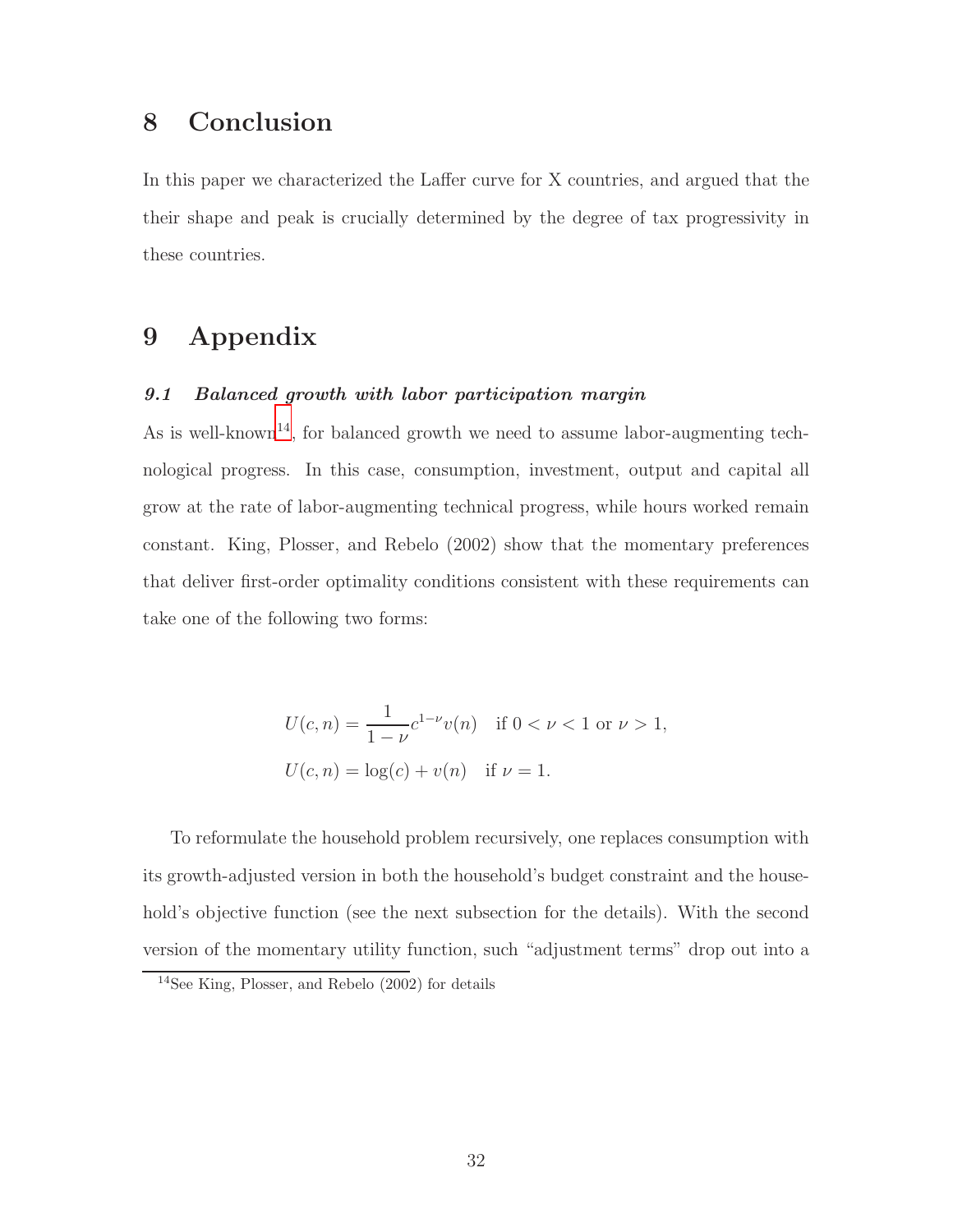separate additive term which can be ignored:

$$
E_t \sum_{j=J}^{100-J} \beta^j \left[ \log(c_{t,j}) + v(n_j) - F1_{[n_j > 0]} \right] = E_t \sum_{j=J}^{100-J} \beta^j \left[ \log(c_{t,j}/Z_t) + v(n_j) - F1_{[n_j > 0]} + \log(Z_t) \right]
$$
  
= 
$$
E_t \sum_{j=J}^{100-J} \beta^j \left[ \log(c_j^z) + v(n_j) - F1_{[n_j > 0]} \right] + E_t \sum_{t=j} \beta^t \log(Z_t)
$$

where  $c_j^z = c_{t,j}/Z_t$ .

This procedure would not work with the first version of the momentary utility function. Proceeding the same way, we would obtain:

$$
E_t \sum_{j=J}^{100-J} \beta^j \left[ \frac{1}{1-\nu} c_{t,j}^{1-\nu} v(n_j) - F1_{[n_j>0]} \right] =
$$
  

$$
E_t \sum_{j=J}^{100-J} \tilde{\beta}^j \left[ \frac{1}{1-\nu} (c_j^z)^{1-\nu} v(n_j) \right] - E_t \sum_{j=J}^{100-J} \beta^j F1_{[n_j>0]}
$$

where  $\tilde{\beta} = \beta Z^{1-\nu}$ . This means that as time passes by, fixed participation costs become "more important" for the houshold (since it uses the original discount factor,  $\beta$ ).

#### 9.2 Recursive formulation of the household problem

Households of age  $J$  in period  $t$  maximize

$$
U = E_t \sum_{j=J}^{100-J} \omega(j) \left( \log(c_{t,j}) - \chi \frac{(n_{t,j}^m)^{1+\eta}}{1+\eta} - \chi \frac{(n_{t,j}^w)^{1+\eta}}{1+\eta} - F \cdot 1_{\left[ n_{t,j}^w > 0 \right]} \right)
$$

where the expectation is taken with respect to the evolution of  $u_t$ , subject to the sequence of budget constraints:

$$
c_{t,j}(1+\tau_c) + k_{t+1,j+1} = \begin{cases} (k_{t,j} + \Gamma_t) (1 + r_t(1-\tau_k)) + g_t + W_{t,j}^L, & \text{if } j < 65\\ (k_{t,j} + \Gamma_t) (1 + r_t(1-\tau_k)) + g_t + \Psi_t, & \text{if } j \ge 65 \end{cases}
$$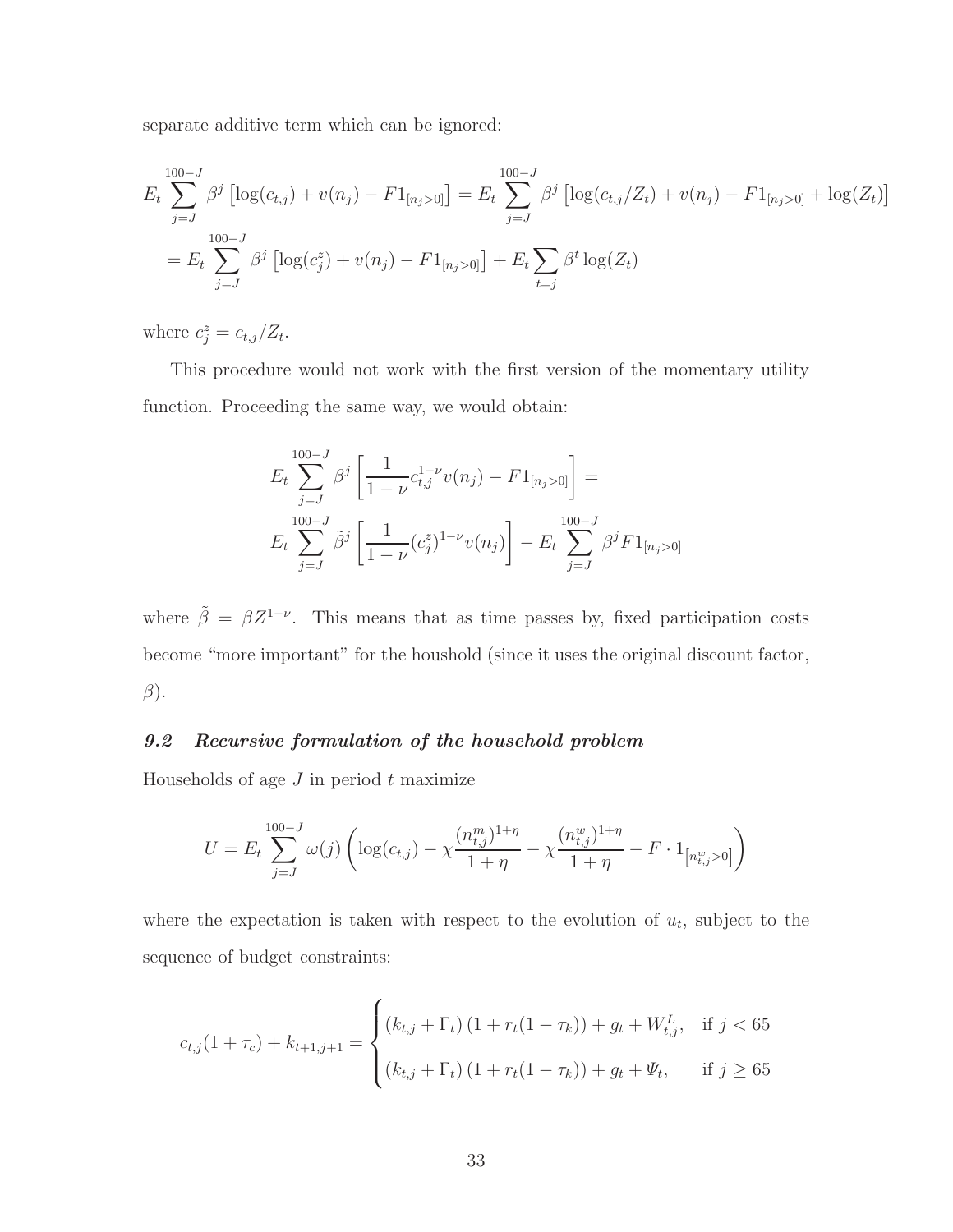where  $W^L$  is the household labor income (and unemployment benefits in case wife doesn't work):

$$
W_{t,j}^{L} = \left(W_{t,j}^{L,m} + W_{t,j}^{L,w}\right) \left(1 - \tau_{ss} - \tau_l \left(W_{t,j}^{L,m} + W_{t,j}^{L,w}\right)\right) + \left(1 - 1_{\left[n_{t,j}^w > 0\right]}\right) T_t,
$$

 $W_{t,j}^{L,m}$  and  $W_{t,j}^{L,w}$  are the labor incomes of the two household memebers:

$$
W_{t,j}^{L,i} = \frac{n_{t,j}^i w_t e^{a_i + \gamma_{0t} + \gamma_{1t} e_{t,j}^i + \gamma_{2t} (e_{t,j}^i)^2 + \gamma_{3t} (e_{t,j}^i)^3 + u_{t,j}^i}}{1 + \tilde{\tau}_{ss}}, \quad i = m, w
$$

which depend on the individual's fixed type  $a_i$ , experience  $e_{t,j}^i$  (which we assume equals age for men) and productivity shock  $u_{t,j}^i$ .

To reformulate this household problem recursively, we divide the budget constraints by the technology level  $Z_t$ . Recall that with our normalization of  $Z_0$  and  $K_0$ , we have  $Z_t = Y_t$ . Also, recall that on the balanced growth path,  $\Gamma^z = \Gamma_t/Z_t$ ,  $g^z = g_t/Z_t$ ,  $\Psi^z = \Psi_t/Z_t$ ,  $T^z = T_t/Z_t$ ,  $w^z = w_t/Z_t$  and  $r_t$  must remain constant. We define  $c_j^z = c_{t,j}/Z_t$  and  $k_j^z = k_{t,j}/Z_t$  and conjecture that they do not depend on the calendar time  $t$  either. This allows us to rewrite the budget constraints as:

$$
c_j^z(1+\tau_c) + k_{j+1}^z(1+\mu) = \begin{cases} (k_j^z + \Gamma^z) \left(1 + r(1-\tau_k)\right) + g^z + W_j^L, & \text{if } j < 65\\ (k_j^z + \Gamma^z) \left(1 + r(1-\tau_k)\right) + g^z + \Psi^z, & \text{if } j \ge 65 \end{cases}
$$

Substituting  $c_{t,j} = c_j^z Z_t$  into the objective function, we get an additive term that depends only on the sequence of  $Z_t$  and drops out of the maximization problem, and finally get the recursive formulation stated in the main text.

#### <span id="page-35-0"></span>9.3 Tax function

Given the tax function

$$
ya = \theta_0 y^{1-\theta_1}
$$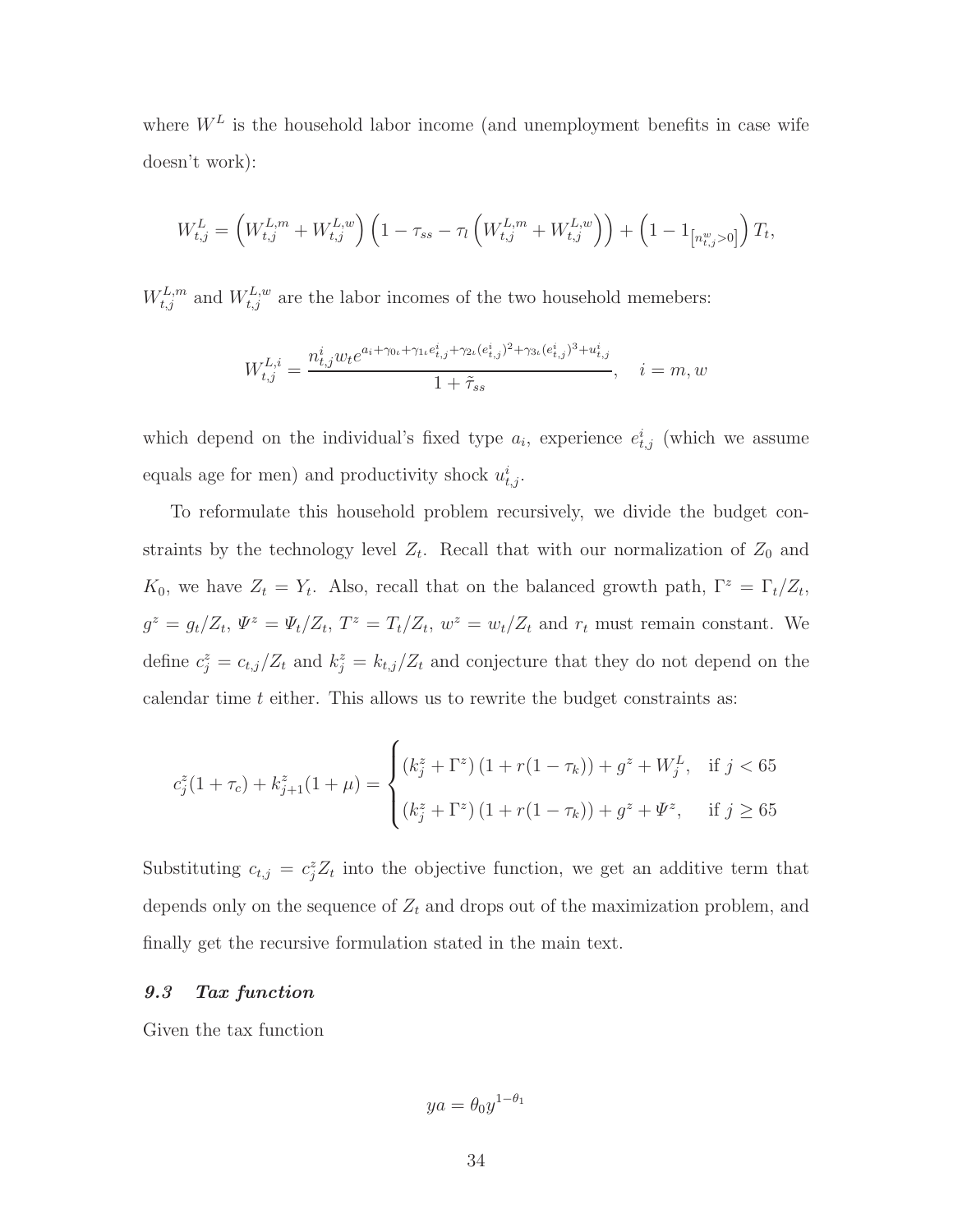we employ, the average tax rate is defined as

$$
ya = (1 - \tau(y))y
$$

and thus

$$
\theta_0 y^{1-\theta_1} = (1 - \tau(y))y
$$

and thus

$$
1 - \tau(y) = \theta_0 y^{-\theta_1}
$$
  
\n
$$
\tau(y) = 1 - \theta_0 y^{-\theta_1}
$$
  
\n
$$
T(y) = \tau(y)y = y - \theta_0 y^{1-\theta_1}
$$
  
\n
$$
T'(y) = 1 - (1 - \theta_1)\theta_0 y^{-\theta_1}
$$

Thus the tax wedge for any two incomes  $(y_1, y_2)$  is given by

$$
1 - \frac{1 - \tau(y_2)}{1 - \tau(y_1)} = 1 - \left(\frac{y_2}{y_1}\right)^{-\theta_1} \tag{10}
$$

and therefore independent of the scaling parameter  $\theta_0$ . Thus by construction one can raise average taxes by lowering  $\theta_0$  and not change the progressivity of the tax code, since (as long as tax progressivity is defined by the tax wedges) the progressivity of the tax code<sup>[15](#page-36-0)</sup> is uniquely determined by the parameter  $\theta_1$ . Heathcote, Storesletten, and Violante (2012) estimate the parameter  $\theta_1 = 0.18$  for all households. Above we let  $\theta_1$  vary by family type.

<span id="page-36-0"></span> $\rm ^{15}Note$  that

$$
1 - \tau(y) = \frac{1 - T'(y)}{1 - \theta_1} > 1 - T'(y)
$$

and thus as long as  $\theta_1 \in (0,1)$  we have that

$$
T'(y) > \tau(y)
$$

and thus marginal tax rates are higher than average tax rates for all income levels.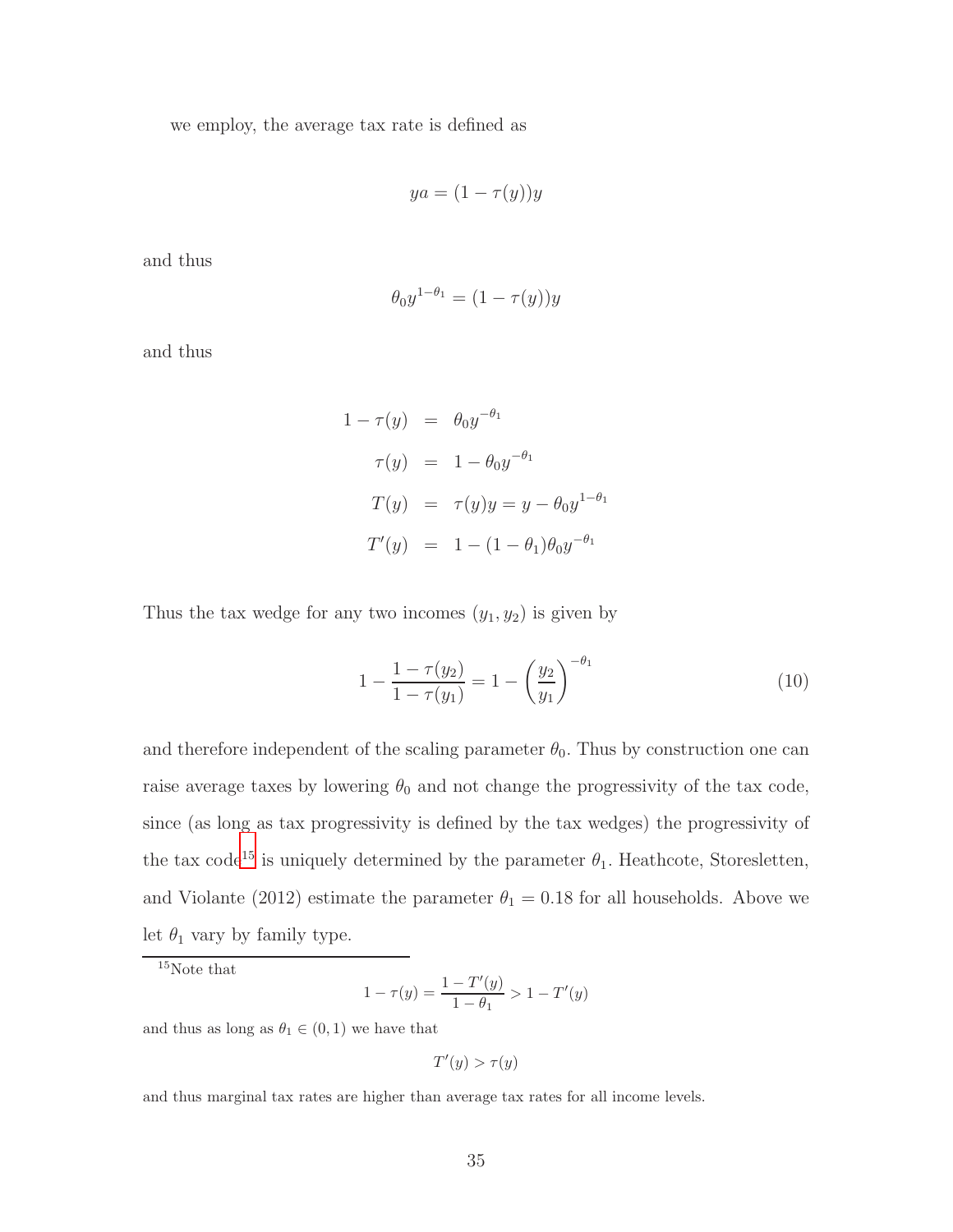## <span id="page-37-0"></span>9.4 Estimation of Returns to Experience and Shock Processes From the PSID

We take the log of equation [5](#page-11-0) and estimate a log(wage) equation using data from the non-poverty sample of the PSID 1968-1997. Equation [6](#page-11-1) is estimated using the residuals from [5.](#page-11-0)

To control for selection into the labor market, we use Heckman's 2-step selection model. For people who are working and for which we observe wages, the wage depends on a 3rd order polynomial in age (men) or years of labor market experience (women), e, as well as dummies for the year of observation, D:

$$
log(w_{it}) = \phi_i (constant + D'_t \zeta + \gamma_1 x_i t + \gamma_2 x_i t^2 + \gamma_3 x_i t^3 + u_i t)
$$
 (11)

Age and labor market experience are the only observable determinants of wages in the model apart from gender. The probability of participation (or selection equation) depends on various demographic characteristics, Z:

$$
\Phi(participation) = \Phi(Z_i t' \xi + v_i t) \tag{12}
$$

The variables included in Z are marital status, age, the number of children, years of schooling, time dummies, and an interaction term between years of schooling and age. To obtain the parameters,  $\sigma_i$ ,  $\rho_i$  and  $\sigma_{\alpha_i}$  we obtain the residuals  $u_i t$  and use them to estimate the below equation by fixed effects estimation:

$$
u_{it} = \alpha_i + \rho u_{it-1} + \epsilon_{it} \tag{13}
$$

The parameters can be found in Table [2.](#page-21-0)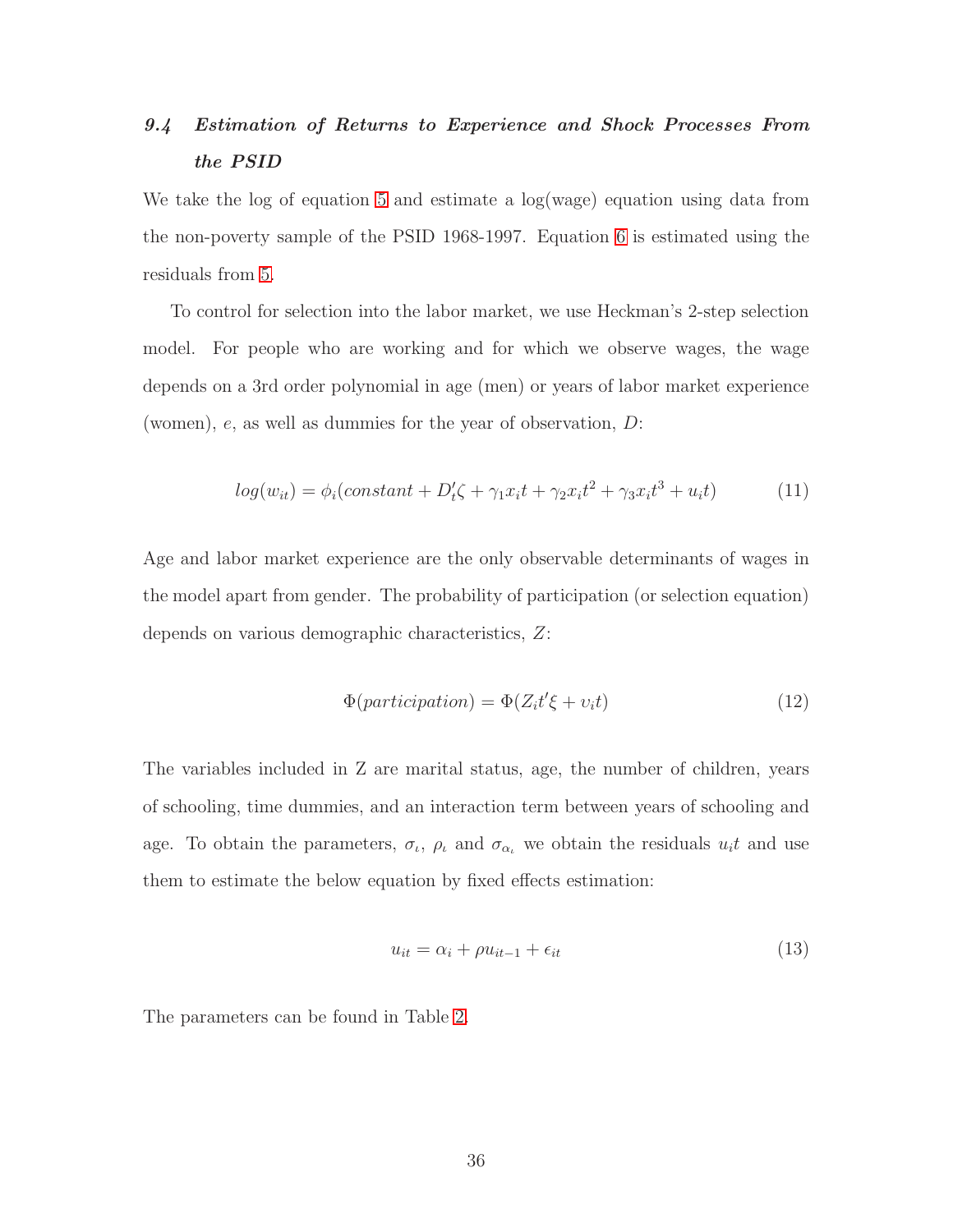### 9.5 Tables and Figures

|             | Married 0C |            | Married 1C |            | Married 2C |            | Single 0C  |            |
|-------------|------------|------------|------------|------------|------------|------------|------------|------------|
| Country     | $\theta_0$ | $\theta_1$ | $\theta_0$ | $\theta_1$ | $\theta_0$ | $\theta_1$ | $\theta_0$ | $\theta_1$ |
| Austria     | 0.926427   | 0.150146   | 1.003047   | 0.198779   | 1.076124   | 0.23796    | 0.854448   | 0.175967   |
| Canada      | 0.901481   | 0.155047   | 0.981109   | 0.228148   | 1.066354   | 0.296329   | 0.789222   | 0.147083   |
| Denmark     | 0.787587   | 0.229954   | 0.874734   | 0.305302   | 0.920347   | 0.331685   | 0.690296   | 0.220311   |
| Finland     | 0.868634   | 0.223116   | 0.92298    | 0.261043   | 0.976928   | 0.293236   | 0.763024   | 0.207634   |
| France      | 0.917449   | 0.119957   | 0.944289   | 0.133912   | 1.019455   | 0.174277   | 0.85033    | 0.137575   |
| Germany     | 0.892851   | 0.203455   | 0.956596   | 0.238398   | 1.022274   | 0.272051   | 0.77908    | 0.198354   |
| Greece      | 1.060959   | 0.161687   | 1.088914   | 0.178131   | 1.127027   | 0.19963    | 1.019879   | 0.228461   |
| Iceland     | 0.872072   | 0.194488   | 0.932844   | 0.243148   | 0.990471   | 0.287094   | 0.784118   | 0.153982   |
| Ireland     | 0.946339   | 0.162836   | 1.101397   | 0.282089   | 1.187044   | 0.326003   | 0.85533    | 0.188647   |
| Italy       | 0.900157   | 0.15939    | 0.949843   | 0.198573   | 1.00814    | 0.241968   | 0.822067   | 0.153275   |
| Japan       | 0.948966   | 0.073769   | 0.971621   | 0.086518   | 0.992375   | 0.097036   | 0.916685   | 0.121497   |
| Luxembourg  | 0.947723   | 0.15099    | 1.024163   | 0.190363   | 1.113409   | 0.231438   | 0.849657   | 0.163415   |
| Netherlands | 0.958121   | 0.219349   | 1.004174   | 0.245393   | 1.025102   | 0.256418   | 0.863586   | 0.272312   |
| Norway      | 0.838322   | 0.148316   | 0.894721   | 0.194368   | 0.932718   | 0.218213   | 0.76396    | 0.146082   |
| Portugal    | 0.948209   | 0.119169   | 0.97794    | 0.138682   | 1.009808   | 0.157309   | 0.882183   | 0.132277   |
| Spain       | 0.923449   | 0.130171   | 0.93517    | 0.134039   | 0.949941   | 0.14052    | 0.862569   | 0.164186   |
| Sweden      | 0.782747   | 0.166797   | 0.865716   | 0.240567   | 0.919471   | 0.276415   | 0.717018   | 0.217619   |
| Switzerland | 0.925567   | 0.116475   | 0.968531   | 0.136431   | 1.008289   | 0.15569    | 0.878904   | 0.128988   |
| UK          | 0.908935   | 0.165287   | 0.994826   | 0.233248   | 1.049323   | 0.273376   | 0.836123   | 0.168479   |
| US          | 0.873964   | 0.108002   | 0.940772   | 0.158466   | 1.006167   | 0.203638   | 0.817733   | 0.1106     |

<span id="page-38-0"></span>Table 4: Tax Functions by Country and Family Type, OECD 2000-2007

Table 5: Distribution of households (with a head between 20 and 64 years of age) by the number of children and marital status, IPUMS USA, 2000-2007

|             |                | Marital status |         |        |  |  |
|-------------|----------------|----------------|---------|--------|--|--|
|             |                | Single         | Married | Total  |  |  |
|             | 0              | 29.28          | 20.86   | 50.15  |  |  |
|             | 1              | 7.49           | 13.27   | 20.76  |  |  |
|             | $\overline{2}$ | 4.41           | 14.26   | 18.67  |  |  |
|             | 3              | 1.65           | 5.81    | 7.46   |  |  |
|             | 4              | 0.50           | 1.61    | 2.11   |  |  |
| of children | 5              | 0.14           | 0.42    | 0.56   |  |  |
|             | 6              | 0.04           | 0.14    | 0.18   |  |  |
| $\#$        | 7              | 0.01           | 0.05    | 0.07   |  |  |
|             | 8              | 0.00           | 0.02    | 0.03   |  |  |
|             | 9+             | 0.00           | 0.02    | 0.02   |  |  |
|             | Total          | 43.54          | 56.46   | 100.00 |  |  |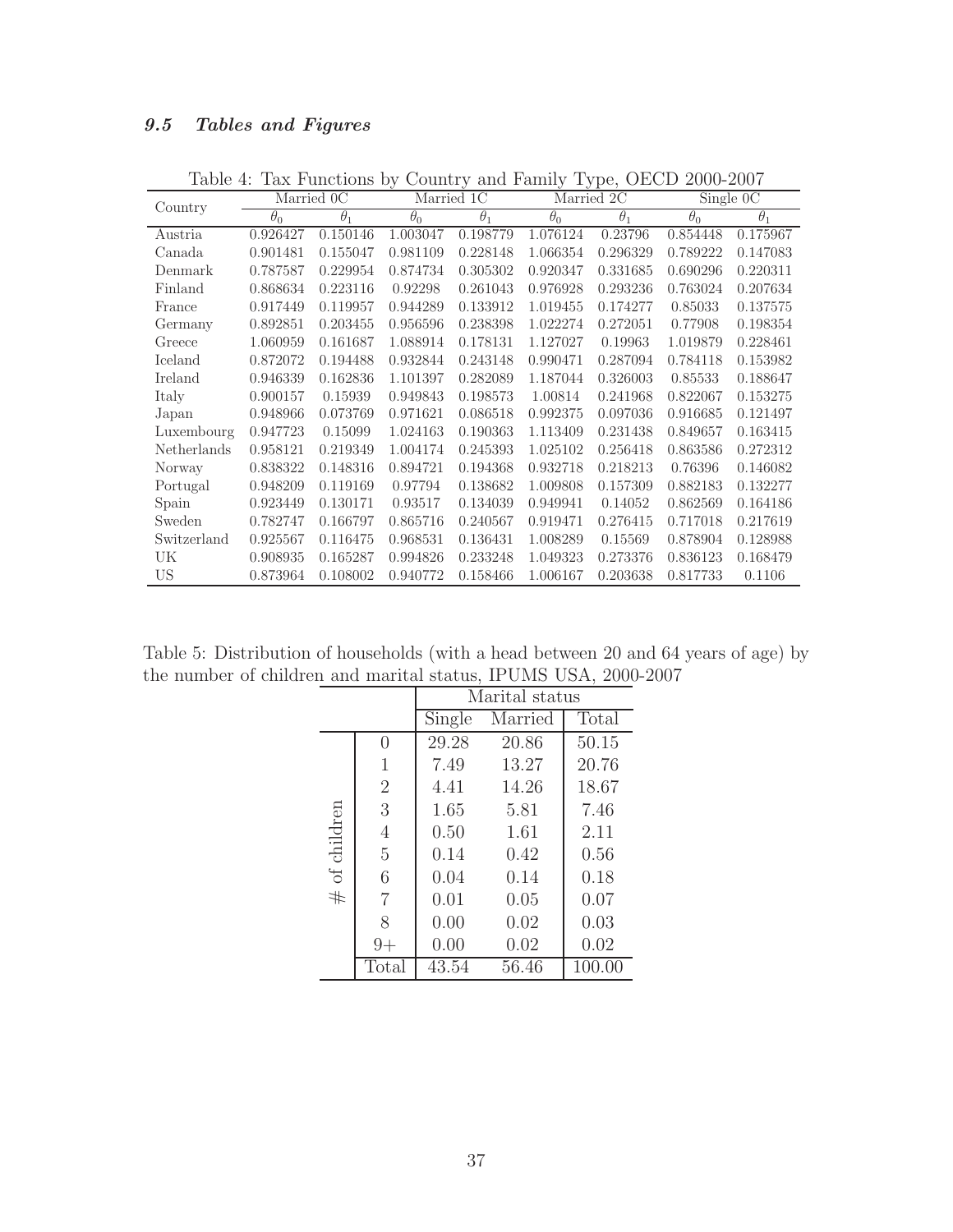## References

- Aiyagari, R., 1994, Uninsured Risk and Aggregate Saving, Quarterly Journal of Economics 109, 659–684.
- Benabou, R, 2002, Tax and Education Policy in a Heterogeneous Agent Economy: What Levels of Redistribution Maximize Growth and Efficiency?, *Econometrica* 70, 481–517.
- Caucutt, Elizabeth M., Selahattin Imrohoroglu, and Krishna B. Kumar, 2003, Growth and Welfare Analysis of Tax Progressivity in a Heterogeneous-Agent Model, Review of Economic Dynamics pp. 546–577.
- Chakraborty, Indraneel, Hans A. Holter, and Serhiy Stepanchuk, 2012, Marriage Stability, Taxation and Aggregate Labor Supply in the U.S. vs. Europe, Working Paper.
- Conesa, Juan Carlos, Sagiri Kitao, and Dirk Krueger, 2008, Taxing Capital? Not a Bad Idea After All!, American Economic Review 99, 25–48.
- Cubeddu, Luis, and Jose Victor Rios-Rull, 2003, Families as Shocks, Journal of the European Economic Association pp. 671–682.
- Feve, P., J. Matheron, and J.G. Sahuc, 2013, The Laffer Curve in an Incomplete-Market Economy, Working paper.
- Guner, Nezih, Remzi Kaygusuz, and Gustavo Ventura, 2011, Taxation and Household Labor Supply, *Review of Economic Studies, forthcoming.*
- Guner, Nezih, Remzi Kaygusuz, and Gustavo Ventura, 2012, Income Taxation of US Households: Facts and Parametric Estimates, CEPR Discussion Paper 9078.
- Guvenen, Fatih, Burhanettin Kuruscu, and Serdar Ozkan, 2009, Taxation of Human Capital and Wage Inequality: A Cross-Country Analysis, Working Paper 15526 National Bureau of Economic Research.
- Heathcote, J., S. Storesletten, and G. Violante, 2012, Redistribution in a Partial Insurance Economy, Working paper.
- Heckman, James, 1976, The Common Structure of Statistical Models of Truncation, Sample Selection and Limited Dependent Variables and a Simple Estimator for Such Models, The Annals of Economic and Social Measurement 5, 475–492.
- Heckman, James, 1979, Sample Selection Bias as a Specification Error, Econometrica 47, 153–162.
- Keane, Michael, and Richard Rogerson, 2012, Micro and Macro Labor Supply Elasticities: A Reassessment of Conventional Wisdom., Journal of Economic Literature 50, 464–476.